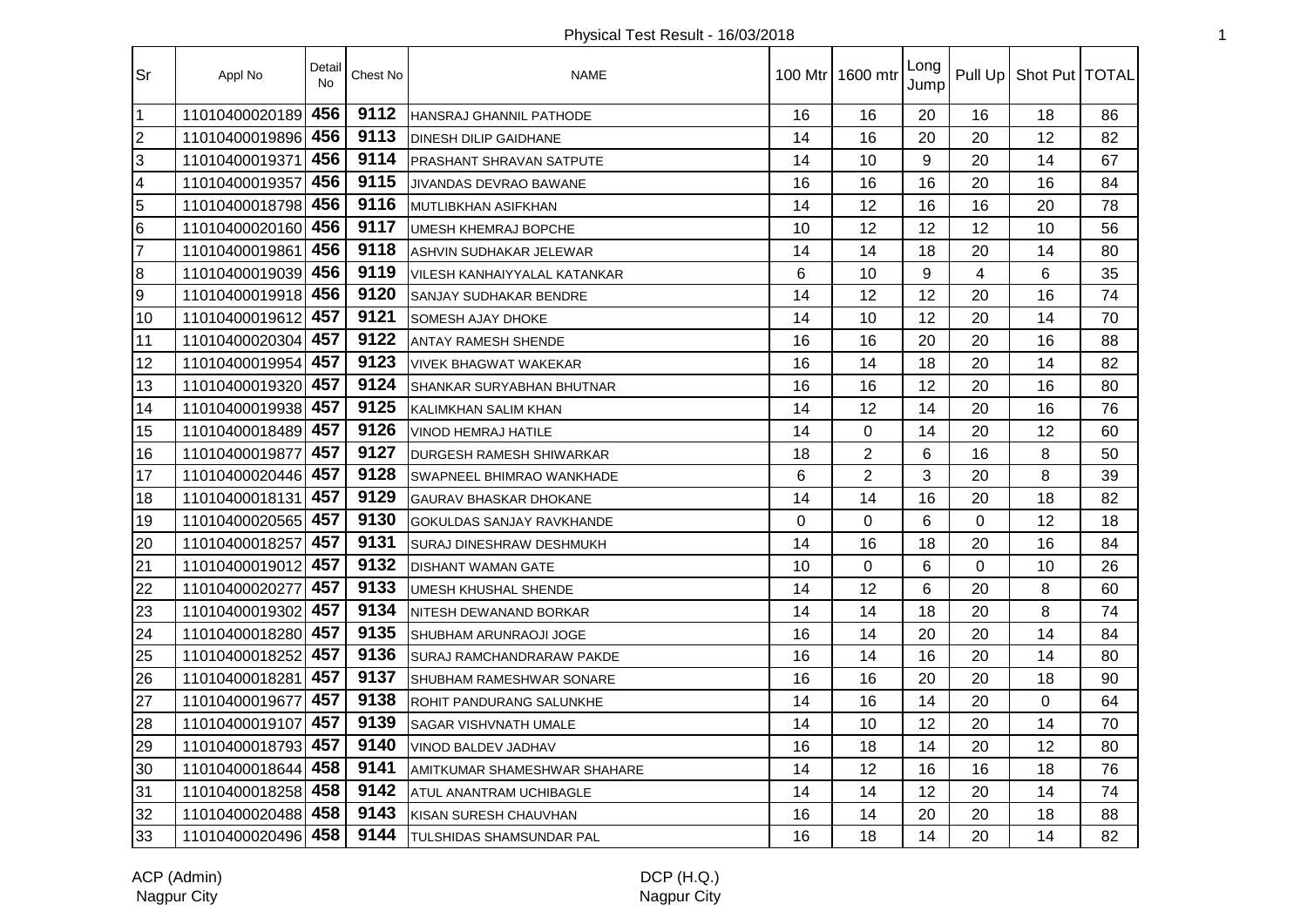| <b>Sr</b> | Appl No        | Detail<br><b>No</b> | Chest No | <b>NAME</b>                       | 100 Mtr I      | 1600 mtr       | Long<br>Jump | Pull Up  | Shot Put   TOTAL |    |
|-----------|----------------|---------------------|----------|-----------------------------------|----------------|----------------|--------------|----------|------------------|----|
| 34        | 11010400020490 | 458                 | 9145     | DIWAKAR ANANDRAO MEKARTIWAAR      | 14             | 18             | 14           | 20       | 16               | 82 |
| 35        | 11010400020022 | 458                 | 9146     | <b>GOPAL VASUDEO KALE</b>         | 16             | 16             | 14           | 20       | 16               | 82 |
| 36        | 11010400020242 | 458                 | 9147     | SAGAR GANESH SHEJWAL              | 14             | 16             | 16           | 20       | 16               | 82 |
| 37        | 11010400019035 | 458                 | 9148     | <b>VICKY MOTIRAM DORLIKAR</b>     | 0              | 12             | 9            | 20       | 16               | 57 |
| 38        | 11010400018955 | 458                 | 9149     | HARISHCHANDRA BANSILALJI ZAMARKAR | 14             | 14             | 6            | 12       | 14               | 60 |
| 39        | 11010400019150 | 458                 | 9150     | MUKUL MADHUSUDHANJI BILLORE       | 16             | 18             | 18           | 20       | 12               | 84 |
| 40        | 11010400020205 | 458                 | 9151     | VIRAG BABARAO CHINCHOLKAR         | $\overline{0}$ | 14             | 12           | 20       | 14               | 60 |
| 41        | 11010400020679 | 458                 | 9152     | HARSHAD VIJAY SABLE               | 16             | 16             | 18           | 20       | 16               | 86 |
| 42        | 11010400019259 | 458                 | 9153     | MAHESH MAHIPAL TURKAR             | 14             | 16             | 14           | 12       | 12               | 68 |
| 43        | 11010400018704 | 458                 | 9154     | ATUL PRABHKAR BHUJBAL             | 16             | 14             | 18           | 20       | 16               | 84 |
| 44        | 11010400018231 | 458                 | 9155     | DEVENDRA LEHANDAS KHOBRAGADE      | 16             | 12             | 16           | 16       | 12               | 72 |
| 45        | 11010400019542 | 458                 | 9156     | VAIBHAV RAMESHWAR DAHI            | 10             | 12             | 14           | 16       | 14               | 66 |
| 46        | 11010400018658 | 458                 | 9157     | PRAVIN PURUSHOTTAM MADAVI         | 18             | 16             | 20           | 20       | 16               | 90 |
| 47        | 11010400019285 | 458                 | 9158     | DATTA ATAMARAM THAKARE            | 14             | 16             | 16           | 20       | 18               | 84 |
| 48        | 11010400019744 | 458                 | 9159     | SACHIN SANJAY KHOPE               | 14             | 16             | 14           | 20       | 14               | 78 |
| 49        | 11010400019249 | 458                 | 9160     | RAJU DILIP MAHALLE                | 14             | 14             | 14           | 20       | 16               | 78 |
| 50        | 11010400019388 | 459                 | 9161     | AVINASH GAJANAN KALE              | 14             | 14             | 16           | 20       | 16               | 80 |
| 51        | 11010400018611 | 459                 | 9162     | AMOL SURYAPRAKASH BONDRE          | 10             | 6              | 9            | $\Omega$ | 8                | 33 |
| 52        | 11010400018982 | 459                 | 9163     | RAMKUVAR YASHANTRAO HAJARE        | 14             | 14             | 16           | 20       | 16               | 80 |
| 53        | 11010400020365 | 459                 | 9164     | AMOL EKNATH SHAHANE               | 16             | 16             | 18           | 20       | 18               | 88 |
| 54        | 11010400020043 | 459                 | 9165     | ANCHAL ASHOKRAO BHOYAR            | 10             | 12             | 12           | 20       | 16               | 70 |
| 55        | 11010400018645 | 459                 | 9166     | NIKHIL WASUDEOJI GAIKWAD          | 16             | 14             | 20           | 20       | 14               | 84 |
| 56        | 11010400018594 | 459                 | 9167     | RAKESH DHANRAJ BANTE              | 6              | $\overline{2}$ | 9            | 20       | 10               | 47 |
| 57        | 11010400019266 | 459                 | 9168     | NIKHIL RAMBHAUJI RAUT             | 14             | 0              | 12           | 20       | 12               | 58 |
| 58        | 11010400018311 | 459                 | 9169     | NIKHIL VIJAYRAO ATKAR             | 16             | 10             | 16           | 20       | 14               | 76 |
| 59        | 11010400018282 | 459                 | 9170     | HARSHAL VITTHAL NIKOSE            | 6              | $\overline{2}$ | 9            | 0        | 12               | 29 |
| 60        | 11010400018466 | 459                 | 9171     | KISHOR MAHADEV CHOPADE            | 14             | 16             | 16           | 20       | 14               | 80 |
| 61        | 11010400019435 | 459                 | 9172     | AKOSH DASHRATH PAWAR              | 14             | 10             | 14           | 8        | 16               | 62 |
| 62        | 11010400018826 | 459                 | 9173     | MILAN DATTAG SHENDE               | 6              | 6              | 9            | 20       | 16               | 57 |
| 63        | 11010400020532 | 459                 | 9174     | SHUBHAM ARVINDJI KAMBLE           | 16             | 16             | 20           | 20       | 14               | 86 |
| 64        | 11010400020041 | 459                 | 9175     | PRAVIN AMAR BAGDE                 | 16             | 14             | 18           | 16       | 18               | 82 |
| 65        | 11010400020037 | 459                 | 9176     | PRANAY SUSHILJI BORKAR            | 16             | 16             | 20           | 16       | $\Omega$         | 68 |
| 66        | 11010400020054 | 459                 | 9177     | YUVAK WAMAN BEDURKAR              | 16             | 16             | 18           | 20       | 18               | 88 |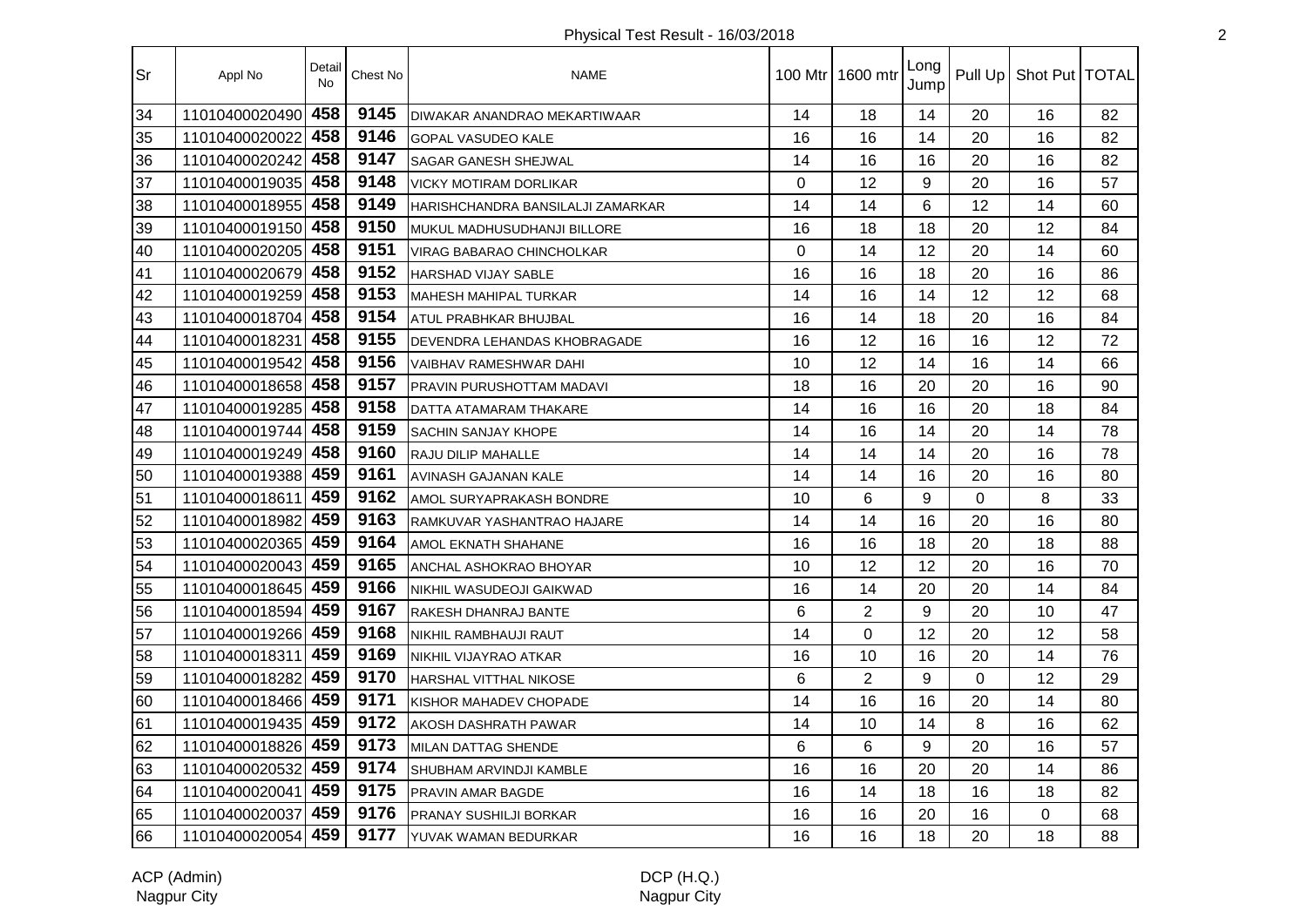| 'Sr | Appl No            | Detail<br><b>No</b> | Chest No | <b>NAME</b>                    |    | 100 Mtr   1600 mtr | Long<br>Jump |                | Pull Up   Shot Put   TOTAL |    |
|-----|--------------------|---------------------|----------|--------------------------------|----|--------------------|--------------|----------------|----------------------------|----|
| 67  | 11010400020347     | 459                 | 9178     | SHUBHAM KARAM NIMBARTE         | 16 | 16                 | 16           | 20             | 10                         | 78 |
| 68  | 11010400020346     | 459                 | 9179     | <b>KRISHNA RAMDAS NIMBARTE</b> | 14 | 10                 | 14           | 20             | 14                         | 72 |
| 69  | 11010400018080     | 459                 | 9180     | SAMYAK HIRAMAN LOKHANDE        | 14 | 12                 | 16           | 20             | 16                         | 78 |
| 70  | 11010400019310     | 460                 | 9181     | <b>AVINASH ANIL MATE</b>       | 16 | 16                 | 18           | 20             | 18                         | 88 |
| 71  | 11010400019276     | 460                 | 9182     | <b>ASHISH DEVA MOHTURE</b>     | 14 | 14                 | 18           | 20             | 12                         | 78 |
| 72  | 11010400019299     | 460                 | 9183     | AKSHAYKUMAR DEVCHAND TALMALE   | 16 | 16                 | 14           | 20             | 16                         | 82 |
| 73  | 11010400019296     | 460                 | 9184     | SHASHIKAN RAMSHJI JIBHAKATE    | 14 | 10                 | 14           | 20             | 10                         | 68 |
| 74  | 11010400019177     | 460                 | 9185     | <b>SACHIN DHIRAJ PATHAK</b>    | 14 | 6                  | 16           | 20             | 16                         | 72 |
| 75  | 11010400019615     | 460                 | 9186     | YOGESHWAR DHANRAJI TIMANDE     | 14 | 16                 | 16           | 20             | 12                         | 78 |
| 76  | 11010400018970     | 460                 | 9187     | RAJAT KANHAIYALAL GAUTAM       | 10 | 16                 | 9            | 16             | 10                         | 61 |
| 77  | 11010400019174     | 460                 | 9188     | SHIRISH RAJENDRA KHAPEKAR      | 16 | 14                 | 20           | 20             | 10                         | 80 |
| 78  | 11010400019104     | 460                 | 9189     | RAKESHKUMAR BAABURAO GIRADKAR  | 18 | 16                 | 20           | 20             | 14                         | 88 |
| 79  | 11010400019625     | 460                 | 9190     | ROSHAN SHAMRAO DHANDE          | 10 | 12                 | 6            | 20             | 10                         | 58 |
| 80  | 11010400020530     | 460                 | 9191     | SHUBHAM RAJESH TAMBE           | 14 | 0                  | 12           | 20             | 12                         | 58 |
| 81  | 11010400020680     | 460                 | 9192     | RUSHIKESH SUBHASH GHANOKAR     | 16 | 14                 | 12           | 20             | 16                         | 78 |
| 82  | 11010400020682     | 460                 | 9193     | PRAKASH VISHWANATH PARIHAR     | 16 | 16                 | 14           | 20             | 18                         | 84 |
| 83  | 11010400020681     | 460                 | 9194     | ISHWAR PURUSHOTTAM MEHENGE     | 18 | 12                 | $\Omega$     | 20             | $\mathbf 0$                | 50 |
| 84  | 11010400019994     | 460                 | 9195     | NILESH GAJANAN NIKOLE          | 18 | 14                 | 20           | 20             | 16                         | 88 |
| 85  | 11010400020683     | 460                 | 9196     | SUNIL MADHUKAR MEHENGE         | 16 | 18                 | 18           | 20             | 18                         | 90 |
| 86  | 11010400019934     | 460                 | 9197     | SAURABH VIJAY KOLHE            | 14 | $\Omega$           | 6            | 2              | 16                         | 38 |
| 87  | 11010400019365     | 460                 | 9198     | WASIM VAZIR SHEIKH             | 16 | 14                 | 20           | 20             | 12                         | 82 |
| 88  | 11010400020512     | 460                 | 9199     | SAURABH GAUTAM TAKANDE         | 14 | 14                 | 18           | 20             | 14                         | 80 |
| 89  | 11010400018938     | 460                 | 9200     | AMAR KRUSHNA SAWAKE            | 10 | 16                 | 14           | 20             | 12                         | 72 |
| 90  | 11010400019063     | 461                 | 9201     | <b>VIKI BABUSING CHAVHAN</b>   | 14 | 10                 | 16           | $\overline{2}$ | 16                         | 58 |
| 91  | 11010400018008     | 461                 | 9202     | VAIBHAVH PURUSHOTTAMRAO NEWARE | 16 | 10                 | 20           | 8              | 12                         | 66 |
| 92  | 11010400018014     | 461                 | 9203     | ANUP CHANDULALJI TINGANE       | 16 | 16                 | 18           | 20             | 16                         | 86 |
| 93  | 11010400018045     | 461                 | 9204     | ISHAWARDAS WASUDEVRAO MOHEKAR  | 16 | 16                 | 20           | 20             | 16                         | 88 |
| 94  | 11010400018039     | 461                 | 9205     | JAVED SHAH HUSAIN SHAH.        | 16 | 14                 | 16           | 20             | 14                         | 80 |
| 95  | 11010400019697     | 461                 | 9206     | <b>KSHAMEKANT LALIT SHENDE</b> | 16 | 14                 | 6            | 20             | 18                         | 74 |
| 96  | 11010400020358     | 461                 | 9207     | RAJESH KRISHNAJI RAUT          | 10 | 12                 | 9            | 2              | 12                         | 45 |
| 97  | 11010400018656     | 461                 | 9208     | <b>SUJAN SWAPANJI MANDAL</b>   | 16 | 14                 | 20           | 20             | 10                         | 80 |
| 98  | 11010400020509 461 |                     | 9209     | DIGAMBAR GUNWANTA GHATOLE      | 14 | 12                 | 16           | 20             | 12                         | 74 |
| 99  | 11010400019736 461 |                     | 9210     | SHRIKANT SAMBHAJI TALWARE      | 10 | 12                 | 14           | 20             | 14                         | 70 |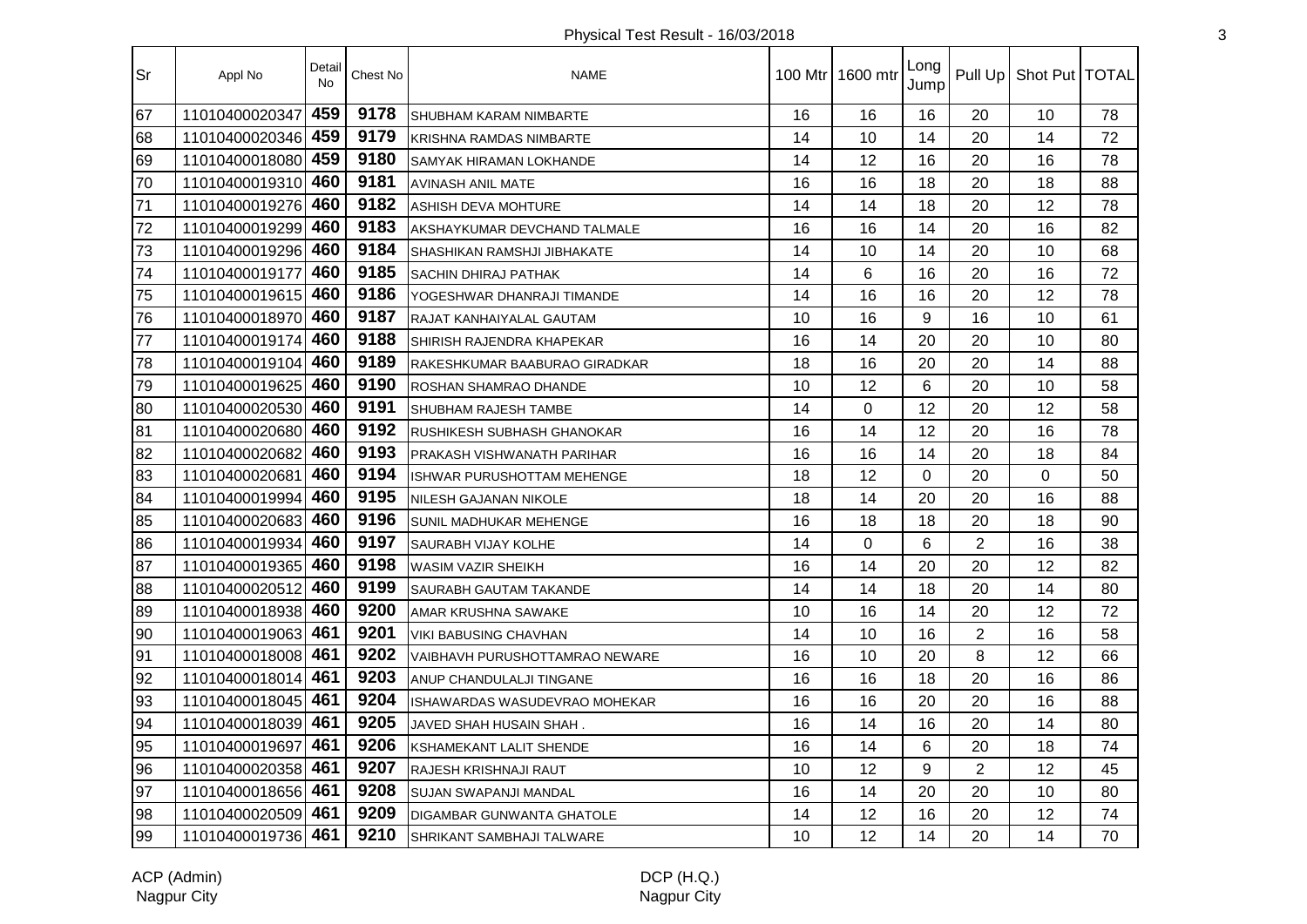| 'Sr | Appl No            | Detail<br><b>No</b> | Chest No | <b>NAME</b>                         |                | 100 Mtr   1600 mtr | Long<br>Jump |             | Pull Up   Shot Put   TOTAL |    |
|-----|--------------------|---------------------|----------|-------------------------------------|----------------|--------------------|--------------|-------------|----------------------------|----|
| 100 | 11010400020461     | 461                 | 9211     | <b>CHANDRAKANT TULSHIDAS MURREY</b> | 10             | 6                  | 9            | 20          | 8                          | 53 |
| 101 | 11010400020531     | 461                 | 9212     | <b>RAHUL PRALHAD BORKAR</b>         | $\Omega$       | 0                  | 0            | $\mathbf 0$ | 8                          | 8  |
| 102 | 11010400019244     | 461                 | 9213     | AVINASH SUDHAKAR LATKAR             | 10             | 12                 | 9            | 16          | 10                         | 57 |
| 103 | 11010400018171     | 461                 | 9214     | SUJIT RAMESHWAR THAKARE             | 18             | 16                 | 18           | 20          | 10                         | 82 |
| 104 | 11010400018771     | 461                 | 9215     | <b>MANISH TILAK SATHE</b>           | 14             | 12                 | 16           | 20          | 6                          | 68 |
| 105 | 11010400020244     | 461                 | 9216     | VAIBHAV VITTHALRAO MARKAD           | 16             | 14                 | 16           | 20          | 14                         | 80 |
| 106 | 11010400018155 461 |                     | 9217     | REKHLAL BABULAL BOPCHE              | 16             | 16                 | 18           | 20          | 12                         | 82 |
| 107 | 11010400018661     | 461                 | 9218     | AJITKUMAR KUNJILAL TURKAR           | 14             | 14                 | 16           | 20          | 12                         | 76 |
| 108 | 11010400019155 461 |                     | 9219     | SANJAY SHAMCHAND BADWAIK            | 14             | 16                 | 0            | 20          | 12                         | 62 |
| 109 | 11010400020089 461 |                     | 9220     | RAVI KHANDERAO KOPALE               | 16             | 16                 | 20           | 20          | 16                         | 88 |
| 110 | 11010400019055     | 462                 | 9221     | CHETAN VINOD GIRHEPUNJE             | 10             | 14                 | 6            | 20          | 12                         | 62 |
| 111 | 11010400020568     | 462                 | 9222     | BHAIRU UMRAO ANWANE                 | $\overline{2}$ | 12                 | 9            | 8           | 12                         | 43 |
| 112 | 11010400019895     | 462                 | 9223     | <b>GHANSHYAM GAUTAMJI MANE</b>      | 10             | 0                  | 0            | 12          | 20                         | 42 |
| 113 | 11010400019713 462 |                     | 9224     | RUSHABHKUMAR GANGADHAR YEDE         | 14             | 14                 | 16           | 20          | 14                         | 78 |
| 114 | 11010400018922     | 462                 | 9225     | SITARAM MOHAN DUDHE                 | 16             | 16                 | $\Omega$     | 20          | 18                         | 70 |
| 115 | 11010400018305 462 |                     | 9226     | <b>GHANSHYAM EKNATH SONWANE</b>     | 14             | 16                 | 3            | 20          | 12                         | 65 |
| 116 | 11010400019780 462 |                     | 9227     | RAJU RAMESHWAR DOYE                 | 16             | 14                 | 16           | 20          | 16                         | 82 |
| 117 | 11010400019333     | 462                 | 9228     | SAGAR GUMFAKAR CHOUDHARI            | 10             | 14                 | 14           | 0           | 12                         | 50 |
| 118 | 11010400018149 462 |                     | 9229     | VAIBHAV SUDAM TAWADE                | 14             | 16                 | 18           | 20          | 20                         | 88 |
| 119 | 11010400018125     | 462                 | 9230     | <b>SACHIN SUDAM TAWADE</b>          | 14             | 14                 | 16           | 20          | 18                         | 82 |
| 120 | 11010400019783     | 462                 | 9231     | PAVAN SUBHASH TAYDE                 | 14             | 18                 | 12           | 20          | 14                         | 78 |
| 121 | 11010400020502     | 462                 | 9232     | AMIT SHESHRAO DONGRE                | 14             | 12                 | 16           | 20          | 14                         | 76 |
| 122 | 11010400018700 462 |                     | 9233     | <b>SHUBHAM RAAM DONGRE</b>          | 10             | 14                 | $\Omega$     | 20          | 12                         | 56 |
| 123 | 11010400020342 462 |                     | 9234     | NITUN TARACHAND BAWANTHADE          | 14             | 14                 | 14           | 20          | 14                         | 76 |
| 124 | 11010400018254 462 |                     | 9235     | SHILWARDHAN CHANDRAKANT MESHRAM     | 14             | 12                 | 20           | 20          | 18                         | 84 |
| 125 | 11010400020634 462 |                     | 9236     | <b>SACHIN PANJABRAO MARKAD</b>      | 14             | 14                 | 14           | 16          | 14                         | 72 |
| 126 | 11010400020569     | 462                 | 9237     | SATISH KRUSHNAMURARI SATHAWANE      | 14             | 12                 | 18           | 12          | 12                         | 68 |
| 127 | 11010400018042 462 |                     | 9238     | <b>VAIBHAV RAVINDRA SARODE</b>      | 16             | 16                 | 18           | 20          | 10                         | 80 |
| 128 | 11010400019745     | 462                 | 9239     | ASHUTOSH JANARDAN KHANDARE          | 14             | 10                 | 14           | 20          | 14                         | 72 |
| 129 | 11010400018603     | 462                 | 9240     | PANKAJ PURANLAL PATLE               | 16             | 16                 | 14           | 20          | 14                         | 80 |
| 130 | 11010400019240 463 |                     | 9241     | NITESH PRUTHVIRAJ DEOTALE           | 14             | 12                 | 14           | 20          | 10                         | 70 |
| 131 | 11010400018216 463 |                     | 9242     | <b>DIGAMBAR MURLISAHRRAO SHENDE</b> | 14             | 18                 | 18           | 20          | 14                         | 84 |
| 132 | 11010400020654 463 |                     | 9243     | GOTU SHARAWANRAO SONWANE            | 16             | 18                 | 16           | 20          | 20                         | 90 |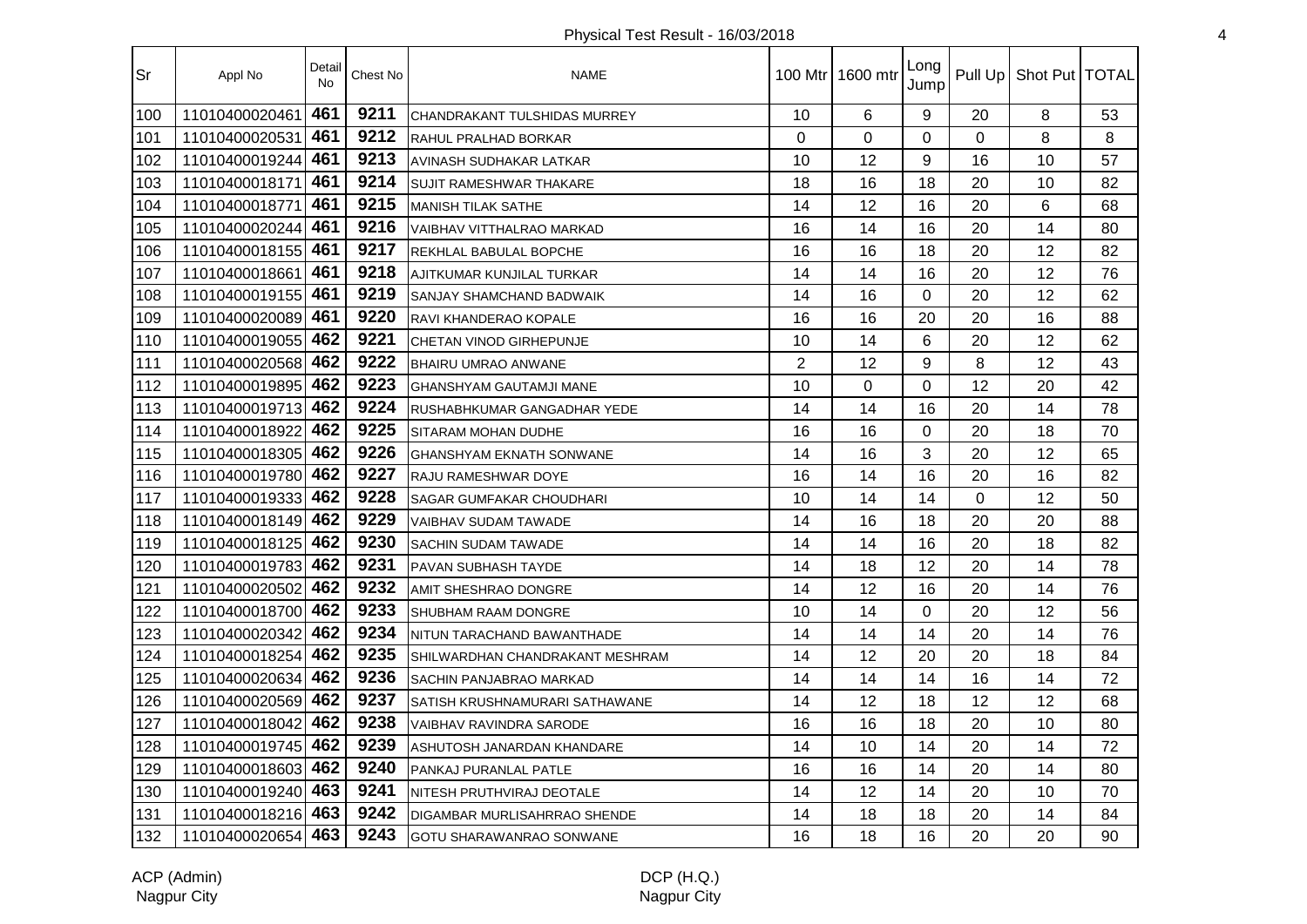| Sr  | Appl No            | Detail<br><b>No</b> | Chest No | <b>NAME</b>                    |                 | 100 Mtr 1600 mtr | Long<br>Jump |                | Pull Up   Shot Put   TOTAL |    |
|-----|--------------------|---------------------|----------|--------------------------------|-----------------|------------------|--------------|----------------|----------------------------|----|
| 133 | 11010400020688     | 463                 | 9244     | ATUL SABHNAJEETJI PANDAY       | 18              | 14               | 18           | 20             | 20                         | 90 |
| 134 | 11010400018007     | 463                 | 9245     | NIKHIL VIRENDRAJI YADAV        | 18              | 16               | 18           | 20             | 14                         | 86 |
| 135 | 11010400020333     | 463                 | 9246     | <b>KETAN VIJAY KATHOTE</b>     | $6\phantom{1}6$ | $\mathbf 0$      | 3            | 0              | 6                          | 15 |
| 136 | 11010400019066     | 463                 | 9247     | ABHISHEK ASHOK BORKAR          | 10              | 12               | 12           | 12             | 0                          | 46 |
| 137 | 11010400020483 463 |                     | 9248     | PANKAJ VI DONGRE               | 10              | 10               | 12           | 16             | 14                         | 62 |
| 138 | 11010400020508 463 |                     | 9249     | ANKUSH NARAYAN THAKUR          | 10              | 10               | 9            | 16             | 16                         | 61 |
| 139 | 11010400019946 463 |                     | 9250     | <b>NADIM AKBAR SHEIKH</b>      | 16              | 18               | 18           | 20             | 20                         | 92 |
| 140 | 11010400020582     | 463                 | 9251     | AMOL DIMGAMBAR RAUT            | 14              | 12               | 16           | 20             | 14                         | 76 |
| 141 | 11010400019609 463 |                     | 9252     | AMOL SANJAY WAGH               | 14              | 14               | 16           | 20             | 10                         | 74 |
| 142 | 11010400020405     | 463                 | 9253     | SHASHIKANT DADARAM SATDEVE     | 14              | 14               | 18           | 20             | 12                         | 78 |
| 143 | 11010400020551     | 463                 | 9254     | SOURABH RAMESH MARCHETTIWAR    | 6               | $\Omega$         | 6            | $\Omega$       | 10                         | 22 |
| 144 | 11010400019462     | 463                 | 9255     | SHATRUGHNA CHANGO ATAKARI      | 14              | 12               | 16           | 20             | 16                         | 78 |
| 145 | 11010400018904     | 463                 | 9256     | <b>MANGESH TIRANDAS BAGDE</b>  | 16              | 16               | 14           | 20             | 14                         | 80 |
| 146 | 11010400019156 463 |                     | 9257     | AMIT RAJKUMAR TITIRMARE        | 16              | 18               | 20           | 20             | 16                         | 90 |
| 147 | 11010400019775 463 |                     | 9258     | ROSHAN AARUN DEULKAR           | 14              | 10               | 12           | 8              | 16                         | 60 |
| 148 | 11010400018962     | 463                 | 9259     | SHUBHAM YUVRAJ KITAKE          | 10              | 6                | 12           | 16             | 14                         | 58 |
| 149 | 11010400019584 463 |                     | 9260     | SANTOSH GYANDEV JADHAV         | 14              | 14               | 9            | 16             | 14                         | 67 |
| 150 | 11010400018245 464 |                     | 9261     | SHEIKHRAHI SHEIKHHARUN MANSURI | 16              | 12               | 18           | 16             | 20                         | 82 |
| 151 | 11010400018309 464 |                     | 9262     | RAMESH SURESH JAWARE           | 16              | 14               | 18           | 16             | 20                         | 84 |
| 152 | 11010400018312     | 464                 | 9263     | SOURABH VIJAYRAO ATKAR         | 14              | 12               | 9            | 8              | 12                         | 55 |
| 153 | 11010400020271     | 464                 | 9264     | ARUNKUMAR DEORAJ MENDHE        | 10              | 18               | 16           | 20             | 12                         | 76 |
| 154 | 11010400020064     | 464                 | 9265     | SAGAR SUDHAKARRAO KATORE       | 14              | 16               | 12           | 20             | 18                         | 80 |
| 155 | 11010400020515 464 |                     | 9266     | DHANANJAY DILIP BAWANE         | 14              | 14               | 9            | 20             | 8                          | 65 |
| 156 | 11010400020540 464 |                     | 9267     | PRANAY SHIVCHARAN KATHANE      | 10              | 10               | 9            | $\overline{4}$ | 10                         | 43 |
| 157 | 11010400018947     | 464                 | 9268     | PANKAJ SAHASRAM RAHANGDALE     | 14              | 12               | 16           | 20             | 10                         | 72 |
| 158 | 11010400019416 464 |                     | 9269     | <b>MAHESH GAJANAN MEHETRE</b>  | 14              | 16               | 12           | 20             | 14                         | 76 |
| 159 | 11010400019549 464 |                     | 9270     | MAYUR GAJANANRAO CHIDE         | 14              | 14               | 12           | 20             | 12                         | 72 |
| 160 | 11010400020392     | 464                 | 9271     | MANGESH JANRAO CHAVHAN         | 14              | 12               | 14           | 12             | 16                         | 68 |
| 161 | 11010400019176     | 464                 | 9272     | RANJIT VIJAYSINGH BAIS         | 6               | 0                | 6            | $\overline{2}$ | 18                         | 32 |
| 162 | 11010400020301     | 464                 | 9273     | VISHAL VILAS JADHAO            | 16              | 16               | 12           | 20             | 10                         | 74 |
| 163 | 11010400019898     | 464                 | 9274     | GOPAL TULSHIRAM CHAVHAN        | 16              | 16               | 18           | 20             | 16                         | 86 |
| 164 | 11010400020595 464 |                     | 9275     | <b>GANESH DYANDEV SANGLE</b>   | 16              | 18               | 16           | 20             | 16                         | 86 |
| 165 | 11010400020587     | 464                 | 9276     | RAVIKUMAR MORTRAO SANAP        | 14              | 14               | 20           | 20             | 18                         | 86 |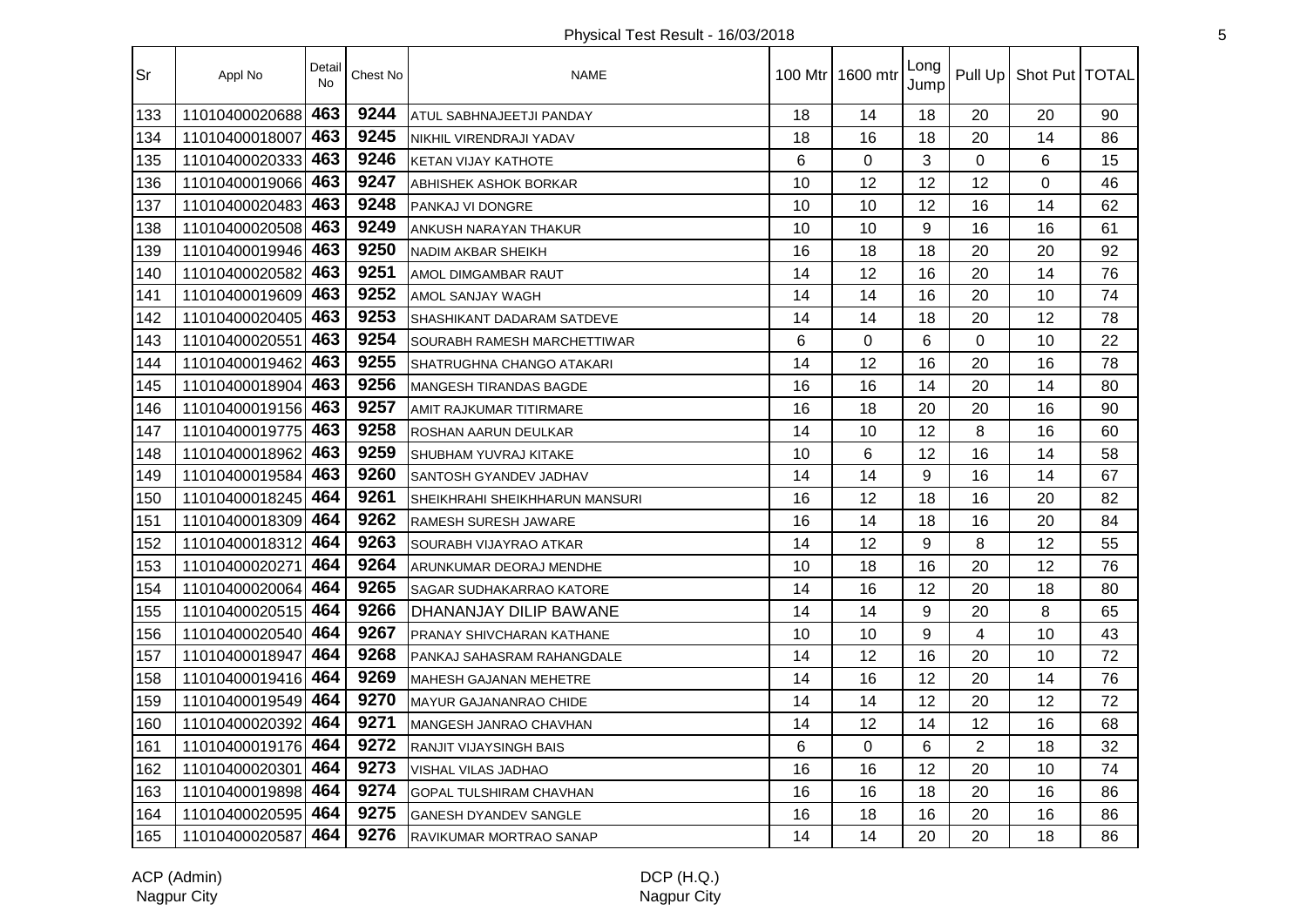| <b>Sr</b> | Appl No            | Detail<br><b>No</b> | Chest No | <b>NAME</b>                    |                | 100 Mtr 1600 mtr | Long<br>Jump   |          | Pull Up   Shot Put   TOTAL |    |
|-----------|--------------------|---------------------|----------|--------------------------------|----------------|------------------|----------------|----------|----------------------------|----|
| 166       | 11010400020257     | 464                 | 9277     | HANUMAN RAMCHANDRA JADHAV      | 16             | 16               | 20             | 20       | 14                         | 86 |
| 167       | 11010400019803     | 464                 | 9278     | SANTOSH VITTHAL LAVALE         | 14             | 10               | $\overline{0}$ | 20       | 14                         | 58 |
| 168       | 11010400020026     | 464                 | 9279     | RAVI RAJKUMAR LICHADE          | 14             | 16               | 12             | 20       | 14                         | 76 |
| 169       | 11010400020230     | 464                 | 9280     | VAIBHAV KANHAIYYAJI BHUTE      | 16             | 16               | 18             | 20       | 14                         | 84 |
| 170       | 11010400018504 465 |                     | 9281     | SHRIKANT VASHRAM JADHAV        | 16             | 16               | 16             | 20       | 16                         | 84 |
| 171       | 11010400018502 465 |                     | 9282     | ARUN RAMRAO RATHOD             | 16             | 14               | 14             | 20       | 20                         | 84 |
| 172       | 11010400019499 465 |                     | 9283     | SANDIP SUNDAR MARASKOLHE       | 14             | 16               | 12             | 20       | 16                         | 78 |
| 173       | 11010400020172 465 |                     | 9284     | SHUBHAM RANENDRA WANKHEDE      | 10             | 10               | 12             | 20       | 12                         | 64 |
| 174       | 11010400018197     | 465                 | 9285     | SHAM UTTAMRAO SHELKE           | 18             | 16               | 18             | 20       | 14                         | 86 |
| 175       | 11010400020162     | 465                 | 9286     | VAIBHAV SATYWAN NARNAORE       | $\overline{2}$ | $\Omega$         | 9              | $\Omega$ | 6                          | 17 |
| 176       | 11010400019591     | 465                 | 9287     | GOPAL RAMESHRAO UMATHE         | 16             | 16               | 18             | 8        | 12                         | 70 |
| 177       | 11010400019821     | 465                 | 9288     | SUDIP MADHUKAR MORLA           | 16             | 16               | 18             | 20       | 18                         | 88 |
| 178       | 11010400020667     | 465                 | 9289     | SHUBHAM ARVIND DHORE           | 14             | 14               | 3              | 8        | 12                         | 51 |
| 179       | 11010400020651     | 465                 | 9290     | <b>RUPESH SURESHRAO BHOSE</b>  | 18             | 14               | 14             | 16       | 14                         | 76 |
| 180       | 11010400019260 465 |                     | 9291     | NIKESH TEJRAM BONDRE           | 14             | 18               | 9              | 20       | 14                         | 75 |
| 181       | 11010400019187     | 465                 | 9292     | <b>AMAN SUNIL GADHAWE</b>      | 6              | 0                | 3              | 2        | 10                         | 21 |
| 182       | 11010400019092     | 465                 | 9293     | RAKSHAK PURUSHOTTAM MATE       | 14             | 14               | 14             | 20       | 12                         | 74 |
| 183       | 11010400019513 465 |                     | 9294     | SUSHANT KISHOR KARVE           | 16             | 14               | 18             | 20       | 18                         | 86 |
| 184       | 11010400020518 465 |                     | 9295     | RAVI HIRALAL PATLE             | 10             | 10               | 12             | 0        | 8                          | 40 |
| 185       | 11010400020152     | 465                 | 9296     | VAIBHAV DNYANESHWAR CHILIWANT  | 10             | 14               | 9              | 20       | 12                         | 65 |
| 186       | 11010400019847     | 465                 | 9297     | VRUSHABH RAVINDRA KOKANDE      | 6              | $\mathbf 0$      | $\overline{0}$ | 0        | 10                         | 16 |
| 187       | 11010400020313     | 465                 | 9298     | PRAVIN BHARAT NARAD            | 10             | 16               | 3              | 20       | 10                         | 59 |
| 188       | 11010400020157     | 465                 | 9299     | <b>SWAPNIL SURESH KARADE</b>   | $\mathbf 0$    | $\mathbf 0$      | 3              | 0        | 8                          | 11 |
| 189       | 11010400020207     | 465                 | 9300     | PIYUSH DNYANESHWAR VAIDYA      | 16             | 16               | 20             | 20       | 14                         | 86 |
| 190       | 11010400019162 466 |                     | 9301     | NITISHKUMAR SHYAMRAO GAYDHANE  | 14             | 18               | $\Omega$       | 20       | 16                         | 68 |
| 191       | 11010400018515 466 |                     | 9302     | MOH JUNED MOH ARIF SHEIKH      | 16             | 14               | 18             | 20       | 18                         | 86 |
| 192       | 11010400018534 466 |                     | 9303     | PRAVIN DHANRAJ MATE            | 16             | 18               | 20             | 20       | $\Omega$                   | 74 |
| 193       | 11010400018565     | 466                 | 9304     | RAJKUMAR KEWAL UKEYTOYNE       | 18             | 18               | 20             | 20       | 20                         | 96 |
| 194       | 11010400018734     | 466                 | 9305     | PRAVIN SEWAKRAM ATKARI         | 18             | 16               | 18             | 20       | 20                         | 92 |
| 195       | 11010400018764     | 466                 | 9306     | MARISH AMARKANTH MARWADE       | 16             | 16               | 18             | 12       | 14                         | 76 |
| 196       | 11010400018643     | 466                 | 9307     | SANJAY CHHOTELAL TURKAR        | 16             | 18               | 18             | 20       | 18                         | 90 |
| 197       | 11010400019097     | 466                 | 9308     | <b>RAKESH GURUDASJI ITWARE</b> | 16             | 16               | 20             | 20       | 18                         | 90 |
| 198       | 11010400019142 466 |                     | 9309     | RAJAT EKNATHRAO PAWADE         | 14             | 14               | 18             | 20       | 14                         | 80 |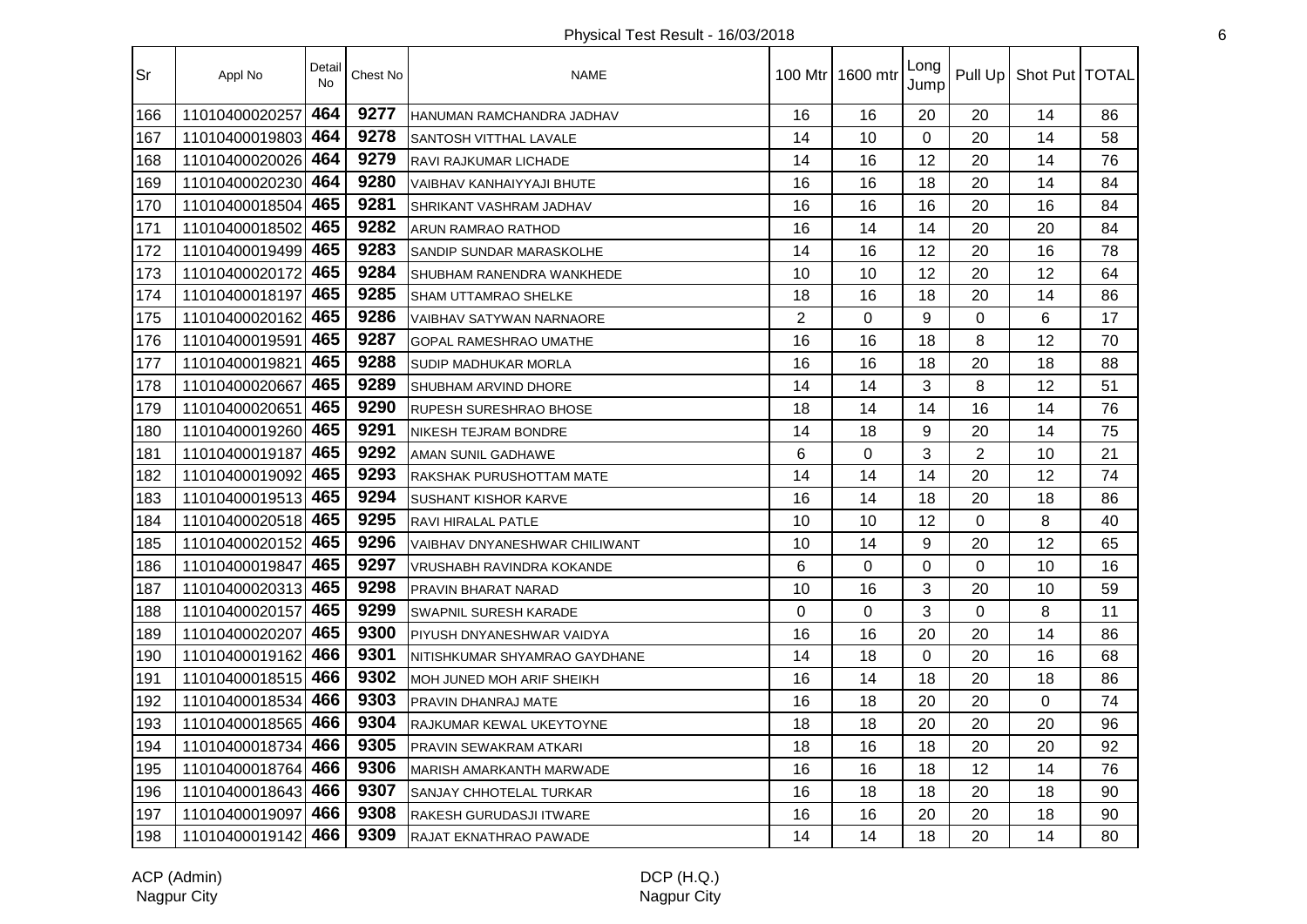| <b>Sr</b> | Appl No            | Detail<br>No | Chest No | <b>NAME</b>                      |                | 100 Mtr 1600 mtr | Long<br>Jump |                | Pull Up   Shot Put   TOTAL |    |
|-----------|--------------------|--------------|----------|----------------------------------|----------------|------------------|--------------|----------------|----------------------------|----|
| 199       | 11010400019081     | 466          | 9310     | SNEHAL KAMLAKARRAOJI CHIDE       | 14             | 6                | 14           | 20             | 18                         | 72 |
| 200       | 11010400019995     | 466          | 9311     | SHARUKH YUNUS SHEKH              | 16             | 16               | 18           | 20             | 20                         | 90 |
| 201       | 11010400020628     | 466          | 9312     | ASHISH ANKUSH THAWAKAR           | 14             | 14               | 18           | 20             | 12                         | 78 |
| 202       | 11010400019322     | 466          | 9313     | AKSHAY MADHUKAR KHARATE          | 14             | 16               | 14           | 12             | 16                         | 72 |
| 203       | 11010400020706 466 |              | 9314     | RAVINDRA GHANSHAM GOHOKAR        | 14             | 12               | 14           | 12             | 10                         | 62 |
| 204       | 11010400020495 466 |              | 9315     | HIVARDAS DEVIDAS INGLE           | 16             | 18               | 18           | 20             | 14                         | 86 |
| 205       | 11010400017971     | 466          | 9316     | AMOL DNYANESHWARJI JOGEKAR       | 14             | 18               | 14           | 12             | 16                         | 74 |
| 206       | 11010400019693 466 |              | 9317     | <b>NITIN BHIMRAOJI MEHARE</b>    | 14             | 12               | 12           | $\overline{4}$ | 16                         | 58 |
| 207       | 11010400019319 466 |              | 9318     | TUKADIDAS MAHADEO WAGHADE        | 14             | 10               | 12           | 20             | 14                         | 70 |
| 208       | 11010400020000 466 |              | 9319     | AAKASH KISANAJI DABURKAR         | 16             | 16               | 20           | 20             | 12                         | 84 |
| 209       | 11010400019811     | 466          | 9320     | JITENDRA SOVINDRAO PATLE         | 14             | 12               | 9            | 20             | 10                         | 65 |
| 210       | 11010400018141     | 467          | 9321     | PANDURANG ASHOKRAO CHAVHAN       | 14             | 18               | 16           | 20             | 16                         | 84 |
| 211       | 11010400018142     | 467          | 9322     | DNYANESHWAR LAXMAN MANDADE       | 16             | 16               | 18           | 20             | 16                         | 86 |
| 212       | 11010400020561     | 467          | 9323     | RAKESH ANIL DAWANDE              | 16             | 18               | 18           | 20             | 18                         | 90 |
| 213       | 11010400020556 467 |              | 9324     | ABHAY DEEPAK CHANDANKHEDE        | 16             | 12               | 18           | 20             | 12                         | 78 |
| 214       | 11010400020566 467 |              | 9325     | RAKESH GIRIDHAR DESHMUKH         | 10             | 16               | 14           | 20             | 12                         | 72 |
| 215       | 11010400019531     | 467          | 9326     | LOKESH SUNIL PATIL               | 6              | $\overline{2}$   | 9            | $\Omega$       | 14                         | 31 |
| 216       | 11010400018693     | 467          | 9327     | <b>SUMIT SANTOSH BRAMHANKAR</b>  | 14             | 16               | 9            | 20             | 10                         | 69 |
| 217       | 11010400019064     | 467          | 9328     | KAMESH JOGENDRASINGH THAKUR      | 10             | 6                | 12           | $\Omega$       | 8                          | 36 |
| 218       | 11010400019867     | 467          | 9329     | <b>LALIT DNYANESHWAR WARTHI</b>  | 14             | 14               | 14           | 20             | 14                         | 76 |
| 219       | 11010400019500     | 467          | 9330     | RAMAKANT PRABHAKAR TONDARE       | 10             | 10               | 14           | 16             | 10                         | 60 |
| 220       | 11010400018138 467 |              | 9331     | <b>KARTIK SAJAN TICHKULE</b>     | 10             | 12               | 14           | 20             | 10                         | 66 |
| 221       | 11010400019598 467 |              | 9332     | AMOL RAJESH PATIL                | 14             | 6                | 14           | 20             | 14                         | 68 |
| 222       | 11010400018784 467 |              | 9333     | SHAILESH PARASRAMJI MOHARKAR     | 16             | 16               | 16           | 20             | 14                         | 82 |
| 223       | 11010400018286 467 |              | 9334     | SHAILESH YOGESHWAR NANDANWAR     | 6              | 14               | 18           | 20             | 0                          | 58 |
| 224       | 11010400018847     | 467          | 9335     | LALITKUMAR ANANDARAO DESHMUKH    | 14             | 16               | 3            | 16             | 12                         | 61 |
| 225       | 11010400018050 467 |              | 9336     | GOVIND RAMRAO AMBULGEKAR         | 10             | 16               | 12           | 20             | 12                         | 70 |
| 226       | 11010400018165     | 467          | 9337     | SHAMSUNDAR RAMRAO AMBULGEKAR     | 6              | 10               | 6            | $\overline{2}$ | 12                         | 36 |
| 227       | 11010400019841     | 467          | 9338     | MANISH MUKESH PARASNANI          | $\overline{2}$ | 0                | 3            | 0              | 6                          | 11 |
| 228       | 11010400020635     | 467          | 9339     | RANJIT VITTHALRAO DABHEKAR       | 6              | $\mathbf 0$      | 9            | 20             | 14                         | 49 |
| 229       | 11010400019642     | 467          | 9340     | <b>BHOJRAJ DASHRATH PADOLE</b>   | $\Omega$       | $\Omega$         | 3            | $\Omega$       | 8                          | 11 |
| 230       | 11010400018802 468 |              | 9341     | UTKAL SANJAY INGALE              | 14             | 12               | 16           | 4              | 16                         | 62 |
| 231       | 11010400018186 468 |              | 9342     | <b>PRASHANT PUNDLIKRAO MATTE</b> | 16             | 14               | 18           | 20             | 20                         | 88 |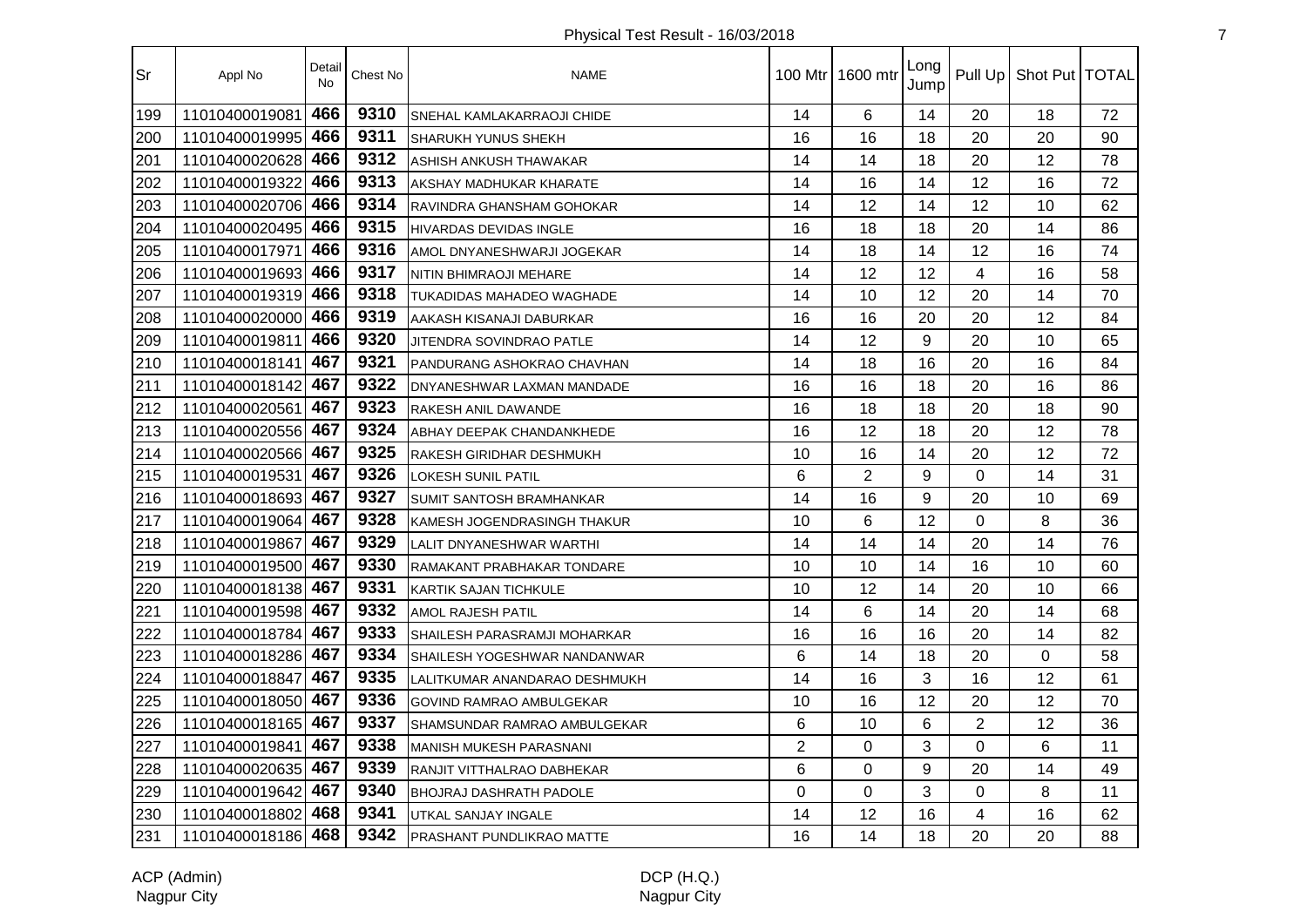| Sr  | Appl No            | Detail<br><b>No</b> | Chest No | <b>NAME</b>                     |    | 100 Mtr 1600 mtr | Long<br>Jump |                | Pull Up   Shot Put   TOTAL |    |
|-----|--------------------|---------------------|----------|---------------------------------|----|------------------|--------------|----------------|----------------------------|----|
| 232 | 11010400019530     | 468                 | 9343     | PRAVIN RATNAKAR PIMPALKAR       | 16 | 18               | 16           | 20             | 14                         | 84 |
| 233 | 11010400018900     | 468                 | 9344     | <b>TUSHAR BANDUJI MORE</b>      | 16 | 12               | 16           | 12             | 16                         | 72 |
| 234 | 11010400019163     | 468                 | 9345     | <b>NILESH MANOHAR RAUT</b>      | 10 | 12               | $\Omega$     | 20             | 10                         | 52 |
| 235 | 11010400019275     | 468                 | 9346     | SHUBHAM ASHOK MAHALLE           | 10 | 16               | 9            | 20             | 10                         | 65 |
| 236 | 11010400018956 468 |                     | 9347     | NITIN RAVICHAND JADHAV          | 6  | $\Omega$         | 6            | 0              | 6                          | 18 |
| 237 | 11010400019075 468 |                     | 9348     | <b>SUMIT PURUSHOTTAM PADOLE</b> | 14 | 12               | 14           | 16             | 12                         | 68 |
| 238 | 11010400020354 468 |                     | 9349     | NARESH SUDHAKAR KATKAR          | 14 | 14               | 16           | 20             | 14                         | 78 |
| 239 | 11010400019301     | 468                 | 9350     | ASHISH BALAJI DHANVE            | 14 | 14               | 14           | 20             | 18                         | 80 |
| 240 | 11010400019970 468 |                     | 9351     | <b>BABAN TRYAMBAKRAO SHINDE</b> | 14 | 16               | 16           | 20             | 18                         | 84 |
| 241 | 11010400019354     | 468                 | 9352     | SANDIP TARACHAND RATHOD         | 16 | 16               | 16           | 20             | 20                         | 88 |
| 242 | 11010400020213     | 468                 | 9353     | SHYAM MHADEV ATHILKAR           | 14 | 10               | 20           | 20             | 18                         | 82 |
| 243 | 11010400018467     | 468                 | 9354     | <b>DEEPAAK RAMDAS RATHOD</b>    | 14 | 12               | 14           | $\overline{2}$ | 10                         | 52 |
| 244 | 11010400019882     | 468                 | 9355     | SAGAR BALIRAM JADHAV            | 6  | 6                | 6            | 8              | 12                         | 38 |
| 245 | 11010400020407     | 468                 | 9356     | RITESH DILIP BHAKARE            | 6  | 0                | 3            | $\overline{2}$ | 16                         | 27 |
| 246 | 11010400019585     | 468                 | 9357     | <b>SAGAR KISHOR CHANDEKAR</b>   | 14 | 12               | 12           | 20             | 14                         | 72 |
| 247 | 11010400019810 468 |                     | 9358     | <b>SAHIL GAJANAN KECHE</b>      | 10 | $\mathbf 0$      | 12           | $\Omega$       | 10                         | 32 |
| 248 | 11010400020305     | 468                 | 9359     | ROSHAN NANU GHUGAL              | 14 | 14               | 14           | 20             | 18                         | 80 |
| 249 | 11010400019712     | 468                 | 9360     | ADITYA DHAMMSHIL MANKAR         | 10 | 10               | 16           | 20             | 10                         | 66 |
| 250 | 11010400018494     | 469                 | 9361     | JAGDISH NAMDEO RATHOD           | 16 | 10               | 18           | 8              | 18                         | 70 |
| 251 | 11010400019551     | 469                 | 9362     | SURAJ GAJANANRAO GHODE          | 14 | 12               | 12           | 20             | 14                         | 72 |
| 252 | 11010400019415     | 469                 | 9363     | AKSHAY VISHWANATH MEHETRE       | 14 | 10               | 12           | 12             | 16                         | 64 |
| 253 | 11010400019418 469 |                     | 9364     | NIKHIL GAJANAN KHARAT           | 10 | 12               | 6            | 20             | 12                         | 60 |
| 254 | 11010400018063 469 |                     | 9365     | AKSHAY SRIKRUSHNA WAKPANJAR     | 6  | 6                | 9            | 12             | 10                         | 43 |
| 255 | 11010400019806 469 |                     | 9366     | YOGESH GANESHRAO GUJAR          | 10 | 12               | 9            | 20             | 14                         | 65 |
| 256 | 11010400019583 469 |                     | 9367     | <b>BHOJRAJ DILIP NANHE</b>      | 10 | $\overline{0}$   | 6            | 0              | 8                          | 24 |
| 257 | 11010400020203     | 469                 | 9368     | LOKESH PURUSHOTTAM AJABALE      | 10 | 14               | 12           | 0              | 12                         | 48 |
| 258 | 11010400019024 469 |                     | 9369     | VASUDEO DILIP DAHIFALE          | 16 | 16               | 18           | 20             | 18                         | 88 |
| 259 | 11010400019026 469 |                     | 9370     | <b>DIPAK BAPU GARJE</b>         | 14 | 16               | 18           | 20             | 20                         | 88 |
| 260 | 11010400020016     | 469                 | 9371     | YOGESH ARUNJI DHANDE            | 14 | 16               | 14           | 20             | 16                         | 80 |
| 261 | 11010400020035     | 469                 | 9372     | <b>DINESH SURESH GADKARI</b>    | 14 | 18               | 20           | 20             | 14                         | 86 |
| 262 | 11010400018685 469 |                     | 9373     | RAHUL JAGDISH SONWANE           | 6  | 12               | 9            | 4              | 6                          | 37 |
| 263 | 11010400018997     | 469                 | 9374     | KOMAL UDARAM TIJARE             | 10 | 14               | 0            | 20             | 16                         | 60 |
| 264 | 11010400019003 469 |                     | 9375     | NITIN LAXMAN THAWKAR            | 16 | 16               | 20           | 20             | 20                         | 92 |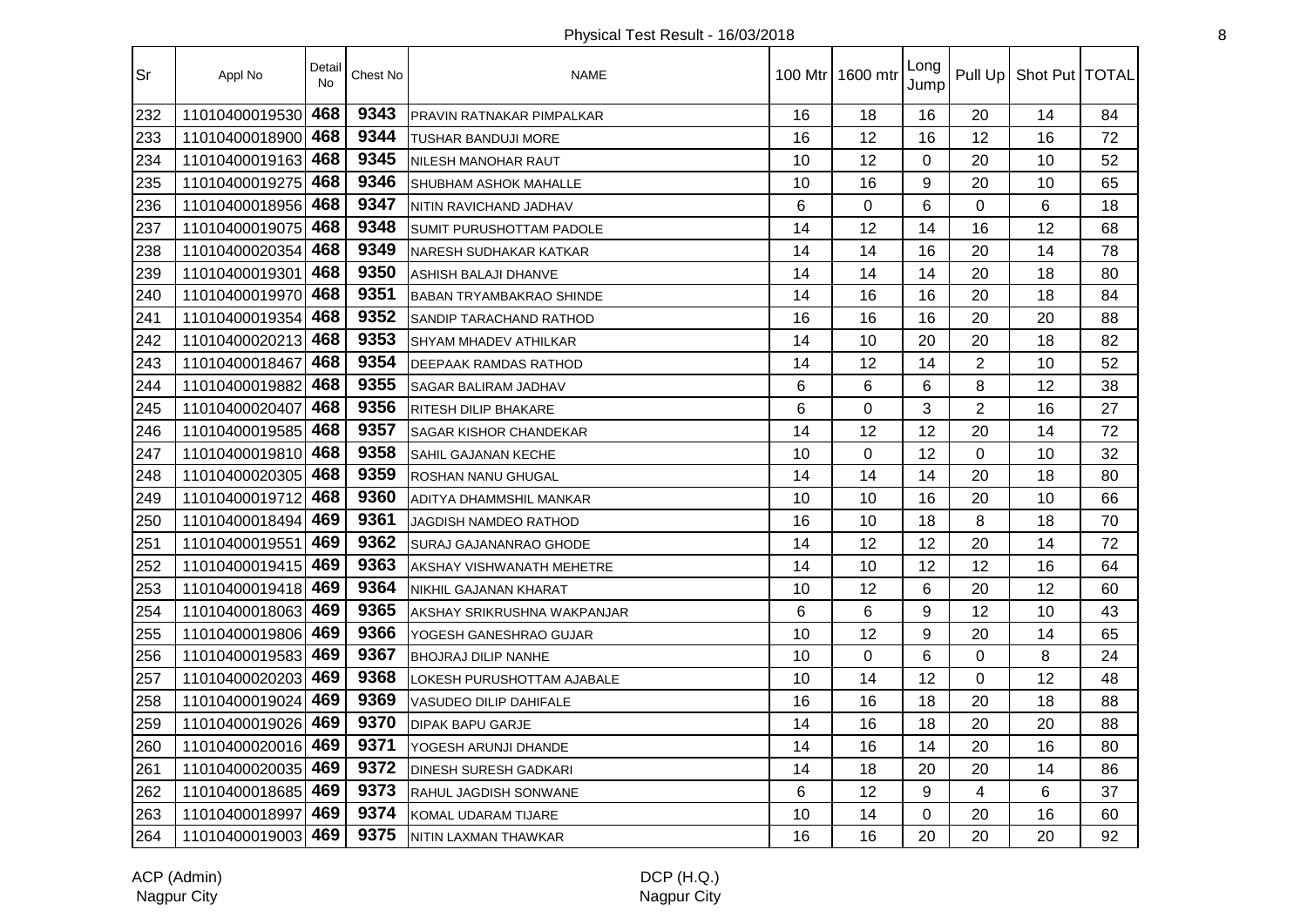| <b>Sr</b> | Appl No            | Detail<br><b>No</b> | Chest No | <b>NAME</b>                             |    | 100 Mtr 1600 mtr | Long<br>Jump |    | Pull Up   Shot Put   TOTAL |    |
|-----------|--------------------|---------------------|----------|-----------------------------------------|----|------------------|--------------|----|----------------------------|----|
| 265       | 11010400019945     | 469                 | 9376     | LOMESH CHANDRAHAS BHENDARKAR            | 14 | $\overline{2}$   | 12           | 20 | 12                         | 60 |
| 266       | 11010400020123     | 469                 | 9377     | SHRIKANT KISHORRAO SHELKE               | 14 | $\mathbf 0$      | 9            | 20 | 12                         | 55 |
| 267       | 11010400019324     | 469                 | 9378     | DHARMENDRA RAMDAYAL BAGBANDE            | 6  | 0                | 6            | 0  | 12                         | 24 |
| 268       | 11010400019065     | 469                 | 9379     | ROSHAN BABULAL PATLE                    | 16 | 16               | 18           | 20 | 12                         | 82 |
| 269       | 11010400020616 469 |                     | 9380     | MSHEHEJAD ABDULHAK SHEIKH               | 16 | 14               | 16           | 12 | 18                         | 76 |
| 270       | 11010400019606 470 |                     | 9381     | PRAFUL SUDHAKARRAO KAKDE                | 16 | 14               | 14           | 20 | 12                         | 76 |
| 271       | 11010400019575 470 |                     | 9382     | AKSHAY DNYANESHWARRAO UMATHE            | 16 | 18               | 20           | 20 | 10                         | 84 |
| 272       | 11010400019862     | 470                 | 9383     | PRAVIN ASHOKRAO THOTE                   | 16 | 20               | 18           | 20 | 10                         | 84 |
| 273       | 11010400019652     | 470                 | 9384     | KHUSHAL GANESHRAO REWATKAR              | 10 | 12               | 9            | 20 | 8                          | 59 |
| 274       | 11010400019670 470 |                     | 9385     | ASHISH KARTIKESHWAR PANCHABHAI          | 14 | 20               | 12           | 20 | 8                          | 74 |
| 275       | 11010400018497     | 470                 | 9386     | BHUSHAN SHANKARRAOJI GHONGADE           | 18 | 18               | 14           | 20 | 16                         | 86 |
| 276       | 11010400018432     | 470                 | 9387     | SANDEEP BHASKAR KHERDE                  | 18 | 14               | 20           | 20 | 20                         | 92 |
| 277       | 11010400018651     | 470                 | 9388     | ROSHAN SURESHRAOJI KUHIKAR              | 14 | 16               | 12           | 20 | 10                         | 72 |
| 278       | 11010400018671     | 470                 | 9389     | HIMANSHU SUNILRAO DHOK                  | 16 | 12               | 16           | 20 | 20                         | 84 |
| 279       | 11010400020600 470 |                     | 9390     | PRAVEEN RAJENDRA YADAV                  | 2  | $\Omega$         | 6            | 20 | 8                          | 36 |
| 280       | 11010400020312 470 |                     | 9391     | AVINASH BABANJI KUTARMARE               | 14 | 16               | 12           | 20 | 12                         | 74 |
| 281       | 11010400018006 470 |                     | 9392     | JAGDISH MULCHAND MESHRAM                | 16 | 18               | 18           | 20 | 12                         | 84 |
| 282       | 11010400019099     | 470                 | 9393     | <b>DIPAK DEWA PARTEKI</b>               | 16 | 14               | 16           | 20 | 14                         | 80 |
| 283       | 11010400019114 470 |                     | 9394     | PRADIP DEWA PARTEKI                     | 16 | 16               | 16           | 20 | 12                         | 80 |
| 284       | 11010400018754     | 470                 | 9395     | ATUL GAJANAND NAGPURE                   | 16 | 0                | 16           | 8  | 18                         | 58 |
| 285       | 11010400018723     | 470                 | 9396     | <b>BALCHAND CHUNNILALJI RAHANGADALE</b> | 16 | 18               | 16           | 20 | 14                         | 84 |
| 286       | 11010400018393     | 470                 | 9397     | HARSHAL HIRAMANJI NIGUT                 | 14 | 14               | 16           | 20 | 16                         | 80 |
| 287       | 11010400018772 470 |                     | 9398     | SANJAY KUWARLALJI KOLHE                 | 14 | 16               | 14           | 20 | 14                         | 78 |
| 288       | 11010400018795 470 |                     | 9399     | NIKLESH MAROTRAO KAPSE                  | 14 | 10               | 12           | 12 | 16                         | 64 |
| 289       | 11010400019280 470 |                     | 9400     | SHUBHAM PURUSHOTTAM MANDURKAR           | 6  | 6                | 12           | 20 | 6                          | 50 |
| 290       | 11010400019690 471 |                     | 9401     | ASHWIN YOJILAL RAHANGDALE               | 14 | 12               | 3            | 8  | 10                         | 47 |
| 291       | 11010400018219 471 |                     | 9402     | VASIM MOHAMMADJI SHEIKH                 | 16 | 16               | 20           | 20 | 18                         | 90 |
| 292       | 11010400018454 471 |                     | 9403     | KIRAN BABARAO BHONDE                    | 14 | 10               | 9            | 20 | $\Omega$                   | 53 |
| 293       | 11010400018108     | 471                 | 9404     | AVINASH VASANTRAO KHADE                 | 16 | 14               | 18           | 20 | 16                         | 84 |
| 294       | 11010400019818 471 |                     | 9405     | DEEPAK ASARAMJI MOHANKAR                | 16 | 14               | 20           | 20 | 12                         | 82 |
| 295       | 11010400019603 471 |                     | 9406     | AJIT VIJAYESHWAR SAHU                   | 14 | 16               | 14           | 20 | 14                         | 78 |
| 296       | 11010400019614 471 |                     | 9407     | <b>AFTAB ASLAM SHEIKH</b>               | 16 | 10               | 18           | 20 | 16                         | 80 |
| 297       | 11010400019949 471 |                     | 9408     | SATEESH GOWARDHAN NIMBARTE              | 14 | 14               | 16           | 20 | 14                         | 78 |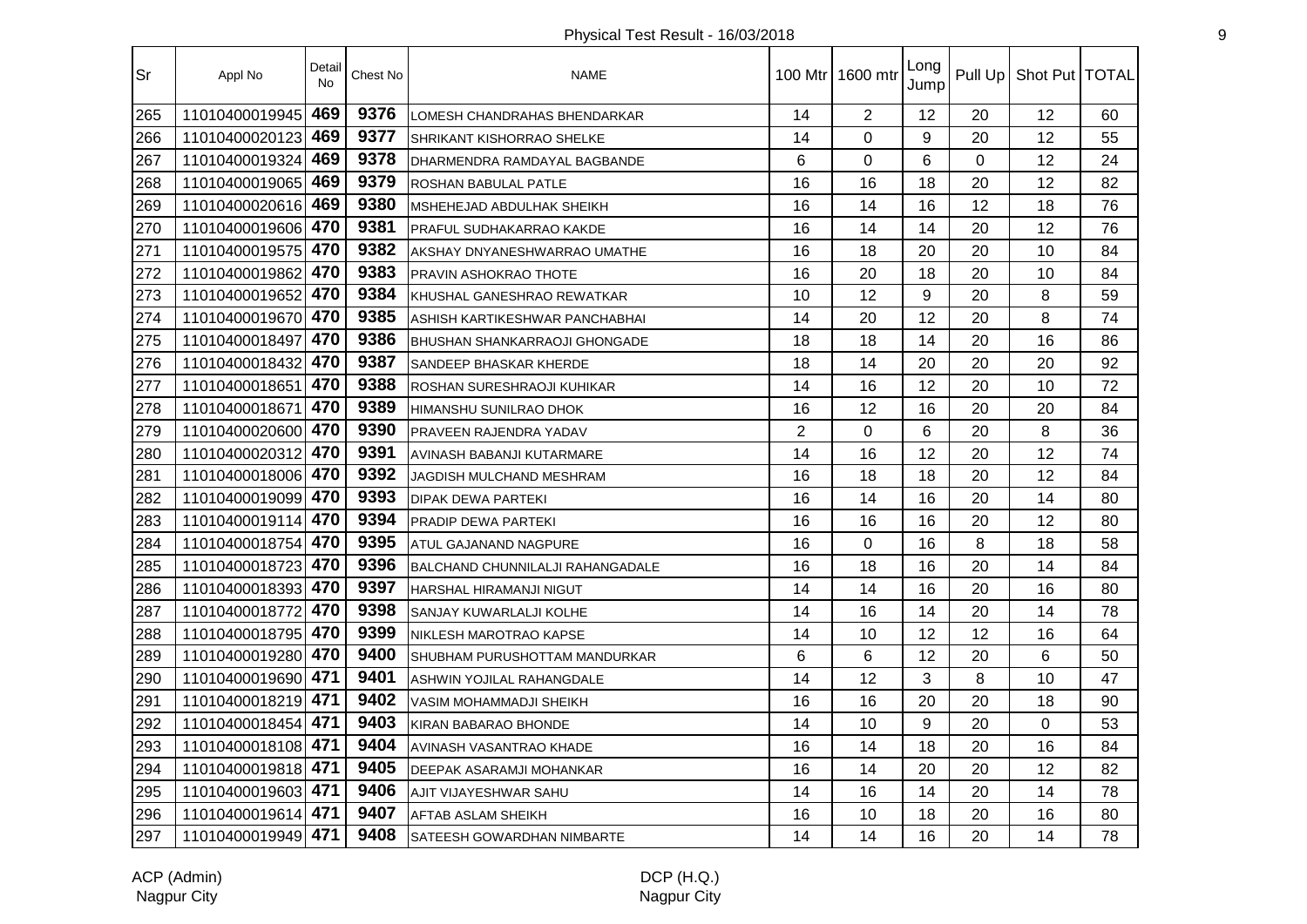| Sr  | Appl No            | Detail<br>No | Chest No | <b>NAME</b>                       |    | 100 Mtr   1600 mtr | Long<br>Jump |                | Pull Up   Shot Put   TOTAL |    |
|-----|--------------------|--------------|----------|-----------------------------------|----|--------------------|--------------|----------------|----------------------------|----|
| 298 | 11010400018376     | 471          | 9409     | <b>MAHESH GOVINDA KAMBLE</b>      | 14 | 16                 | 16           | 20             | 8                          | 74 |
| 299 | 11010400018708     | 471          | 9410     | PRAMOD CHUNNILAL CHAVHAN          | 18 | 18                 | 20           | 20             | 14                         | 90 |
| 300 | 11010400018015     | 471          | 9411     | PRAFUL PRAKASHJI CHACHERE         | 16 | 16                 | 18           | 20             | 18                         | 88 |
| 301 | 11010400018849 471 |              | 9412     | KAMLESH SHIVAJI MAHURE            | 14 | 16                 | 18           | 12             | 14                         | 74 |
| 302 | 11010400018383 471 |              | 9413     | <b>BHASHKAR JANAK BHONDE</b>      | 14 | 16                 | 16           | 20             | 14                         | 80 |
| 303 | 11010400019538 471 |              | 9414     | RUPESH RAMCHANDRAJI SHENDE        | 16 | 16                 | 20           | 20             | 14                         | 86 |
| 304 | 11010400019467     | 471          | 9415     | <b>VAIBHAV NARAD MANDADE</b>      | 10 | $\overline{2}$     | 12           | $\overline{2}$ | 12                         | 38 |
| 305 | 11010400018718 471 |              | 9416     | LALIT DAYARAM CHACHANE            | 16 | 16                 | 16           | 20             | 16                         | 84 |
| 306 | 11010400019286     | 471          | 9417     | PRAFUL SHANKAR BHOYAR             | 14 | 14                 | 14           | 16             | 12                         | 70 |
| 307 | 11010400020138 471 |              | 9418     | KULDEEPAK GANSHMOHAN NEWARE       | 16 | 18                 | 14           | 20             | 14                         | 82 |
| 308 | 11010400018786     | 471          | 9419     | VISHALA VIJAYJI JAMBHULKAR        | 16 | 16                 | $\Omega$     | 20             | 12                         | 64 |
| 309 | 11010400020219 471 |              | 9420     | RAVINDRA RAMESH SAKHARWADE        | 14 | 14                 | 16           | 16             | 14                         | 74 |
| 310 | 11010400019832     | 472          | 9421     | SAURABH SURESH BORKAR             | 10 | 10                 | 6            | 8              | 6                          | 40 |
| 311 | 11010400019875 472 |              | 9422     | <b>LOKESH TARACHANDJI BENDARE</b> | 14 | 12                 | 14           | 20             | 12                         | 72 |
| 312 | 11010400019447     | 472          | 9423     | DNYANESHWAR ASHOK BHADAKE         | 10 | 14                 | 9            | 8              | 16                         | 57 |
| 313 | 11010400018805 472 |              | 9424     | PRAKASH CHANDRASING SABALE        | 16 | 16                 | 18           | 20             | 16                         | 86 |
| 314 | 11010400018855     | 472          | 9425     | KAMALSING FATTUSING PADWALE       | 16 | 16                 | 12           | 20             | 12                         | 76 |
| 315 | 11010400018403     | 472          | 9426     | AMOL NATHU GUDAL                  | 16 | 14                 | 14           | 20             | 18                         | 82 |
| 316 | 11010400018401     | 472          | 9427     | ANANDA BHIMRAO SADAWARTE          | 16 | 18                 | 20           | 20             | 16                         | 90 |
| 317 | 11010400018357     | 472          | 9428     | RAVINDRA SHANKAR CHAUDHARI        | 18 | 16                 | 20           | 20             | 20                         | 94 |
| 318 | 11010400019461     | 472          | 9429     | ANIKET KHUSHABRAO KUCHANKAR       | 16 | 16                 | 20           | 20             | 20                         | 92 |
| 319 | 11010400019451     | 472          | 9430     | VAIBHAV PRAMODRAO JIDDEWAR        | 16 | 14                 | 16           | 20             | 20                         | 86 |
| 320 | 11010400019665 472 |              | 9431     | DINAKAR DASHRATH SAWANT           | 16 | 16                 | 18           | 20             | 12                         | 82 |
| 321 | 11010400018751     | 472          | 9432     | PARIKSHIT RAJHANSJI CHAUDHARI     | 16 | 12                 | 20           | 20             | 12                         | 80 |
| 322 | 11010400018774 472 |              | 9433     | RAJESH SUBHASHRAO GABHANE         | 14 | 10                 | 14           | $\Omega$       | 14                         | 52 |
| 323 | 11010400018731     | 472          | 9434     | DAMU JAGANJI MARBATE              | 16 | 14                 | 14           | 16             | 16                         | 76 |
| 324 | 11010400019892     | 472          | 9435     | <b>DIPAK GOPAL WADEKAR</b>        | 10 | 10                 | 9            | 20             | 14                         | 63 |
| 325 | 11010400018359 472 |              | 9436     | KAILAS SHAMLAL KASDEKAR           | 10 | 14                 | 9            | 20             | 10                         | 63 |
| 326 | 11010400018558     | 472          | 9437     | HITESH DEVIDAS BONDRE             | 16 | 14                 | 16           | 20             | 16                         | 82 |
| 327 | 11010400018524     | 472          | 9438     | KAMLESH MAROTI ZALKE              | 14 | 16                 | 18           | 20             | 16                         | 84 |
| 328 | 11010400018860 472 |              | 9439     | NIKESH DEVIDASJI BOKADE           | 14 | 16                 | 14           | 12             | 14                         | 70 |
| 329 | 11010400018154 472 |              | 9440     | DHANRAJ AMRUT SHIVANKAR           | 16 | 14                 | 16           | 20             | 14                         | 80 |
| 330 | 11010400019124 473 |              | 9441     | NIKHIL DEWARAOJI MORE             | 10 | 14                 | 12           | 20             | 12                         | 68 |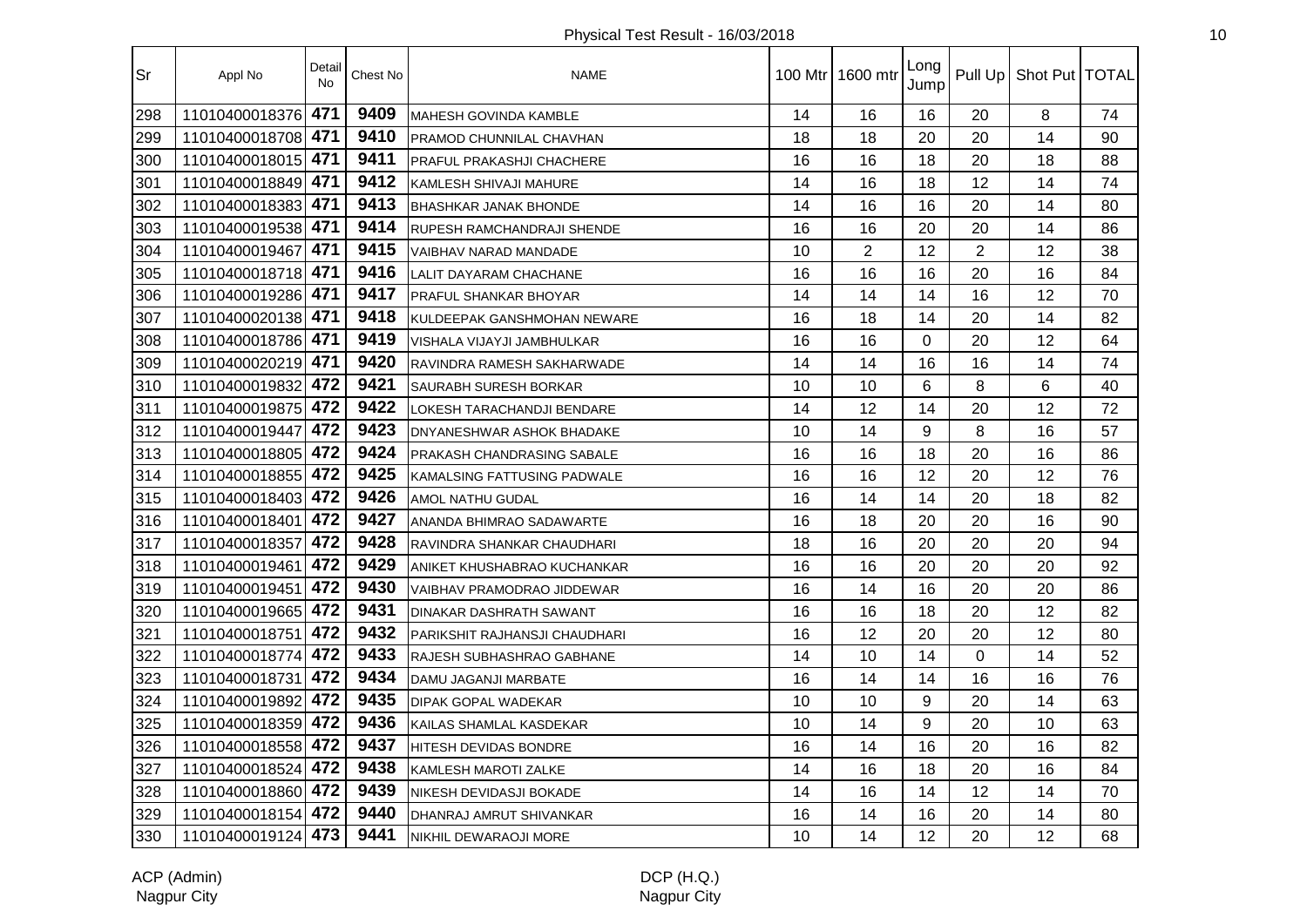| Sr  | Appl No            | Detail<br><b>No</b> | Chest No | <b>NAME</b>                       |    | 100 Mtr   1600 mtr | Long<br>Jump | Pull Up        | Shot Put   TOTAL |    |
|-----|--------------------|---------------------|----------|-----------------------------------|----|--------------------|--------------|----------------|------------------|----|
| 331 | 11010400019948     | 473                 | 9442     | <b>GOVIND DATTA PAPULE</b>        | 14 | 16                 | 12           | 20             | 14               | 76 |
| 332 | 11010400020433     | 473                 | 9443     | PRATIK PRAVIN BORKAR              | 14 | 14                 | 18           | 20             | 14               | 80 |
| 333 | 11010400018928 473 |                     | 9444     | <b>DIPAK PENTA SIDAM</b>          | 14 | 12                 | 18           | 20             | 16               | 80 |
| 334 | 11010400018927     | 473                 | 9445     | VAIBHAV ANANDRAO JAMBHULKAR       | 14 | 14                 | 16           | 20             | 18               | 82 |
| 335 | 11010400020080     | 473                 | 9446     | RAJIHARIESHKHAN HABIBKHAN PATHAN. | 16 | 10                 | 16           | 20             | 20               | 82 |
| 336 | 11010400019973 473 |                     | 9447     | MANISHKUMAR KHEMRAJ SHAHARE       | 10 | $\overline{2}$     | 6            | 20             | 12               | 50 |
| 337 | 11010400019529 473 |                     | 9448     | ATMARAM NARAYAN GUDAL             | 10 | 12                 | 9            | 20             | 10               | 61 |
| 338 | 11010400018954 473 |                     | 9449     | AJINKYA BHIMRAO GAJBHIYE          | 14 | 12                 | 14           | 20             | 10               | 70 |
| 339 | 11010400019871     | 473                 | 9450     | PRITESH BABURAO BHUTE             | 16 | 14                 | 18           | 20             | 14               | 82 |
| 340 | 11010400019341     | 473                 | 9451     | <b>GOPINATH MAHADEO KASHTI</b>    | 10 | $\overline{2}$     | 6            | 20             | 10               | 48 |
| 341 | 11010400020163 473 |                     | 9452     | PURUSHOTTAM SURESH KUTE           | 10 | 14                 | 14           | 4              | 12               | 54 |
| 342 | 11010400019696 473 |                     | 9453     | GOPICHAND DNYANESHWAR BHOLE       | 10 | 14                 | 6            | 12             | 6                | 48 |
| 343 | 11010400020302     | 473                 | 9454     | <b>SURAJ BHAURAO MORE</b>         | 14 | 10                 | 9            | 12             | 12               | 57 |
| 344 | 11010400020406 473 |                     | 9455     | <b>SAGAR MAROTI GULHANE</b>       | 14 | 14                 | 20           | 20             | 16               | 84 |
| 345 | 11010400019637     | 473                 | 9456     | PRADIP KRASHANKUMAR RAHANGDALE    | 10 | 14                 | 12           | 12             | 10               | 58 |
| 346 | 11010400019503 473 |                     | 9457     | <b>SANJAY NATTHUJI BOKDE</b>      | 10 | $\overline{2}$     | 12           | 8              | 14               | 46 |
| 347 | 11010400019885 473 |                     | 9458     | AKASH SUBHASH DEVANGAN            | 10 | 0                  | 6            | $\overline{4}$ | 12               | 32 |
| 348 | 11010400018958     | 473                 | 9459     | SHAILESH PARMANAND WANKHEDE       | 10 | 6                  | 9            | $\overline{2}$ | 12               | 39 |
| 349 | 11010400019707     | 473                 | 9460     | AMOL AMBADAS NITNAVARE            | 14 | 16                 | 9            | 20             | 14               | 73 |
| 350 | 11010400018083 474 |                     | 9461     | <b>GUDDESH JAISINGJI MESHRAM</b>  | 16 | 16                 | 18           | 20             | 18               | 88 |
| 351 | 11010400018088 474 |                     | 9462     | AKASH DEWRAM BONDRE               | 16 | 14                 | 16           | 20             | 18               | 84 |
| 352 | 11010400018093 474 |                     | 9463     | LOKESH BHARATJI SHENDE            | 14 | 16                 | 14           | 12             | 16               | 72 |
| 353 | 11010400020656 474 |                     | 9464     | ADITYA WAMAN MOHATKAR             | 10 | 12                 | 6            | 16             | 10               | 54 |
| 354 | 11010400020669 474 |                     | 9465     | RAKESH PURUSHOTTAM ALGHARE        | 16 | 10                 | 18           | 20             | 12               | 76 |
| 355 | 11010400020045 474 |                     | 9466     | RAVINDRA RAMDASRAOJI SHIVARKAR    | 16 | 12                 | 16           | 20             | 16               | 80 |
| 356 | 11010400019629 474 |                     | 9467     | PRADEEP RAMPRAVESH SAHU           | 6  | $\mathbf 0$        | 3            | 8              | 8                | 25 |
| 357 | 11010400019489 474 |                     | 9468     | MAHESH SHANKER BOINAWAR           | 18 | 18                 | 18           | 20             | 12               | 86 |
| 358 | 11010400019113 474 |                     | 9469     | <b>RUPESH SOMAJI KANCHAWAR</b>    | 14 | 18                 | 14           | 20             | 12               | 78 |
| 359 | 11010400019006 474 |                     | 9470     | CHANDRAKANT MAHARUDRA SANAP       | 16 | 16                 | 16           | 20             | 20               | 88 |
| 360 | 11010400019926 474 |                     | 9471     | RANJIT GOVINDA GOSWAMI            | 16 | $\overline{2}$     | 16           | 12             | 16               | 62 |
| 361 | 11010400019217     | 474                 | 9472     | AKSHAY RAJU HATEWAR               | 6  | 12                 | 6            | 8              | 10               | 42 |
| 362 | 11010400019774 474 |                     | 9473     | <b>PRAFUL RAJENDRA PUNWATKAR</b>  | 16 | 16                 | 20           | 20             | 18               | 90 |
| 363 | 11010400019788 474 |                     | 9474     | DEEPAKKUMAR ARVINDKUMAR SATHE     | 14 | 12                 | 14           | 20             | 16               | 76 |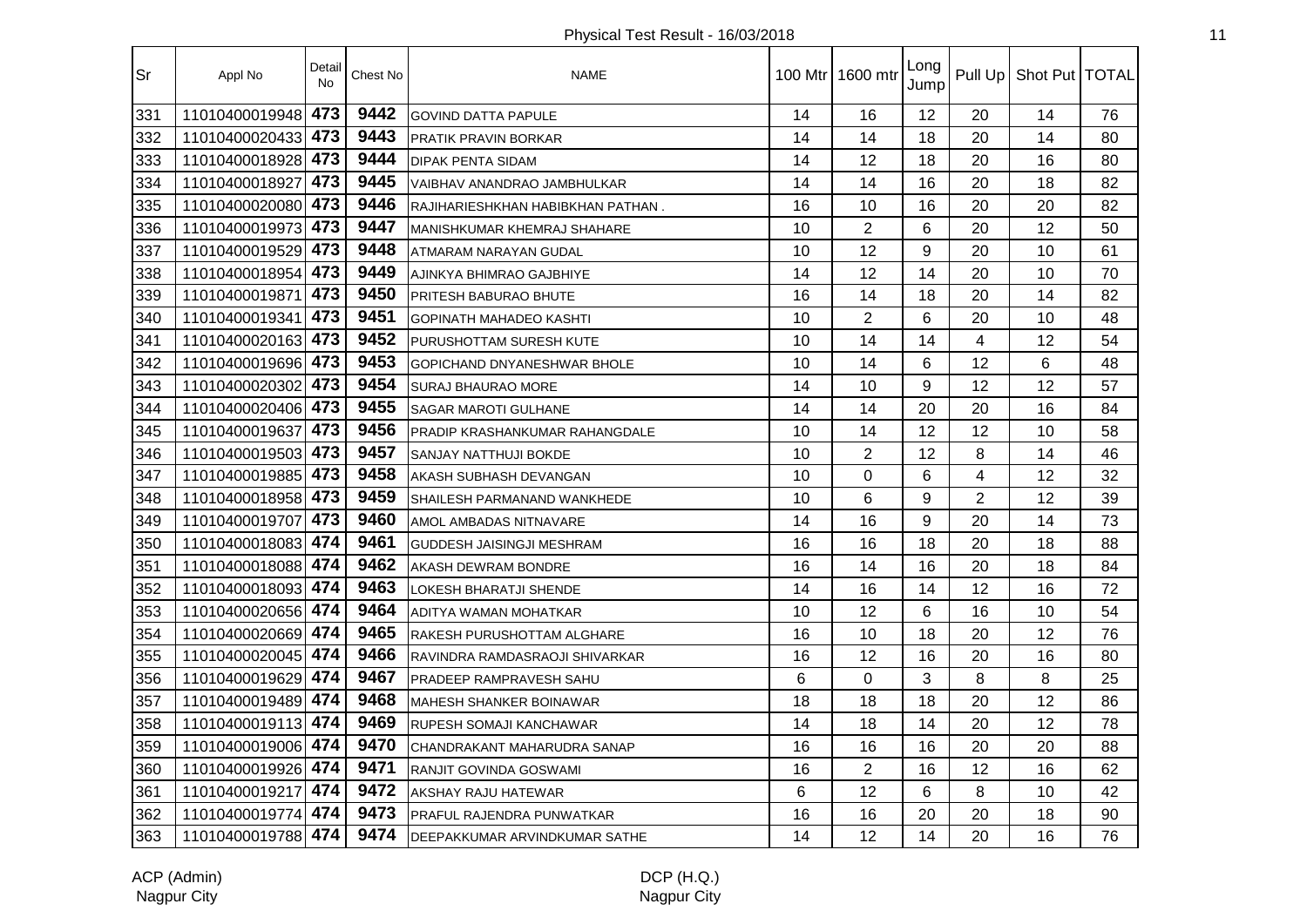| Sr  | Appl No            | Detail<br><b>No</b> | Chest No | <b>NAME</b>                           |                | 100 Mtr   1600 mtr | Long<br>Jump |    | Pull Up   Shot Put   TOTAL |    |
|-----|--------------------|---------------------|----------|---------------------------------------|----------------|--------------------|--------------|----|----------------------------|----|
| 364 | 11010400019820     | 474                 | 9475     | <b>VAIBHAV VIJAY SHRIWAS</b>          | 16             | 16                 | 20           | 20 | 20                         | 92 |
| 365 | 11010400018279     | 474                 | 9476     | <b>VITTHAL VISHNU FALKE</b>           | 16             | 18                 | 18           | 20 | 16                         | 88 |
| 366 | 11010400018256     | 474                 | 9477     | SAJJAN KAPURCHAND GUSINGE             | 14             | 6                  | 12           | 12 | 16                         | 60 |
| 367 | 11010400018255 474 |                     | 9478     | <b>KARAN VITTHALSING BAHURE</b>       | 16             | 16                 | 18           | 20 | 18                         | 88 |
| 368 | 11010400020255 474 |                     | 9479     | <b>GHANSHYAM RAVJI KENDRE</b>         | 16             | 16                 | 16           | 20 | 16                         | 84 |
| 369 | 11010400020606 474 |                     | 9480     | NITIN BHIMARAO LEKULE                 | 16             | 12                 | 16           | 20 | 18                         | 82 |
| 370 | 11010400018143 475 |                     | 9481     | DHIRAJ TEJRAMJI KAMBLE                | 16             | 18                 | 20           | 20 | 16                         | 90 |
| 371 | 11010400018076 475 |                     | 9482     | VIKKAL MADHAVJI LUTE                  | 16             | 18                 | 12           | 20 | 16                         | 82 |
| 372 | 11010400018314     | 475                 | 9483     | SAMADHAN RAMESHJI WAGH                | 16             | 14                 | 16           | 16 | 16                         | 78 |
| 373 | 11010400018094     | 475                 | 9484     | RUPESH HIRAMANJI LANJEWAR             | 16             | 18                 | 18           | 20 | 18                         | 90 |
| 374 | 11010400018075     | 475                 | 9485     | CHETAN BALIRAMJI KURANJEKAR           | 16             | 16                 | 20           | 20 | 16                         | 88 |
| 375 | 11010400018307     | 475                 | 9486     | <b>VIKAS BABURAO LANJEWAR</b>         | 18             | 16                 | 20           | 20 | 16                         | 90 |
| 376 | 11010400018270 475 |                     | 9487     | ASHISH RAMESH JAMBHULKAR              | 16             | 18                 | 18           | 20 | 16                         | 88 |
| 377 | 11010400018284 475 |                     | 9488     | <b>MANGESH PURUSHOTTTAM SONKUSARE</b> | 16             | 18                 | 16           | 20 | 18                         | 88 |
| 378 | 11010400018316 475 |                     | 9489     | <b>DEEPAK SOVINDA BHUSARI</b>         | 18             | 16                 | 20           | 20 | 16                         | 90 |
| 379 | 11010400018303 475 |                     | 9490     | <b>ROSHAN GANESH YERNE</b>            | 16             | 18                 | 18           | 20 | 20                         | 92 |
| 380 | 11010400019978     | 475                 | 9491     | <b>PRATIK SANTOSH GOMASE</b>          | 18             | 18                 | 14           | 20 | $\Omega$                   | 70 |
| 381 | 11010400019976     | 475                 | 9492     | <b>MORESHWAR RAMDASRAO GOMASE</b>     | 14             | 14                 | 14           | 20 | 16                         | 78 |
| 382 | 11010400019969     | 475                 | 9493     | <b>SWAPNIL HARIDASJI CHAVARE</b>      | 16             | 16                 | 20           | 20 | 20                         | 92 |
| 383 | 11010400020001     | 475                 | 9494     | <b>MAYUR SURESH HATWAR</b>            | $\mathbf 0$    | 16                 | 18           | 20 | 12                         | 66 |
| 384 | 11010400020480     | 475                 | 9495     | ANIKET RAJU TAYDE                     | $\mathbf 0$    | $\mathbf 0$        | 9            | 16 | 10                         | 35 |
| 385 | 11010400018065 475 |                     | 9496     | <b>SEKHAR BISANJI KUTHE</b>           | 14             | 14                 | 18           | 0  | $\overline{0}$             | 46 |
| 386 | 11010400018009 475 |                     | 9497     | NIRANJAN BHAGWANJI MARWADE            | 18             | 16                 | 18           | 20 | 18                         | 90 |
| 387 | 11010400018040 475 |                     | 9498     | <b>THAILESH SHANKAR BANTE</b>         | 16             | 16                 | 16           | 20 | 16                         | 84 |
| 388 | 11010400018031     | 475                 | 9499     | <b>SUSHIL RAKUMARJI SHAMKUWAR</b>     | 16             | 16                 | 16           | 20 | 14                         | 82 |
| 389 | 11010400018055     | 475                 | 9500     | SANDIP MADHOJI BHEDE                  | 16             | 16                 | 20           | 20 | 16                         | 88 |
| 390 | 11010400020211     | 476                 | 9501     | <b>GANESH LACHMAYYA DANDIKWAR</b>     | 16             | 16                 | 16           | 20 | 14                         | 82 |
| 391 | 11010400019846     | 476                 | 9502     | <b>NISHANT LALIT TIWARI</b>           | $\overline{2}$ | 0                  | 3            | 0  | 6                          | 11 |
| 392 | 11010400019476     | 476                 | 9503     | AKASH MAHADEO KHAJURE                 | 14             | 16                 | 9            | 8  | 10                         | 57 |
| 393 | 11010400019487     | 476                 | 9504     | ABHILASH RAMPRASAD DAMAHE             | 16             | 14                 | 20           | 20 | 14                         | 84 |
| 394 | 11010400019509 476 |                     | 9505     | RAJU GANESH PATIL                     | 14             | 10                 | 12           | 12 | 8                          | 56 |
| 395 | 11010400019881     | 476                 | 9506     | KUNDAN BHARAT DAMAHE                  | 14             | 16                 | 14           | 20 | 12                         | 76 |
| 396 | 11010400019630 476 |                     | 9507     | SUMEDH GHANSHYAM KAMBLE               | 14             | 14                 | 16           | 20 | 14                         | 78 |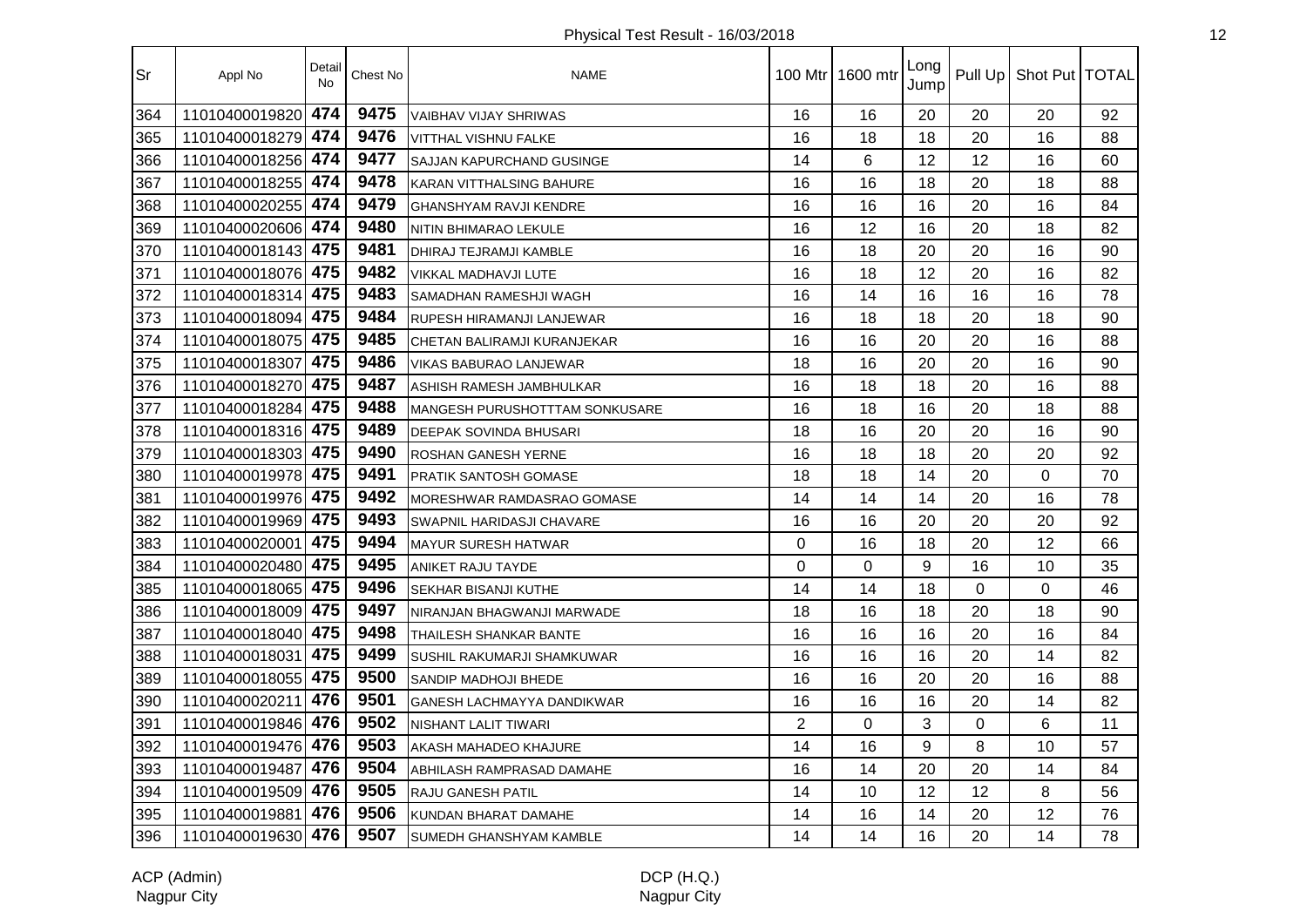| Sr  | Appl No            | Detail<br><b>No</b> | Chest No | <b>NAME</b>                        |                | 100 Mtr   1600 mtr | Long<br>Jump |                | Pull Up   Shot Put   TOTAL |    |
|-----|--------------------|---------------------|----------|------------------------------------|----------------|--------------------|--------------|----------------|----------------------------|----|
| 397 | 11010400020472     | 476                 | 9508     | <b>SACHIN SHANTILAL SHIRSATH</b>   | 18             | 16                 | 20           | 20             | 16                         | 90 |
| 398 | 11010400018011     | 476                 | 9509     | <b>BUDDHIRAJ GANESHRAO WANJARI</b> | 14             | $\mathbf 0$        | 9            | 20             | 12                         | 55 |
| 399 | 11010400020387     | 476                 | 9510     | <b>ROSHAN DILIP TURANKAR</b>       | 14             | 10                 | 14           | 20             | 10                         | 68 |
| 400 | 11010400018428     | 476                 | 9511     | AKASH AMBADAS MAHULKAR             | 14             | 12                 | 12           | 20             | 14                         | 72 |
| 401 | 11010400018756 476 |                     | 9512     | <b>BHUSHAN GANGADHAR TICHAKULE</b> | 16             | 16                 | 0            | 20             | 18                         | 70 |
| 402 | 11010400018726 476 |                     | 9513     | <b>RUPESH MOHAN LADE</b>           | 16             | 18                 | 18           | 20             | 16                         | 88 |
| 403 | 11010400019028 476 |                     | 9514     | LAKHKHI PRABHAKAR WAGHADE          | 14             | 12                 | 14           | 20             | 14                         | 74 |
| 404 | 11010400020239 476 |                     | 9515     | <b>SACHIN PUSHPARAJ BISEN</b>      | 16             | 18                 | 18           | 20             | 14                         | 86 |
| 405 | 11010400020068 476 |                     | 9516     | <b>VAIBHAV MAHADEO PANDE</b>       | 10             | $\overline{2}$     | 3            | $\overline{2}$ | 10                         | 27 |
| 406 | 11010400019372     | 476                 | 9517     | ASHIRWAD DINESHKUMAR TIWARI        | 14             | 16                 | 14           | 16             | 16                         | 76 |
| 407 | 11010400018560 476 |                     | 9518     | CHHABIAL OLAGU BHAJBHUJE           | 14             | 14                 | 14           | 20             | 12                         | 74 |
| 408 | 11010400020599 476 |                     | 9519     | AVINASH MAROTRAO SATIBAWANE        | 10             | 10                 | 9            | 20             | 14                         | 63 |
| 409 | 11010400018326 476 |                     | 9520     | PADMABHUMESHWAR VIJAY KHARABE      | 16             | 10                 | 20           | 20             | 14                         | 80 |
| 410 | 11010400020014 477 |                     | 9521     | <b>MOSES CHALS FRANCIS</b>         | 6              | 0                  | $\Omega$     | 20             | 16                         | 42 |
| 411 | 11010400020650 477 |                     | 9522     | <b>KAPIL SANJAY DHOPRE</b>         | 10             | 14                 | 14           | 8              | 14                         | 60 |
| 412 | 11010400020119 477 |                     | 9523     | PRAMOD SHALIKRAMJI NAIK            | 16             | 16                 | 16           | 20             | 16                         | 84 |
| 413 | 11010400019394 477 |                     | 9524     | <b>SAGAR PRAKASH MORE</b>          | 6              | 12                 | 6            | 12             | 10                         | 46 |
| 414 | 11010400019100 477 |                     | 9525     | KISHOR DILIPRAO CHAUDHARI          | 14             | 12                 | 16           | 20             | 12                         | 74 |
| 415 | 11010400018200 477 |                     | 9526     | VIRAJ VISHNUPANT KAIKADE           | 10             | 12                 | 12           | 20             | 14                         | 68 |
| 416 | 11010400019956 477 |                     | 9527     | PRAMOD ANANDRAO MOHURLE            | 14             | 14                 | 12           | 20             | 12                         | 72 |
| 417 | 11010400018818 477 |                     | 9528     | AMIT VILAS JAMBHULKAR              | 14             | 14                 | 18           | 20             | 18                         | 84 |
| 418 | 11010400020179     | 477                 | 9529     | <b>GAURAV RAVINDRA PATIL</b>       | 14             | 16                 | 9            | 20             | 12                         | 71 |
| 419 | 11010400019673 477 |                     | 9530     | <b>SHUBHAM SAHEBRAO KADU</b>       | 14             | 16                 | 16           | 20             | 12                         | 78 |
| 420 | 11010400019460 477 |                     | 9531     | <b>ASHIT NAKUL SHRIVAS</b>         | 16             | 16                 | 16           | 0              | 6                          | 54 |
| 421 | 11010400019833 477 |                     | 9532     | <b>FARDEEN FIROZ KHAN</b>          | 16             | 16                 | 14           | 20             | 12                         | 78 |
| 422 | 11010400019525 477 |                     | 9533     | PAVAN RAMESHRAO GHATODE            | 6              | 6                  | $\Omega$     | 0              | 10                         | 22 |
| 423 | 11010400018850 477 |                     | 9534     | ANKIT DEEPAK WARDHE                | 10             | 10                 | 9            | $\overline{2}$ | 8                          | 39 |
| 424 | 11010400018079 477 |                     | 9535     | RADHESHYAM SUDHAKAR RAGHUTE        | 10             | 14                 | $\Omega$     | 20             | 14                         | 58 |
| 425 | 11010400018098     | 477                 | 9536     | NILESH ABHIMAN MASKE               | 16             | 16                 | 18           | 20             | 16                         | 86 |
| 426 | 11010400019555     | 477                 | 9537     | <b>PRADIP GYANIRAM GIRADKAR</b>    | $\Omega$       | 16                 | 0            | 12             | 6                          | 34 |
| 427 | 11010400020640 477 |                     | 9538     | MAHABUB PIRU PARSUWALE             | 10             | 16                 | 14           | 20             | 16                         | 76 |
| 428 | 11010400018185 477 |                     | 9539     | <b>PRAFUL MADHUKAR CHUTE</b>       | 16             | 16                 | 20           | 20             | 18                         | 90 |
| 429 | 11010400019454 477 |                     | 9540     | <b>GAURAV ARVIND VARMA</b>         | $\overline{2}$ | 2                  | 3            | 20             | 12                         | 39 |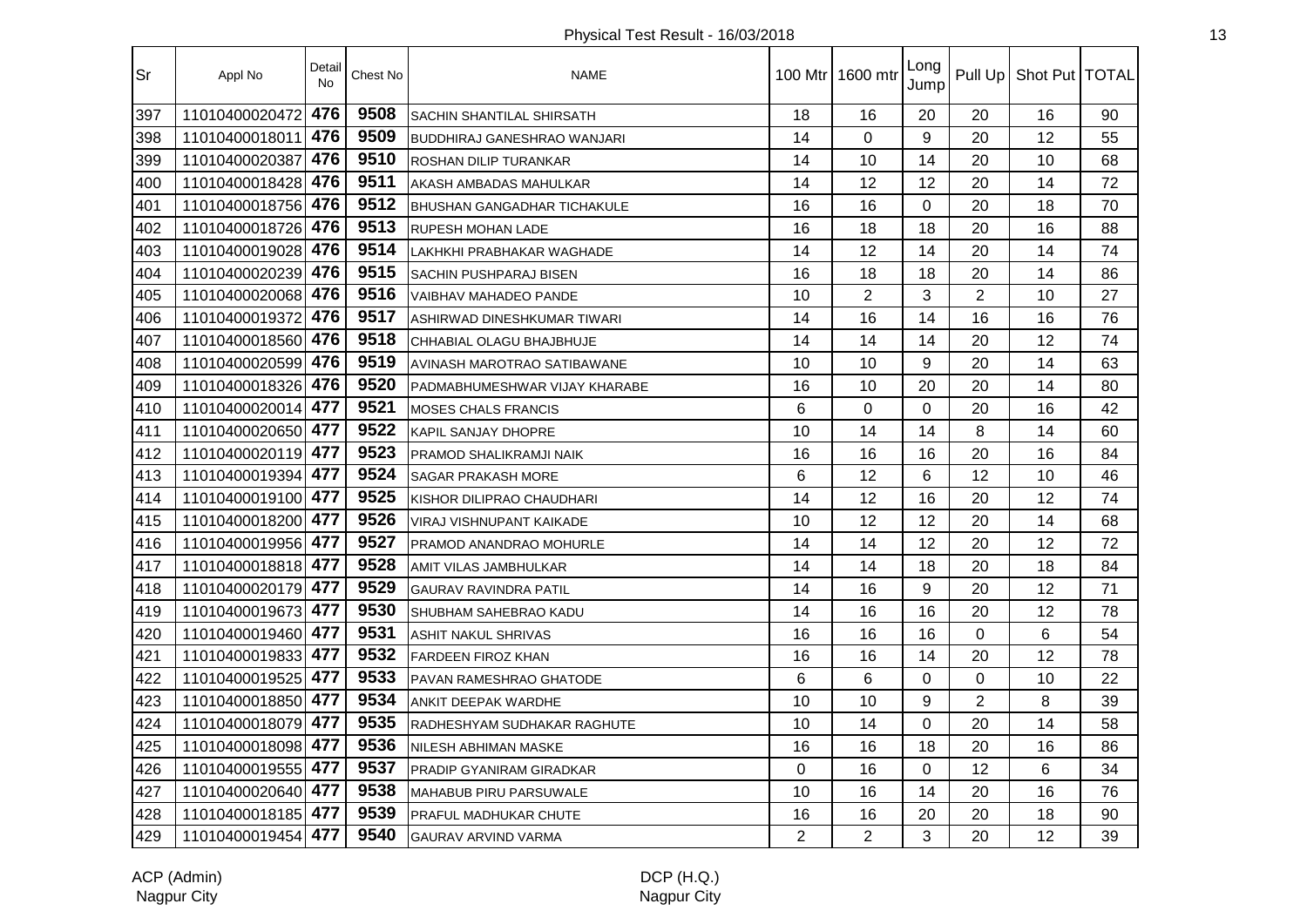| Sr  | Appl No            | Detail<br><b>No</b> | Chest No | <b>NAME</b>                    | 100 Mtr  | 1600 mtr       | Long<br>Jump |             | Pull Up   Shot Put   TOTAL |    |
|-----|--------------------|---------------------|----------|--------------------------------|----------|----------------|--------------|-------------|----------------------------|----|
| 430 | 11010400019704     | 478                 | 9541     | ASHISH DILIP SHAHARE           | 16       | 16             | 14           | 20          | 12                         | 78 |
| 431 | 11010400018134     | 478                 | 9542     | <b>BALIRAM NARAYAN KENDRE</b>  | 14       | 14             | 14           | 20          | 16                         | 78 |
| 432 | 11010400018087     | 478                 | 9543     | PARMESHWAR BHANUDAS KENDRE     | 16       | 16             | 12           | 20          | 18                         | 82 |
| 433 | 11010400018124 478 |                     | 9544     | <b>MADHAV RAMESH KENDRE</b>    | 16       | 14             | 14           | 20          | 18                         | 82 |
| 434 | 11010400019765 478 |                     | 9545     | SHIVAM NARSINGH SARWAN         | 14       | 14             | 12           | 20          | 16                         | 76 |
| 435 | 11010400020621     | 478                 | 9546     | KALPESH UMAKANT MAHAJAN        | 6        | $\overline{0}$ | 9            | $\mathbf 0$ | 14                         | 29 |
| 436 | 11010400018099     | 478                 | 9547     | MITHUN VITTHALRAO MAHURE       | 16       | 16             | 12           | 20          | 14                         | 78 |
| 437 | 11010400019787     | 478                 | 9548     | <b>BHUPATI SADANAND PAWAR</b>  | $\Omega$ | $\overline{0}$ | 0            | $\mathbf 0$ | 12                         | 12 |
| 438 | 11010400020025     | 478                 | 9549     | RAHUL RAMBHAUJI DABHEKAR       | 16       | 16             | 20           | 20          | 16                         | 88 |
| 439 | 11010400018988     | 478                 | 9550     | TASLEEM NAZAR KHAN             | 14       | 14             | 9            | 20          | 12                         | 69 |
| 440 | 11010400020559     | 478                 | 9551     | PRATIK MUKUNDA TARWATKAR       | 10       | 6              | 9            | 12          | 16                         | 53 |
| 441 | 11010400018936     | 478                 | 9552     | RAMESHWAR MADAN NAVGHARE       | 14       | 16             | 18           | 20          | 20                         | 88 |
| 442 | 11010400018092     | 478                 | 9553     | <b>CHETAN ANIL KAWALE</b>      | 16       | 14             | 16           | 20          | 20                         | 86 |
| 443 | 11010400018030 478 |                     | 9554     | <b>PAWAN SHALIKRAMJI SARVE</b> | 16       | 14             | 16           | 20          | 14                         | 80 |
| 444 | 11010400018026 478 |                     | 9555     | SAGAR RAJPUT MATE              | 16       | 18             | 16           | 20          | 16                         | 86 |
| 445 | 11010400018027     | 478                 | 9556     | KAILAS GULABRAO MAHURKAR       | 14       | 14             | 16           | 20          | 14                         | 78 |
| 446 | 11010400018044     | 478                 | 9557     | NIKHIL MULCHAND RODGE          | 18       | 12             | 20           | 20          | 20                         | 90 |
| 447 | 11010400018029     | 478                 | 9558     | PRASHANT SAGAR ZANZAD          | 16       | 16             | 16           | 20          | 16                         | 84 |
| 448 | 11010400020454     | 478                 | 9559     | PRAKASH MUNNALAL RAHANGDALE    | 14       | 12             | 16           | 20          | 12                         | 74 |
| 449 | 11010400020206     | 478                 | 9560     | AMIT SHALIKRAM WANJARI         | 14       | 12             | 9            | 20          | 12                         | 67 |
| 450 | 11010400020399     | 479                 | 9561     | JEEVAN SHESHRAO DHARMALE       | 14       | 10             | 12           | 20          | 14                         | 70 |
| 451 | 11010400018536 479 |                     | 9562     | SANJAY MAHADEO LONARKAR        | 16       | 18             | 20           | 20          | 16                         | 90 |
| 452 | 11010400018520 479 |                     | 9563     | VISHAL MADHUKAR TELMASARE      | 16       | 18             | 16           | 20          | 18                         | 88 |
| 453 | 11010400018511     | 479                 | 9564     | DIPAK MUKUNDA DEWATALE         | 16       | 16             | 16           | 20          | 16                         | 84 |
| 454 | 11010400019851     | 479                 | 9565     | SHUBHAM KISHOR JAMBHULAKR      | 14       | 10             | 16           | 20          | 14                         | 74 |
| 455 | 11010400019553     | 479                 | 9566     | SATISH PANNALAL SHENDRE        | 6        | $\overline{2}$ | 6            | 4           | 12                         | 30 |
| 456 | 11010400019910 479 |                     | 9567     | MANISH CHARANRAO DHAKATE       | 10       | 12             | 12           | 16          | 14                         | 64 |
| 457 | 11010400019175     | 479                 | 9568     | <b>GAURAV KAILASH RUDE</b>     | 14       | 10             | 18           | 20          | 14                         | 76 |
| 458 | 11010400018485     | 479                 | 9569     | ASHISH VASANTA SONONE          | 14       | 12             | 18           | 20          | 16                         | 80 |
| 459 | 11010400018449     | 479                 | 9570     | RAM BHIWAJI ZOMBADE            | 14       | 14             | 16           | 20          | 20                         | 84 |
| 460 | 11010400020709 479 |                     | 9571     | DNYANESHWAR BABANRAO JAGTAP    | 16       | 18             | 18           | 20          | 18                         | 90 |
| 461 | 11010400019616 479 |                     | 9572     | AMOL UTTAMRAO DAKE             | 10       | 10             | 0            | 12          | 12                         | 44 |
| 462 | 11010400018532     | 479                 | 9573     | ABHAY BABANJI DESHMUKH         | 16       | 16             | 20           | 20          | 0                          | 72 |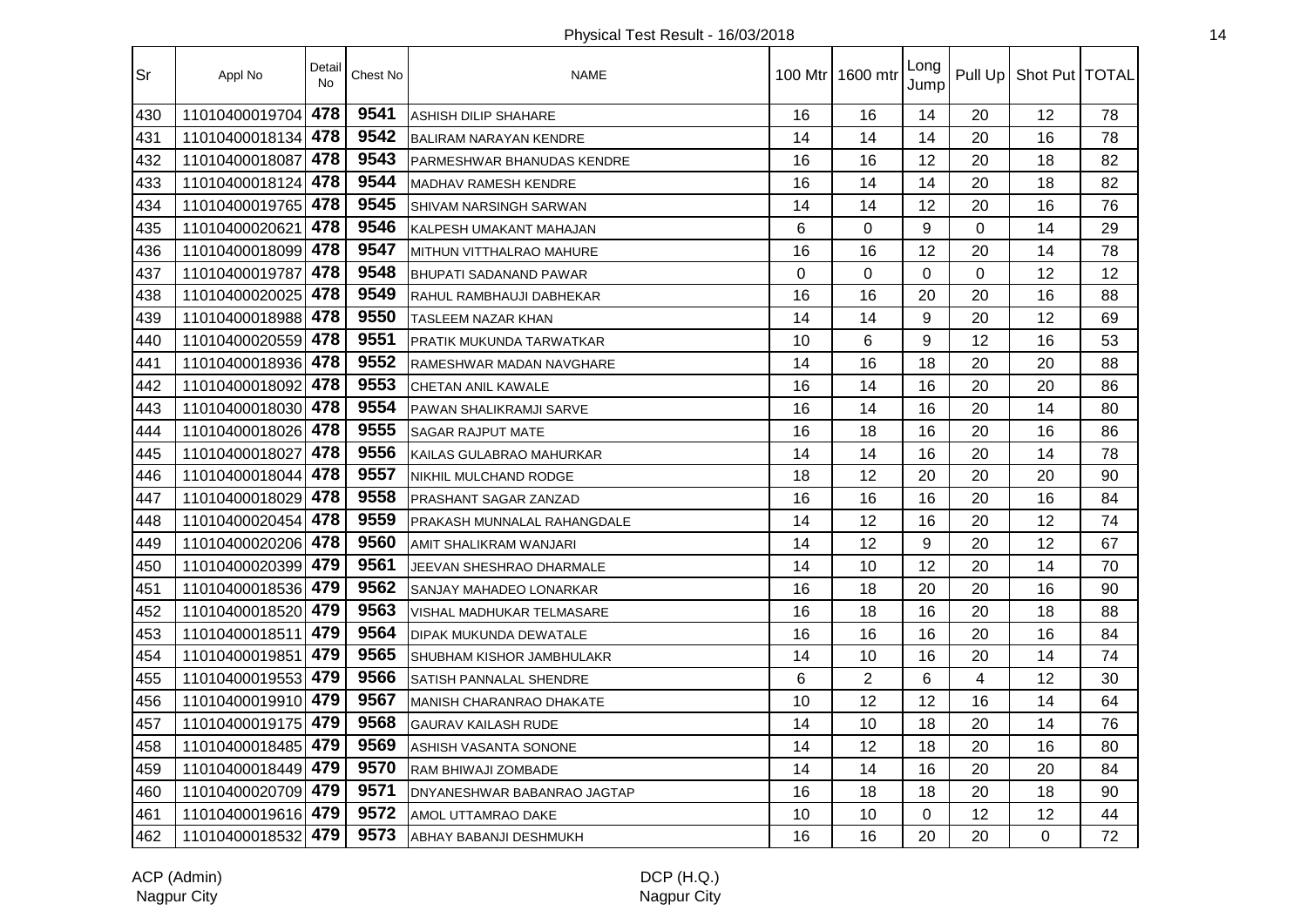| Sr  | Appl No            | Detail<br>No | Chest No | <b>NAME</b>                      | 100 Mtr I | 1600 mtr       | Long<br>Jump | Pull Up        | Shot Put   TOTAL |          |
|-----|--------------------|--------------|----------|----------------------------------|-----------|----------------|--------------|----------------|------------------|----------|
| 463 | 11010400019894     | 479          | 9574     | VAIBHAV RATNAKAR KATHALKAR       | 16        | 14             | 16           | 20             | 12               | 78       |
| 464 | 11010400018834     | 479          | 9575     | RAMESHWAR SHANKAR GANGAWANE      | 6         | 14             | 6            | $\overline{2}$ | 8                | 36       |
| 465 | 11010400020182     | 479          | 9576     | <b>SHEKHA ARUNRAO BHAJBHUJE</b>  | 6         | $\overline{2}$ | 6            | 20             | 6                | 40       |
| 466 | 11010400018001     | 479          | 9577     | <b>AMIT SUBHASHRAO GURAV</b>     | 16        | 16             | 20           | 20             | 16               | 88       |
| 467 | 11010400018932 479 |              | 9578     | <b>ATUL SHESHRAO CHOUDHARY</b>   | 14        | 10             | 12           | $\overline{2}$ | 14               | 52       |
| 468 | 11010400019747     | 479          | 9579     | <b>RAHUL SURESHRAO MADAVI</b>    | 16        | 16             | 16           | 20             | 20               | 88       |
| 469 | 11010400019809     | 479          | 9580     | <b>MANISH PRAKASH THOOL</b>      | 10        | 12             | 9            | 16             | 10               | 57       |
| 470 | 11010400018195     | 480          | 9581     | <b>KETAN UTTAMJI KIRMORE</b>     | 14        | 16             | 20           | 20             | 18               | 88       |
| 471 | 11010400018102     | 480          | 9582     | <b>MANOJ YASHAWANTAJI SATKAR</b> | 14        | 14             | 6            | 20             | 0                | 54       |
| 472 | 11010400018211     | 480          | 9583     | SURAJ GANRAJ DHULSE              | 16        | 14             | 14           | 20             | 16               | 80       |
| 473 | 11010400018679     | 480          | 9584     | ATUL JAYDEO PATLE                | 14        | 14             | 16           | 20             | 16               | 80       |
| 474 | 11010400020661     | 480          | 9585     | VRUSHABH VIJAY CHAUDHARI         | 10        | 12             | 6            | 16             | 10               | 54       |
| 475 | 11010400018354     | 480          | 9586     | <b>SATISH MOHANLAL PATLE</b>     | 14        | 16             | 12           | 16             | 10               | 68       |
| 476 | 11010400019829     | 480          | 9587     | ROSHANKUMAR PARMANAND BADOLE     | 14        | 16             | 12           | 20             | 16               | 78       |
| 477 | 11010400019580 480 |              | 9588     | <b>BALU SHANKAR MARAKWAR</b>     | 10        | 10             | 3            | 4              | 12               | 39       |
| 478 | 11010400018815 480 |              | 9589     | <b>AJAY ABHIMAN BIMZADE</b>      | $\Omega$  | 0              | $\Omega$     | $\Omega$       | $\Omega$         | $\Omega$ |
| 479 | 11010400018251     | 480          | 9590     | AMOL MADHUKAR CHAVHAN            | 14        | 12             | 18           | 20             | 18               | 82       |
| 480 | 11010400019346     | 480          | 9591     | RAJNIKANT JIVANRAO KHEDKAR       | 10        | 12             | 16           | 8              | 14               | 60       |
| 481 | 11010400019660     | 480          | 9592     | JAGESHWAR SAMBHA KAMBLE          | 16        | 18             | 20           | 20             | 16               | 90       |
| 482 | 11010400018545     | 480          | 9593     | <b>ANIL RAMDAS SURJUSE</b>       | 14        | 14             | 18           | 20             | 18               | 84       |
| 483 | 11010400018614     | 480          | 9594     | DEEPAK DAMODHAR JAGATE           | 16        | 18             | 18           | 20             | 18               | 90       |
| 484 | 11010400019595     | 480          | 9595     | <b>LAKHAN NATHU RATHOD</b>       | 16        | 16             | 18           | 20             | 16               | 86       |
| 485 | 11010400019600     | 480          | 9596     | <b>SURESH UTTAM JADHAO</b>       | $\Omega$  | 12             | 12           | 20             | 14               | 58       |
| 486 | 11010400019593     | 480          | 9597     | <b>SUNIL GOVIND JADHAO</b>       | 16        | 12             | 12           | 20             | 14               | 74       |
| 487 | 11010400017994     | 480          | 9598     | NILESH MAHADEORAO RATHOD         | 14        | 10             | 18           | 20             | 20               | 82       |
| 488 | 11010400020613     | 480          | 9599     | AMIT YASHWANTRAO INGALE          | 16        | 16             | 12           | 20             | 16               | 80       |
| 489 | 11010400020598 480 |              | 9600     | <b>RAKESH ANIL BISEN</b>         | 16        | 12             | 18           | 20             | 18               | 84       |
| 490 | 11010400020013     | 481          | 9601     | <b>ATUL SHALIKRAM THAKARE</b>    | 16        | 16             | 20           | 20             | 18               | 90       |
| 491 | 11010400019857     | 481          | 9602     | AJAY LAXMANJI LANDGE             | 14        | 18             | 16           | 20             | 16               | 84       |
| 492 | 11010400020137     | 481          | 9603     | JUNED NISAR ALI                  | 14        | 10             | 16           | 8              | 14               | 62       |
| 493 | 11010400020418 481 |              | 9604     | SHUBHAM VIJAYJI UMRE             | 14        | 10             | 16           | 0              | 14               | 54       |
| 494 | 11010400019825     | 481          | 9605     | <b>SURAJ SIDDHARTH BHASME</b>    | 16        | 16             | 20           | 20             | 14               | 86       |
| 495 | 11010400020486 481 |              | 9606     | PREMCHAND RAJENDRA PAWAR         | 6         | $\overline{2}$ | 9            | 20             | 10               | 47       |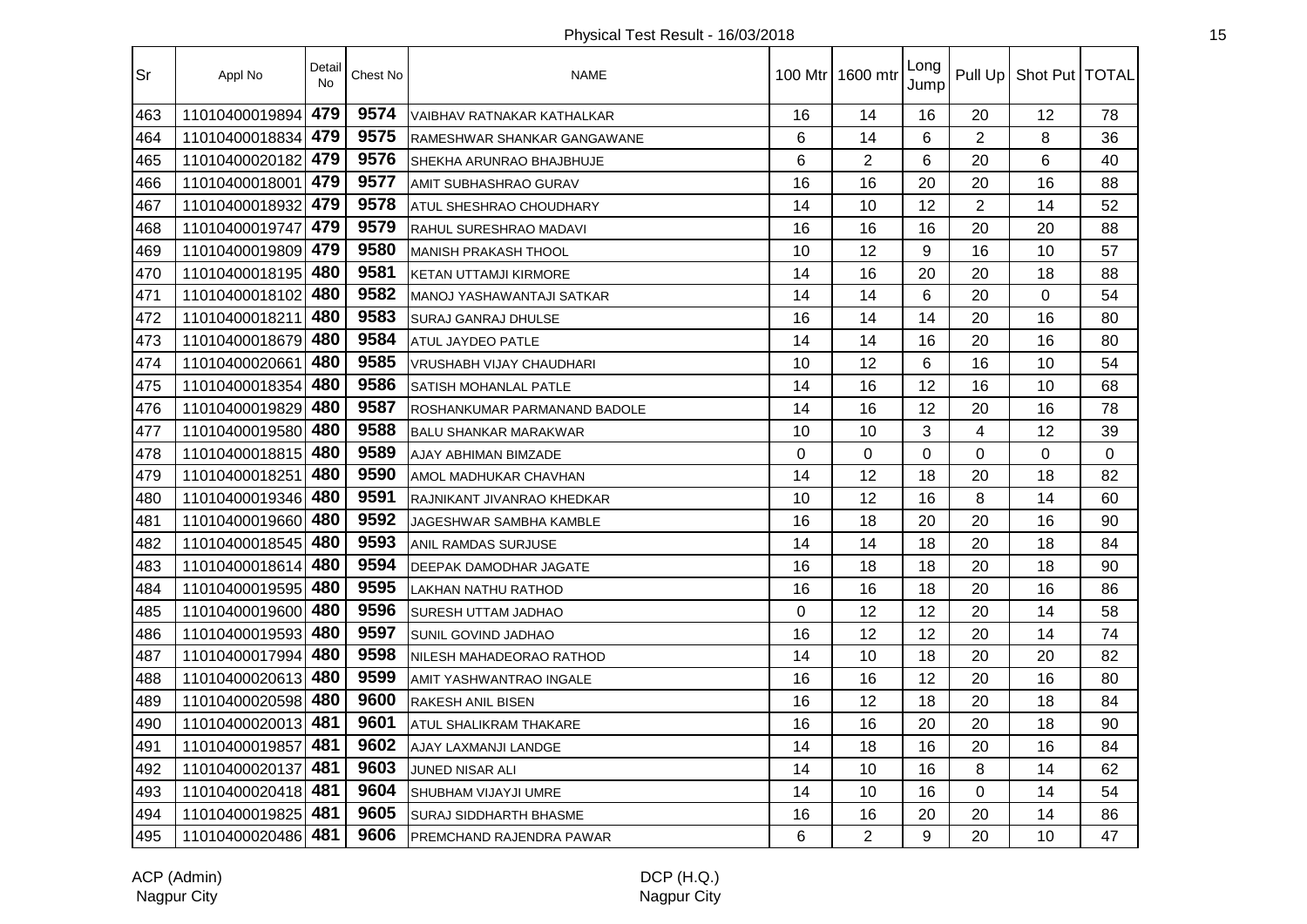| Sr  | Appl No            | Detail<br><b>No</b> | Chest No | <b>NAME</b>                       |                | 100 Mtr   1600 mtr | Long<br>Jump |                | Pull Up   Shot Put   TOTAL |    |
|-----|--------------------|---------------------|----------|-----------------------------------|----------------|--------------------|--------------|----------------|----------------------------|----|
| 496 | 11010400020352     | 481                 | 9607     | RAJU MAHADHU WAVHULE              | 14             | 14                 | 12           | 20             | 8                          | 68 |
| 497 | 11010400020353     | 481                 | 9608     | KAPIL VITTHAL DONGARDIVE          | 14             | 16                 | 14           | 20             | 12                         | 76 |
| 498 | 11010400018879     | 481                 | 9609     | AMITKUMAR RADHESHYAMJI NAIKWAR    | 16             | 10                 | 9            | 20             | 14                         | 69 |
| 499 | 11010400018961     | 481                 | 9610     | <b>BHAVESH NANDKUMAR BANSOD</b>   | 10             | 0                  | 12           | 20             | 12                         | 54 |
| 500 | 11010400020478     | 481                 | 9611     | RAHUL RAMU FULSUNGE               | 14             | 14                 | $\Omega$     | 16             | 10                         | 54 |
| 501 | 11010400019309 481 |                     | 9612     | ASHISH CHANDRASHEKHAR CHIKHALE    | 10             | $\Omega$           | 6            | 16             | 8                          | 40 |
| 502 | 11010400019607     | 481                 | 9613     | <b>VAIBHAV DINKAR DARODE</b>      | 14             | 10                 | 9            | 20             | 16                         | 69 |
| 503 | 11010400019767     | 481                 | 9614     | <b>BHUSHAN JAGDISH KHANTE</b>     | 16             | 16                 | 14           | 20             | 16                         | 82 |
| 504 | 11010400020319 481 |                     | 9615     | <b>ISHWAR BHOJRAJRAO KAPSE</b>    | 16             | 16                 | 12           | 20             | 18                         | 82 |
| 505 | 11010400020326     | 481                 | 9616     | <b>SHYAM RAMESH DAWANDE</b>       | 14             | 14                 | 16           | 12             | 16                         | 72 |
| 506 | 11010400018863     | 481                 | 9617     | RAJKUMAR TUKADU GALBALE           | 16             | 16                 | 20           | 20             | 14                         | 86 |
| 507 | 11010400018813 481 |                     | 9618     | JITENDRA KESHAO BHURE             | 16             | 16                 | 20           | 20             | 16                         | 88 |
| 508 | 11010400018844     | 481                 | 9619     | <b>DULIRAM GULAB KHANDAIT</b>     | 14             | 16                 | 16           | 20             | 14                         | 80 |
| 509 | 11010400019470 481 |                     | 9620     | KISHOR RAVINDRA REWATKAR          | 6              | 0                  | 9            | 20             | 12                         | 47 |
| 510 | 11010400020658 482 |                     | 9621     | GAURAV GAJANAN DIGRASKAR          | 14             | 14                 | 14           | 16             | 12                         | 70 |
| 511 | 11010400020139 482 |                     | 9622     | <b>RAVI SIKANDAR YADAV</b>        | 10             | 6                  | 9            | $\Omega$       | 12                         | 37 |
| 512 | 11010400020485 482 |                     | 9623     | AMARNATH AJABRAO KAMARKAR         | 16             | 14                 | 12           | 20             | 8                          | 70 |
| 513 | 11010400019147     | 482                 | 9624     | SANDESH RAMESHRAO BHARSAKALE      | 14             | 10                 | 14           | 20             | 16                         | 74 |
| 514 | 11010400018109 482 |                     | 9625     | TARKESHWAR BALIRAM RAUT           | 16             | 16                 | 16           | 20             | 16                         | 84 |
| 515 | 11010400019062     | 482                 | 9626     | <b>DINESH VASANTA THAKARE</b>     | 14             | 12                 | 16           | 8              | 14                         | 64 |
| 516 | 11010400020036     | 482                 | 9627     | <b>MAHEK BABU NAYDU</b>           | 16             | 12                 | 14           | 20             | 18                         | 80 |
| 517 | 11010400018783     | 482                 | 9628     | KUNDAN SHYAMSUNDAR BURADKAR       | 14             | 14                 | 14           | 20             | 14                         | 76 |
| 518 | 11010400019056 482 |                     | 9629     | CHANDRASHEKHAR AMBADAS GHARJARE   | 10             | 12                 | 9            | 8              | 18                         | 57 |
| 519 | 11010400019052     | 482                 | 9630     | <b>SURYAKANT AMBADAS GHARJARE</b> | 16             | 18                 | 20           | 20             | 18                         | 92 |
| 520 | 11010400020382 482 |                     | 9631     | <b>SHAM GAJANAN KADALE</b>        | 10             | 14                 | 12           | 16             | 14                         | 66 |
| 521 | 11010400018163     | 482                 | 9632     | ANKUSH SUDHAKAR NAGE              | 14             | 16                 | 16           | 20             | 14                         | 80 |
| 522 | 11010400020056 482 |                     | 9633     | <b>VIKESH MADHAO SHENDE</b>       | $\overline{2}$ | 0                  | 0            | $\overline{2}$ | 8                          | 12 |
| 523 | 11010400019906 482 |                     | 9634     | PRAVIN RAJARAM GIRHE              | $\overline{2}$ | $\overline{2}$     | 3            | 12             | 8                          | 27 |
| 524 | 11010400018373     | 482                 | 9635     | AMOL NILKANTH GURNULE             | 14             | 14                 | 16           | 20             | 14                         | 78 |
| 525 | 11010400018317     | 482                 | 9636     | AJAY SHRIDHAR JENGATHE            | 14             | 12                 | 14           | 20             | 16                         | 76 |
| 526 | 11010400018385     | 482                 | 9637     | MUNNAJI KASHINATH JENGATHE        | 16             | 18                 | 16           | 20             | 14                         | 84 |
| 527 | 11010400018362 482 |                     | 9638     | UMESH NILKANTH MOHURLE            | 14             | 14                 | 16           | 20             | 16                         | 80 |
| 528 | 11010400018351     | 482                 | 9639     | NILKANTH RAJIRAM JENGATHE         | 14             | 14                 | 16           | 20             | 14                         | 78 |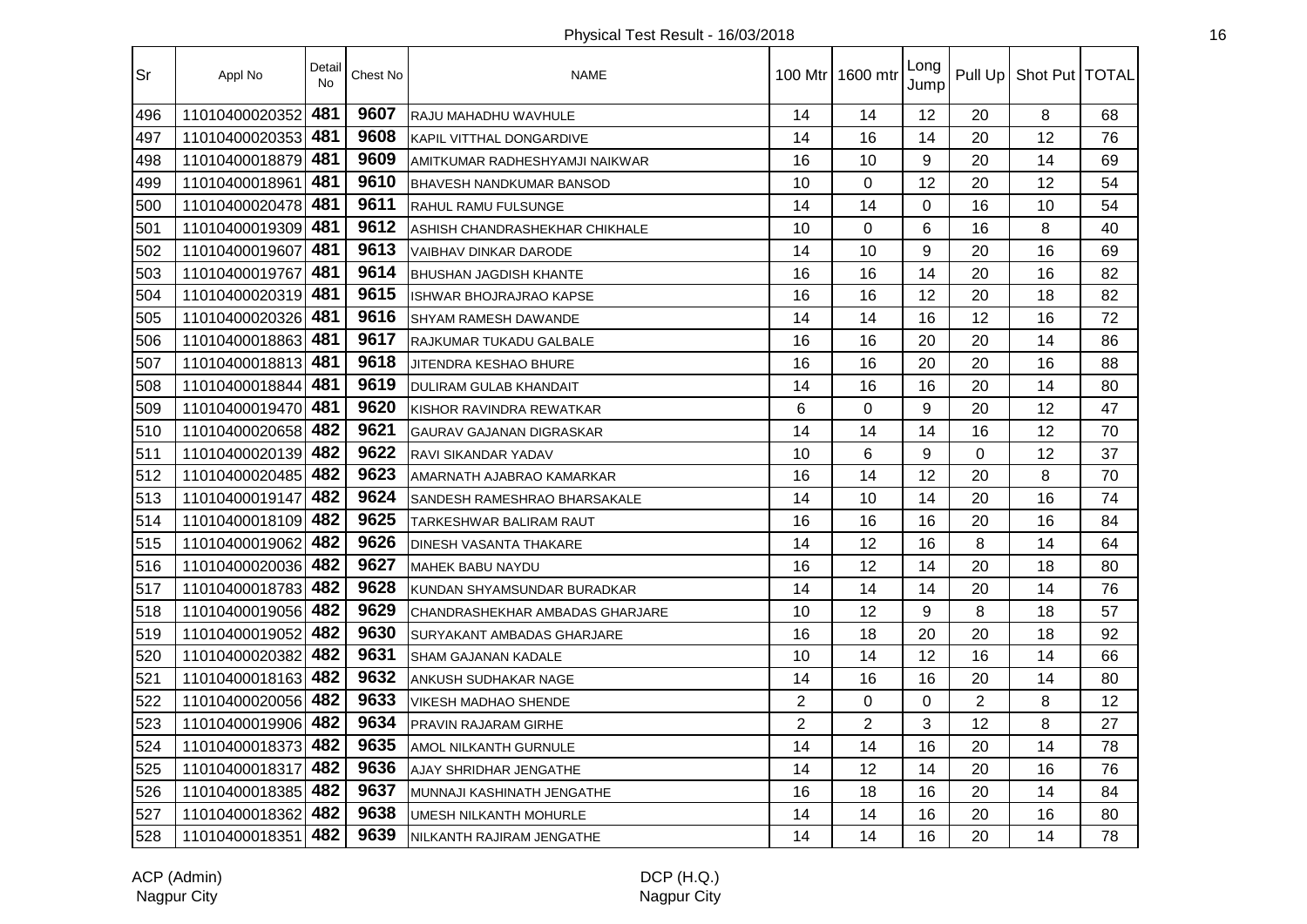| Sr  | Appl No            | Detail<br><b>No</b> | Chest No | <b>NAME</b>                               | 100 Mtr | 1600 mtr       | Long<br>Jump |             | Pull Up   Shot Put   TOTAL |    |
|-----|--------------------|---------------------|----------|-------------------------------------------|---------|----------------|--------------|-------------|----------------------------|----|
| 529 | 11010400020061     | 482                 | 9640     | NITESH RAMESH BAWANKULE                   | 14      | 16             | 14           | 20          | 10                         | 74 |
| 530 | 11010400019753     | 483                 | 9641     | <b>AVINASH KUBIR BHUTNAR</b>              | 14      | 10             | 14           | 20          | 0                          | 58 |
| 531 | 11010400018948     | 483                 | 9642     | ANKUSH DHANRAJ TANDEKAR                   | 14      | 12             | 18           | 20          | 14                         | 78 |
| 532 | 11010400018667     | 483                 | 9643     | <b>SURESH ASHOK GONDANE</b>               | 14      | 14             | 16           | 16          | 6                          | 66 |
| 533 | 11010400018576 483 |                     | 9644     | <b>VAIBHAV SHRIRAM CHATE</b>              | 6       | 14             | 9            | 16          | 16                         | 61 |
| 534 | 11010400018043 483 |                     | 9645     | VITTHAL NILKANTHRAOJI HULKE               | 0       | $\overline{0}$ | 6            | $\mathbf 0$ | 12                         | 18 |
| 535 | 11010400019362     | 483                 | 9646     | RAHUL SHANKAR BHARADE                     | 6       | 10             | 6            | 20          | 8                          | 50 |
| 536 | 11010400019899 483 |                     | 9647     | KIRAN SURAJLAL SHARNAGAT                  | 10      | 12             | 14           | 16          | 16                         | 68 |
| 537 | 11010400019407     | 483                 | 9648     | <b>MAYUR VILAS GOSWAMI</b>                | 14      | 14             | 16           | 16          | 14                         | 74 |
| 538 | 11010400019440 483 |                     | 9649     | <b>NISHANT GANESH PURI</b>                | 14      | 10             | 12           | 20          | 10                         | 66 |
| 539 | 11010400019730 483 |                     | 9650     | AKASH PAPPAJI JADHAV                      | 16      | 18             | 20           | 20          | 14                         | 88 |
| 540 | 11010400020187     | 483                 | 9651     | <b>SHUBHAM LAXMANRAO TIRALE</b>           | 14      | 14             | 16           | 8           | 10                         | 62 |
| 541 | 11010400020713 483 |                     | 9652     | <b>GANESH SHIVDAS SHIRFULE</b>            | 10      | 10             | 14           | 20          | 8                          | 62 |
| 542 | 11010400019146 483 |                     | 9653     | <b>DINESH PUNDLIK NEHARE</b>              | 6       | 12             | 0            | 0           | 10                         | 28 |
| 543 | 11010400018920 483 |                     | 9654     | RAHUL BAJARANG BANCHARE                   | 14      | 16             | 12           | 20          | 14                         | 76 |
| 544 | 11010400018911     | 483                 | 9655     | RAMRATAN RAMKRUSHNA RATNE                 | 14      | 16             | 16           | 20          | 14                         | 80 |
| 545 | 11010400020471     | 483                 | 9656     | <b>GHANSHYAM KISANRAO MAHALLE</b>         | 16      | 14             | 16           | 20          | 16                         | 82 |
| 546 | 11010400019703     | 483                 | 9657     | RANJIT SURYABHANJI KOHLE                  | 14      | 16             | 18           | 8           | 14                         | 70 |
| 547 | 11010400020424 483 |                     | 9658     | <b>VARUN TOLIRAM THAKUR</b>               | 14      | 18             | 0            | $\Omega$    | 10                         | 42 |
| 548 | 11010400020373 483 |                     | 9659     | MUKESH SHANTARAM MARATHE                  | 6       | $\overline{2}$ | 12           | 16          | 14                         | 50 |
| 549 | 11010400020375     | 483                 | 9660     | <b>SAMADHAN SHRIRAM SONAWANE</b>          | 16      | 12             | 18           | 20          | 16                         | 82 |
| 550 | 11010400019588     | 484                 | 9661     | MOHAMMAD SOHAIL MOHAMMAD SHAHBAZ MOHAMMAD | 16      | 0              | 20           | 20          | 16                         | 72 |
| 551 | 11010400018506     | 484                 | 9662     | PANKAJ VITTHALRAO LOLE                    | 14      | 12             | 14           | 20          | 16                         | 76 |
| 552 | 11010400018517     | 484                 | 9663     | RAJKUMAR VITTHALRAO LOLE                  | 18      | 18             | 20           | 20          | 18                         | 94 |
| 553 | 11010400018505     | 484                 | 9664     | NILESH BAJIRAOJI KADAO                    | 16      | 18             | 20           | 20          | 14                         | 88 |
| 554 | 11010400018013 484 |                     | 9665     | LOKESH PANNALALJI MUNESHWAR               | 14      | 18             | 14           | 20          | 16                         | 82 |
| 555 | 11010400018654     | 484                 | 9666     | ADITYA GANESH NAGRIKAR                    | 14      | 12             | 14           | 20          | 12                         | 72 |
| 556 | 11010400020047     | 484                 | 9667     | TONU MAHADEO KHANDADE                     | 10      | $\mathbf 0$    | 9            | 16          | 14                         | 49 |
| 557 | 11010400018555     | 484                 | 9668     | SUNIL BHOJRAJJI ITANKAR                   | 16      | 16             | 16           | 20          | 16                         | 84 |
| 558 | 11010400018519     | 484                 | 9669     | VIJAY MANIKJI BANTE                       | 18      | 18             | 18           | 20          | 16                         | 90 |
| 559 | 11010400019618 484 |                     | 9670     | PRAMOD ASHOK MULE                         | 14      | 14             | 16           | 20          | 16                         | 80 |
| 560 | 11010400020459 484 |                     | 9671     | VINOD ISHWAR BAJANGHATE                   | 16      | 16             | $\Omega$     | 20          | 14                         | 66 |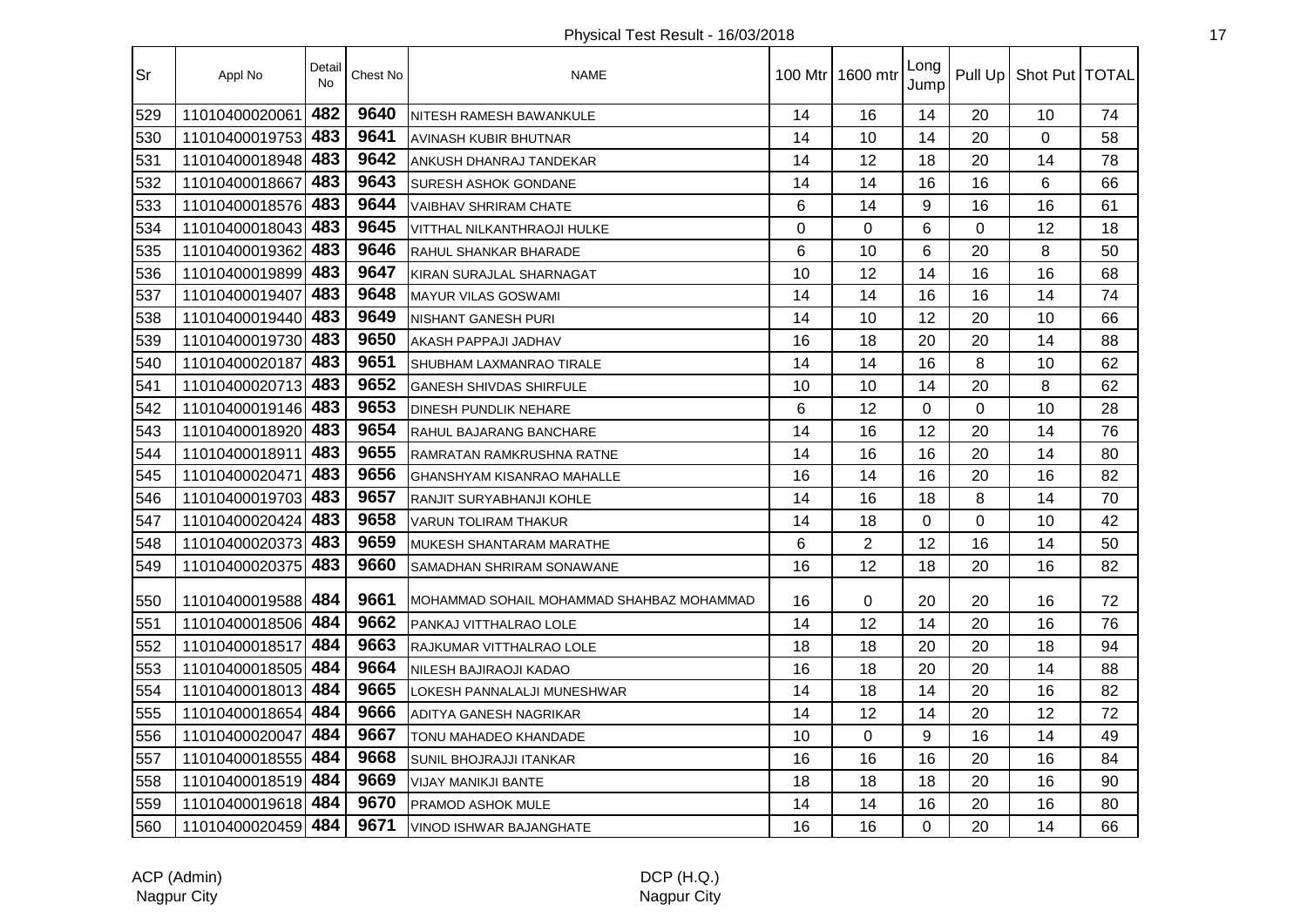| Sr  | Appl No            | Detail<br>No | Chest No | <b>NAME</b>                      |                | 100 Mtr   1600 mtr | Long<br>Jump |                | Pull Up   Shot Put   TOTAL |    |
|-----|--------------------|--------------|----------|----------------------------------|----------------|--------------------|--------------|----------------|----------------------------|----|
| 561 | 11010400020468     | 484          | 9672     | KANYAILAL SAMPAT SAHUSAKDE       | 16             | 12                 | 18           | 16             | 18                         | 80 |
| 562 | 11010400019145     | 484          | 9673     | <b>LAXUMAN NAMDEV GANGANPAD</b>  | 14             | 16                 | 18           | 20             | 14                         | 82 |
| 563 | 11010400018976     | 484          | 9674     | TRIPATI BALAJI AIATWAD           | 16             | 18                 | 18           | 20             | 18                         | 90 |
| 564 | 11010400019007     | 484          | 9675     | RAJIV SAKHARAM PENDALEWAD        | 16             | 14                 | 20           | 20             | 20                         | 90 |
| 565 | 11010400019005     | 484          | 9676     | OMPRAKASH NARAYAN MUNDE          | 16             | 18                 | 20           | 20             | 20                         | 94 |
| 566 | 11010400018998 484 |              | 9677     | SUNIL JAGANNATH KONDE            | 16             | 18                 | 20           | 20             | 20                         | 94 |
| 567 | 11010400019091     | 484          | 9678     | RAHUL ANGADRAO MUNDE             | 14             | 18                 | 9            | 20             | 18                         | 79 |
| 568 | 11010400020416 484 |              | 9679     | <b>GAJANAN SUBHASHRAO BODKHE</b> | 14             | 18                 | 16           | 20             | 16                         | 84 |
| 569 | 11010400020460 484 |              | 9680     | <b>BHAGWAT UDDHAO GHAYAL</b>     | 14             | 16                 | 14           | 20             | 16                         | 80 |
| 570 | 11010400020702     | 485          | 9681     | <b>SHUBHAM KEJAJI KIRPAL</b>     | 16             | 10                 | 16           | 16             | 16                         | 74 |
| 571 | 11010400020070     | 485          | 9682     | TUSHAR ISHWAR KHADSE             | 16             | 16                 | 16           | 20             | 14                         | 82 |
| 572 | 11010400020550     | 485          | 9683     | <b>UMESH RAMCHAND RAUT</b>       | 14             | 14                 | 16           | 20             | 10                         | 74 |
| 573 | 11010400020198     | 485          | 9684     | DASHRATH PRABHAKAR DATEY         | 16             | $\overline{2}$     | 12           | 20             | 14                         | 64 |
| 574 | 11010400019165 485 |              | 9685     | <b>MANGAL HARICHAND RATHOD</b>   | 10             | 12                 | 12           | 20             | 14                         | 68 |
| 575 | 11010400019252 485 |              | 9686     | <b>GOPAL ULHAS CHAVHAN</b>       | $\overline{2}$ | $\overline{2}$     | 6            | 0              | 6                          | 16 |
| 576 | 11010400020415 485 |              | 9687     | SANDIP TULSHIRAMJI KUMERIYA      | 14             | 10                 | 9            | 16             | 12                         | 61 |
| 577 | 11010400020245 485 |              | 9688     | AMIT PRITHVIRAJ GONDANE          | $\mathbf 0$    | 0                  | 3            | 16             | 8                          | 27 |
| 578 | 11010400020451     | 485          | 9689     | AKASH YUVRAJ GAJBHIYE            | 16             | 18                 | 18           | 20             | 14                         | 86 |
| 579 | 11010400019719 485 |              | 9690     | <b>ANKUSH SURESH RANE</b>        | 6              | 12                 | 9            | 20             | 10                         | 57 |
| 580 | 11010400020412     | 485          | 9691     | <b>SACHIN PRAKASH CHAVAN</b>     | 10             | 6                  | 16           | 20             | 12                         | 64 |
| 581 | 11010400019844     | 485          | 9692     | RAHUL SANTOSHRAO SAWAIMUN        | 6              | 6                  | 6            | 8              | 12                         | 38 |
| 582 | 11010400020121     | 485          | 9693     | <b>RAHUL DUGAJI GIRI</b>         | 14             | 10                 | 16           | 20             | 12                         | 72 |
| 583 | 11010400020545 485 |              | 9694     | ABHISHEK BHASKAR SAPATE          | 16             | 14                 | 18           | 20             | 14                         | 82 |
| 584 | 11010400020538 485 |              | 9695     | <b>RAJAT DILIP SAPATE</b>        | 16             | 16                 | 16           | 20             | 18                         | 86 |
| 585 | 11010400019649 485 |              | 9696     | AMAN PRABHAKAR SELUKAR           | 10             | 10                 | 9            | $\overline{2}$ | 10                         | 41 |
| 586 | 11010400019417     | 485          | 9697     | IMAHENDAR RAMKRISHNA GABHANE     | 18             | 18                 | 16           | 20             | 16                         | 88 |
| 587 | 11010400019411     | 485          | 9698     | ASHISH SHRIKRUSHNA KULARKAR      | 14             | 16                 | 14           | 20             | 14                         | 78 |
| 588 | 11010400018763     | 485          | 9699     | <b>MAHESH BALCHANDRA MALEWAR</b> | 10             | 14                 | 12           | 20             | 12                         | 68 |
| 589 | 11010400019955     | 485          | 9700     | AKSHAY SANJEEV BAKSARE           | 14             | 16                 | 6            | 0              | 10                         | 46 |
| 590 | 11010400018683     | 486          | 9701     | <b>NIKHIL SUBHASH TAJANE</b>     | 10             | 10                 | 3            | 20             | 10                         | 53 |
| 591 | 11010400020380     | 486          | 9702     | ANIL DASHRATH SAWALE             | 16             | 16                 | 18           | 20             | 16                         | 86 |
| 592 | 11010400020086 486 |              | 9703     | <b>PRAVIN BHAVRAO JADHAV</b>     | 16             | 16                 | 16           | 20             | 20                         | 88 |
| 593 | 11010400018179 486 |              | 9704     | RAJESH VASANTA PAWAR             | 6              | 6                  | 6            | 8              | 12                         | 38 |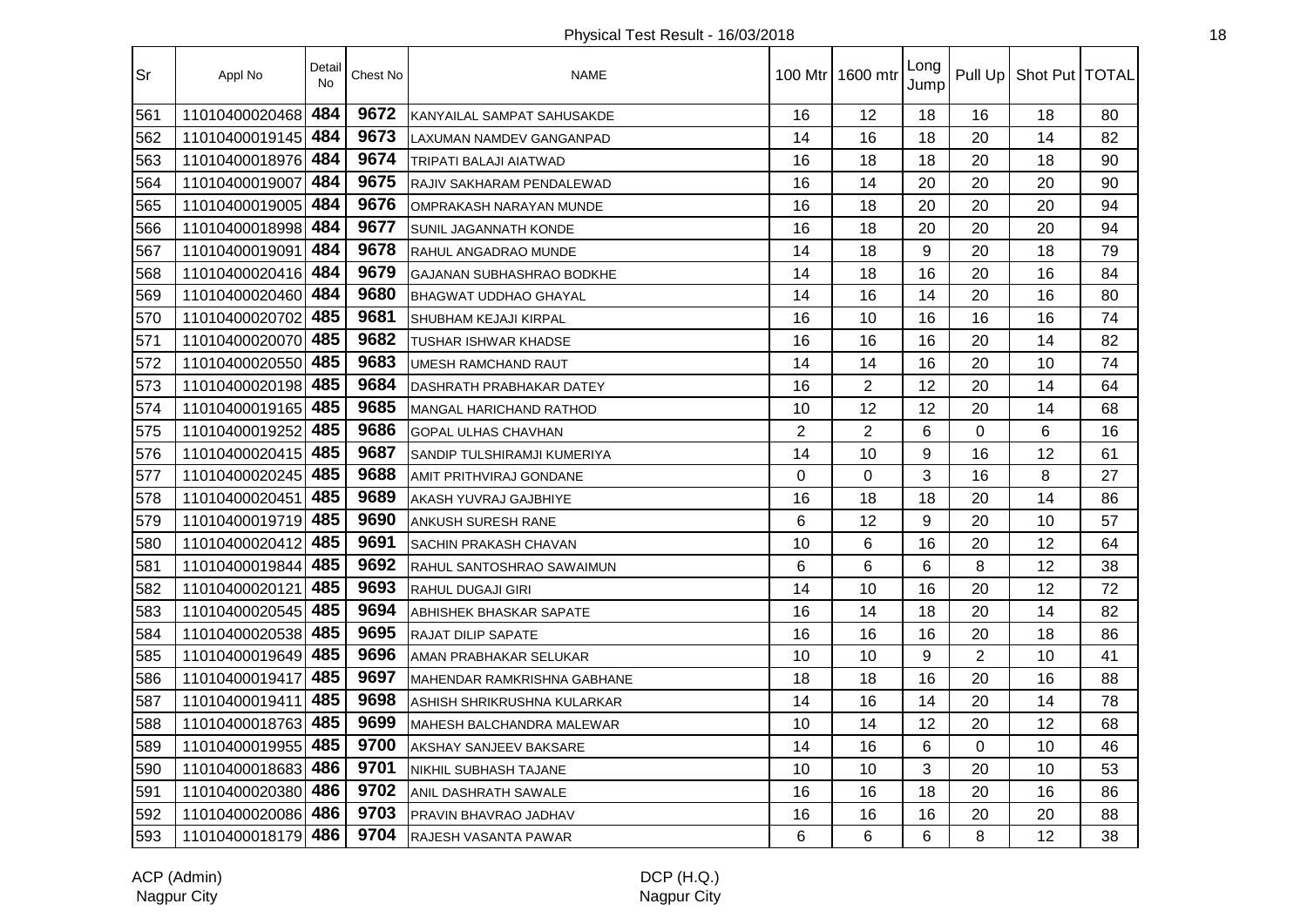| Sr  | Appl No            | Detail<br><b>No</b> | Chest No | <b>NAME</b>                     |          | 100 Mtr 1600 mtr | Long<br>Jump |                | Pull Up   Shot Put   TOTAL |    |
|-----|--------------------|---------------------|----------|---------------------------------|----------|------------------|--------------|----------------|----------------------------|----|
| 594 | 11010400020547     | 486                 | 9705     | MESHRAM AVINASH BHIMRAJ         | 14       | 16               | 14           | 20             | 14                         | 78 |
| 595 | 11010400019507     | 486                 | 9706     | NITIN DILIP SABLE               | 16       | 18               | 12           | 20             | 14                         | 80 |
| 596 | 11010400020675     | 486                 | 9707     | AKASH ANIL JADHAV               | 14       | 6                | 14           | 0              | 14                         | 48 |
| 597 | 11010400018539     | 486                 | 9708     | AMIT NANDKUMAR TIKALE           | 16       | 16               | 20           | 20             | 14                         | 86 |
| 598 | 11010400018959     | 486                 | 9709     | SUNIL NANAJI DURGE              | 10       | 12               | 12           | 16             | 18                         | 68 |
| 599 | 11010400019027     | 486                 | 9710     | GANESH SANJAY POTDAR            | 14       | 14               | 14           | 20             | 20                         | 82 |
| 600 | 11010400019031     | 486                 | 9711     | <b>SURAJ RAMESH HOLE</b>        | 10       | 16               | 12           | 20             | 16                         | 74 |
| 601 | 11010400019678 486 |                     | 9712     | AMOL PRALHADRAO MADANE          | 10       | $\mathbf 0$      | 6            | 0              | 16                         | 32 |
| 602 | 11010400019679 486 |                     | 9713     | SWAPNIL PRALHAD MADNE           | 10       | $\Omega$         | 6            | $\overline{2}$ | 12                         | 30 |
| 603 | 11010400019317     | 486                 | 9714     | AMIT GANGADHARJI DAINE          | 14       | 16               | 14           | 20             | 12                         | 76 |
| 604 | 11010400019380     | 486                 | 9715     | SAGAR ANIL SAPAKALE             | 16       | 16               | 14           | 20             | 12                         | 78 |
| 605 | 11010400019900     | 486                 | 9716     | ATUL MANIKRAO BHAGAT            | 14       | 14               | 16           | 20             | 12                         | 76 |
| 606 | 11010400019300     | 486                 | 9717     | SURAJ RAMRAO PANDE              | 14       | 12               | 12           | 8              | 10                         | 56 |
| 607 | 11010400019880 486 |                     | 9718     | <b>MOHSIN SATTAR SHEIKH</b>     | $\Omega$ | 0                | $\Omega$     | 4              | 4                          | 8  |
| 608 | 11010400018412 486 |                     | 9719     | PREMKUMAR DILIP BHOYAR          | 14       | 14               | 14           | 20             | 16                         | 78 |
| 609 | 11010400018429 486 |                     | 9720     | VINAY LAXMANRAO MANWATKAR       | 16       | 10               | 18           | 20             | 18                         | 82 |
| 610 | 11010400019488 487 |                     | 9721     | OMPRAKASH SURESHRAO KHOPE       | 10       | 10               | 3            | 8              | 18                         | 49 |
| 611 | 11010400019497     | 487                 | 9722     | AMOL DIGAMBAR DEVKAR            | 16       | 16               | 16           | 20             | 20                         | 88 |
| 612 | 11010400019265     | 487                 | 9723     | NIKHILESH GUNWANTA PAHADE       | 10       | 12               | 14           | 20             | 12                         | 68 |
| 613 | 11010400018910     | 487                 | 9724     | <b>NILESH ARUN RAUT</b>         | 10       | 14               | 14           | 20             | 10                         | 68 |
| 614 | 11010400019800     | 487                 | 9725     | SADDAM BADDHU MUNNIWALE         | 14       | 14               | 16           | 20             | 18                         | 82 |
| 615 | 11010400018861     | 487                 | 9726     | AKSHAY SHRIRAMJI GODE           | 10       | 6                | 9            | 16             | 10                         | 51 |
| 616 | 11010400020325 487 |                     | 9727     | <b>GURUDEO MADHUKAR MULUNDE</b> | 16       | 14               | 9            | 20             | 16                         | 75 |
| 617 | 11010400019965 487 |                     | 9728     | CHETAN SANJAY BHOUTKAR          | 14       | $\overline{2}$   | 9            | 0              | 10                         | 35 |
| 618 | 11010400019314 487 |                     | 9729     | <b>CHHAGAN DINESH MATARE</b>    | 14       | 12               | 9            | 16             | 8                          | 59 |
| 619 | 11010400018817     | 487                 | 9730     | AMIT RAMKRISHNA TIJARE          | 14       | 14               | 16           | 20             | 12                         | 76 |
| 620 | 11010400019340 487 |                     | 9731     | ARVIND RAMAOJI KHOBRAGADE       | 14       | 10               | 12           | 12             | 16                         | 64 |
| 621 | 11010400019339 487 |                     | 9732     | SACHIN LAXMAN KUKADE            | 16       | 16               | 20           | 20             | 18                         | 90 |
| 622 | 11010400020303     | 487                 | 9733     | SURAJ MANOHAR KAKADE            | 10       | 10               | 12           | 8              | 12                         | 52 |
| 623 | 11010400020643 487 |                     | 9734     | RAVI DADARAO WANKHEDE           | 14       | 6                | 12           | 8              | 12                         | 52 |
| 624 | 11010400017967     | 487                 | 9735     | SUNIL DASHRATH MUNDE            | 16       | 16               | 20           | 20             | 14                         | 86 |
| 625 | 11010400020135 487 |                     | 9736     | SHUBHANSHU RAVINDRA DURGE       | 10       | 0                | 6            | $\Omega$       | 12                         | 28 |
| 626 | 11010400018446 487 |                     | 9737     | SHRIAKANT LAXMAN DANGARE        | 18       | 16               | 20           | 20             | 18                         | 92 |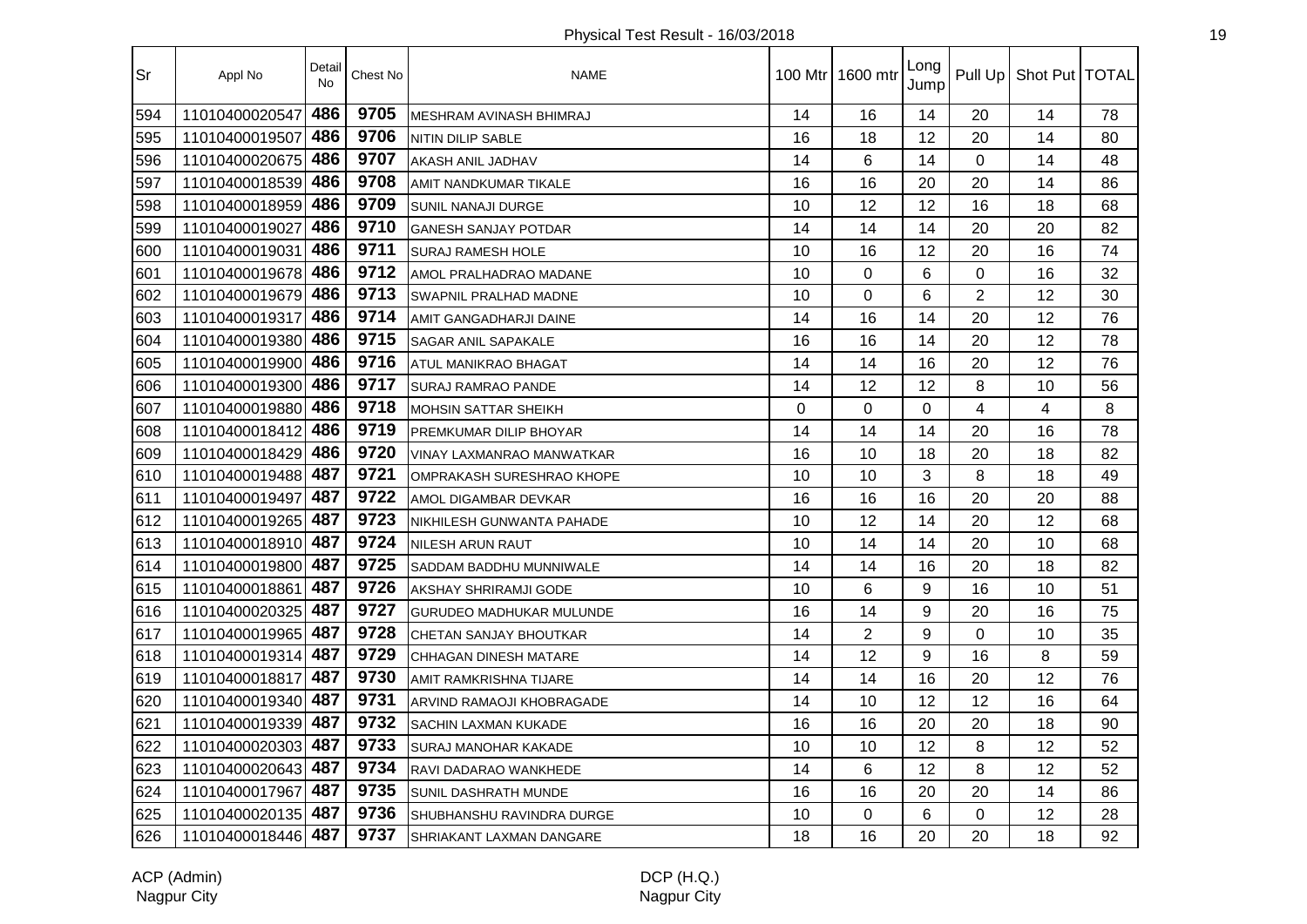| Sr  | Appl No            | Detail<br><b>No</b> | Chest No | <b>NAME</b>                       |                | 100 Mtr 1600 mtr | Long<br>Jump |                | Pull Up   Shot Put   TOTAL |    |
|-----|--------------------|---------------------|----------|-----------------------------------|----------------|------------------|--------------|----------------|----------------------------|----|
| 627 | 11010400019060     | 487                 | 9738     | PRADIP PREMRAJ WAGHAYE            | 14             | 10               | 14           | 20             | 14                         | 72 |
| 628 | 11010400019016     | 487                 | 9739     | VIKAS VINOD CHETULE               | 18             | 12               | 20           | 20             | 18                         | 88 |
| 629 | 11010400019834     | 487                 | 9740     | PIYUSH KASHINATH GHULE            | 6              | $\mathbf 0$      | 6            | $\overline{2}$ | $\overline{\mathbf{4}}$    | 18 |
| 630 | 11010400018370     | 488                 | 9741     | RAHUL VITHOBA CHAWALE             | 16             | 20               | 20           | 20             | 18                         | 94 |
| 631 | 11010400018372     | 488                 | 9742     | ANKIT PURUSHOTTAM DHULSE          | 16             | 18               | 16           | 20             | 16                         | 86 |
| 632 | 11010400018090 488 |                     | 9743     | <b>SUDHIR SUKHADEOJI MASKE</b>    | 10             | 14               | 12           | 8              | 14                         | 58 |
| 633 | 11010400019111     | 488                 | 9744     | <b>MANOJ BABURAO THOTE</b>        | 14             | 12               | 18           | 16             | 14                         | 74 |
| 634 | 11010400018884     | 488                 | 9745     | ANUP SUBHASH TANDEKAR             | 14             | 18               | 16           | 20             | 18                         | 86 |
| 635 | 11010400018220 488 |                     | 9746     | SAHIL SOVINDA GAIDHANE            | 6              | 12               | 6            | 20             | 8                          | 52 |
| 636 | 11010400019117     | 488                 | 9747     | PRAFUL UTTAMRAO RINDHE            | 10             | 10               | 14           | $\Omega$       | 14                         | 48 |
| 637 | 11010400018234     | 488                 | 9748     | DIPAK UTTAM WAHANE                | 16             | 16               | 18           | 20             | 12                         | 82 |
| 638 | 11010400018274     | 488                 | 9749     | RAHUL SHANTARAMJI REWADE          | 14             | 14               | $\Omega$     | 20             | 16                         | 64 |
| 639 | 11010400018233     | 488                 | 9750     | NUTAN VASANTA KALE                | 14             | 14               | 14           | 20             | 18                         | 80 |
| 640 | 11010400020377     | 488                 | 9751     | MAHESH SANTARAM EKSHINGE          | 16             | 14               | 16           | 20             | 14                         | 80 |
| 641 | 11010400020066 488 |                     | 9752     | <b>GOPAL MAROTI UBALE</b>         | 16             | 14               | 20           | 20             | 20                         | 90 |
| 642 | 11010400019404 488 |                     | 9753     | <b>GANESH SHRIRAM NALEGAONKAR</b> | 14             | 12               | 12           | 20             | 14                         | 72 |
| 643 | 11010400020202 488 |                     | 9754     | PAVAN GANESHRAO MHAISKAR          | $6\phantom{1}$ | $\mathbf 0$      | 9            | 0              | 10                         | 25 |
| 644 | 11010400020196     | 488                 | 9755     | AJAY ISHWAR LONDHE                | 10             | 10               | 9            | 20             | 12                         | 61 |
| 645 | 11010400018814     | 488                 | 9756     | <b>DINESH HARIDAS SHAHAKAR</b>    | 16             | 16               | 16           | 20             | 18                         | 86 |
| 646 | 11010400018809     | 488                 | 9757     | AKASH RAMESHRAO WANKHADE          | 16             | 14               | 16           | 20             | 18                         | 84 |
| 647 | 11010400019347     | 488                 | 9758     | <b>SWAPNIL BHASHKAR MORE</b>      | 16             | 18               | 14           | 20             | 14                         | 82 |
| 648 | 11010400019434     | 488                 | 9759     | YOGESH SURESH WAKDE               | 10             | 10               | 9            | 20             | 10                         | 59 |
| 649 | 11010400020153 488 |                     | 9760     | <b>VIKKI DEORAO SELOKAR</b>       | 14             | 16               | 14           | 20             | 10                         | 74 |
| 650 | 11010400018785 489 |                     | 9761     | VISHAL VILASH GIRHEPUNJE          | 16             | 14               | 18           | 20             | 20                         | 88 |
| 651 | 11010400018722     | 489                 | 9762     | <b>SUNIL RAMESH MOHANKAR</b>      | 16             | 18               | 18           | 20             | 20                         | 92 |
| 652 | 11010400018730 489 |                     | 9763     | <b>PRAMOD MANOHAR CHOLE</b>       | 16             | 16               | 18           | 20             | 16                         | 86 |
| 653 | 11010400018766 489 |                     | 9764     | RATNAKAR DHAMODHARJI BURADE       | 16             | 16               | 18           | 20             | 16                         | 86 |
| 654 | 11010400019659 489 |                     | 9765     | RUPESH BHASKARRAO PATEKAR         | 14             | 12               | 14           | 20             | 20                         | 80 |
| 655 | 11010400017979     | 489                 | 9766     | <b>MANISH NARESH PATIL</b>        | 10             | 0                | 9            | 16             | 12                         | 47 |
| 656 | 11010400020394     | 489                 | 9767     | MAHENDRA KISANJI WANJARI          | 14             | 10               | 14           | 4              | 14                         | 56 |
| 657 | 11010400020101     | 489                 | 9768     | RUPESH PRABHAKAR GAIKWAD          | 16             | 16               | 18           | 20             | 10                         | 80 |
| 658 | 11010400020108 489 |                     | 9769     | <b>SATISH CHANDAN SONWANE</b>     | 16             | 14               | 18           | 16             | 18                         | 82 |
| 659 | 11010400019393 489 |                     | 9770     | GANESH MADHUKARJI GODE            | 6              | 10               | 9            | 20             | 10                         | 55 |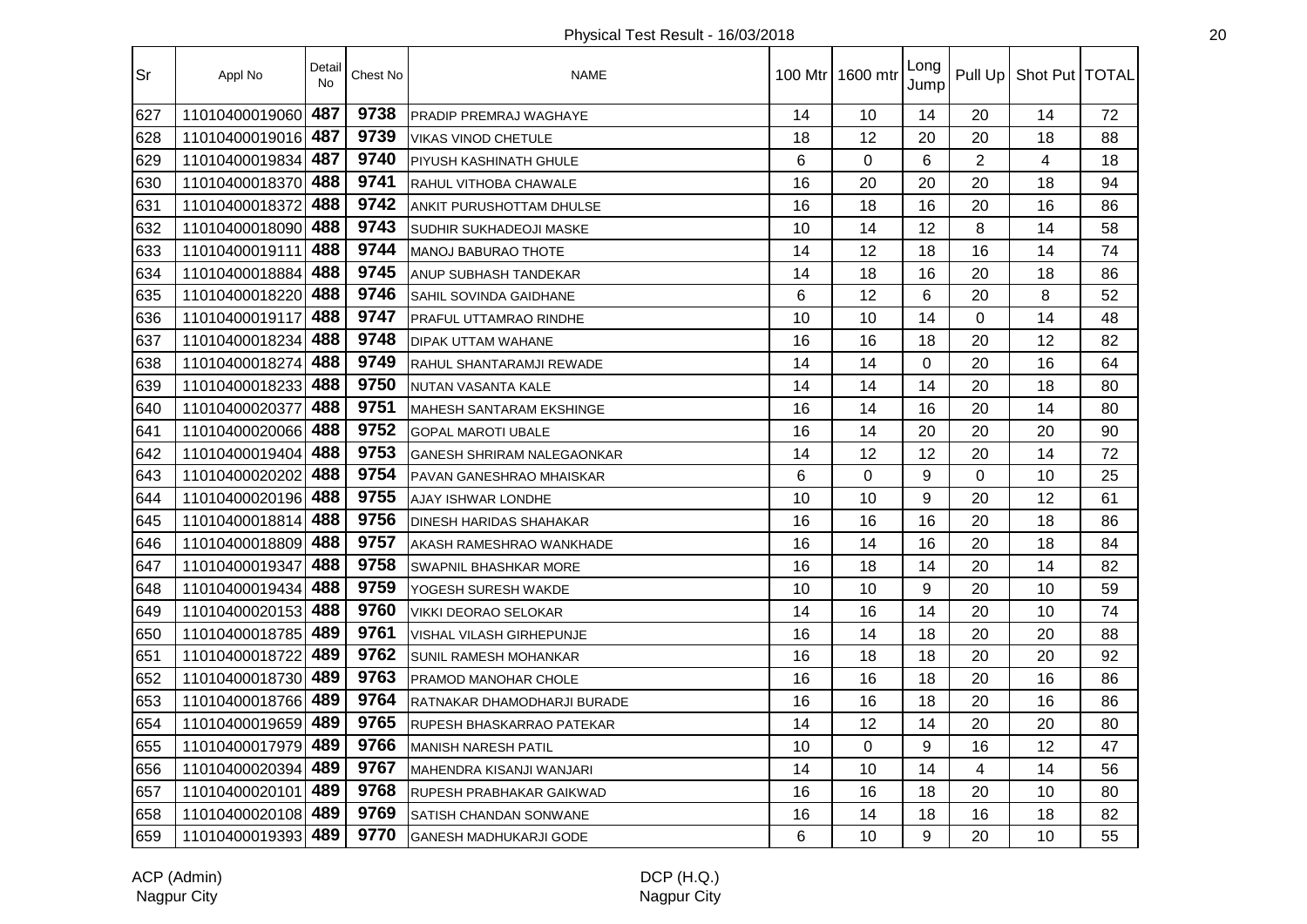| Sr  | Appl No            | Detail<br><b>No</b> | Chest No | <b>NAME</b>                        |    | 100 Mtr 1600 mtr | Long<br>Jump   |                | Pull Up   Shot Put   TOTAL |    |
|-----|--------------------|---------------------|----------|------------------------------------|----|------------------|----------------|----------------|----------------------------|----|
| 660 | 11010400019963     | 489                 | 9771     | <b>SAGAR SHRIRAM PATLE</b>         | 10 | 0                | 9              | 4              | 10                         | 33 |
| 661 | 11010400019962     | 489                 | 9772     | AKASH BHAWAN ROTE                  | 10 | $\mathbf 0$      | 6              | 12             | $\overline{\mathbf{4}}$    | 32 |
| 662 | 11010400018674     | 489                 | 9773     | MAYUR GAJANAN KARHE                | 16 | 16               | 18             | 20             | 16                         | 86 |
| 663 | 11010400018741     | 489                 | 9774     | ROSHAN LAXMAN AKHARE               | 16 | 14               | 12             | 20             | 14                         | 76 |
| 664 | 11010400019433     | 489                 | 9775     | <b>LOKESH MANOJ GOSWAMI</b>        | 16 | 20               | 20             | 20             | 14                         | 90 |
| 665 | 11010400019582     | 489                 | 9776     | JAGESHWAR MAHADEO BUDHE            | 14 | 14               | 20             | 20             | 14                         | 82 |
| 666 | 11010400020409 489 |                     | 9777     | <b>VISHAL AMBADAS MASKE</b>        | 14 | $\overline{0}$   | 16             | $\overline{4}$ | 16                         | 50 |
| 667 | 11010400018678     | 489                 | 9778     | NAMDEV NIRANJAN NEMADE             | 14 | 16               | 16             | 20             | 12                         | 78 |
| 668 | 11010400018136 489 |                     | 9779     | DURGESH JAIPAL CHOPKAR             | 10 | 12               | $\overline{0}$ | 20             | 14                         | 56 |
| 669 | 11010400020235     | 489                 | 9780     | RAJENDRA KARULAL BHAGAT            | 10 | 14               | 9              | 20             | 10                         | 63 |
| 670 | 11010400018336     | 490                 | 9781     | <b>SUDHIR KASHINATH PESHANE</b>    | 14 | 18               | 20             | 20             | 12                         | 84 |
| 671 | 11010400020584     | 490                 | 9782     | <b>JOTESH VITHOBA PARDHI</b>       | 14 | 18               | 14             | 20             | 10                         | 76 |
| 672 | 11010400020420     | 490                 | 9783     | AKASH MAHADEO DESHMUKH             | 14 | 12               | 16             | 4              | 12                         | 58 |
| 673 | 11010400018017     | 490                 | 9784     | <b>AJAY SHAMRAO BANTE</b>          | 14 | 12               | 14             | 20             | 14                         | 74 |
| 674 | 11010400019987     | 490                 | 9785     | PRITAM SUBHASH MORE                | 14 | 16               | 16             | 0              | 14                         | 60 |
| 675 | 11010400018574     | 490                 | 9786     | <b>GANESH DNYANESHWAR VARAPE</b>   | 14 | 10               | 9              | 20             | 12                         | 65 |
| 676 | 11010400018196     | 490                 | 9787     | <b>PRATIK PRAMODRAO BANTE</b>      | 16 | 16               | 20             | 20             | 16                         | 88 |
| 677 | 11010400020649 490 |                     | 9788     | MAHENDRA LAXMAN BHATIYA            | 14 | 10               | 9              | 20             | 8                          | 61 |
| 678 | 11010400019733     | 490                 | 9789     | <b>SHUBHAM SUNIIL BONGIRI</b>      | 18 | 18               | 20             | 12             | 18                         | 86 |
| 679 | 11010400019409     | 490                 | 9790     | <b>SIDHARTH RAJ RAUT</b>           | 16 | 16               | 16             | 20             | 20                         | 88 |
| 680 | 11010400019916     | 490                 | 9791     | NAGESHWAR VISHWANATH KOTHALKAR     | 14 | 18               | 18             | 16             | 16                         | 82 |
| 681 | 11010400019931     | 490                 | 9792     | <b>PRITAM PRAKASH BAGMARE</b>      | 14 | 16               | 14             | 20             | 14                         | 78 |
| 682 | 11010400019566 490 |                     | 9793     | <b>GAJANAN SANGRAM GHOTMUKLE</b>   | 14 | 16               | 14             | 20             | 12                         | 76 |
| 683 | 11010400019479 490 |                     | 9794     | <b>SAGAR MOHAN YELGUNTWAR</b>      | 10 | $\Omega$         | 12             | 4              | 10                         | 36 |
| 684 | 11010400019559 490 |                     | 9795     | <b>CHANDRASHEKHAR SURESH BANTE</b> | 10 | 12               | 6              | 20             | 12                         | 60 |
| 685 | 11010400019762 490 |                     | 9796     | ROSHAN VINODRAO BELE               | 14 | 16               | 12             | 20             | 12                         | 74 |
| 686 | 11010400019789     | 490                 | 9797     | ROSHAN CHINDHU KOLHE               | 14 | 18               | $\Omega$       | 20             | 10                         | 62 |
| 687 | 11010400019971     | 490                 | 9798     | <b>SAURAV ASHOK INGALE</b>         | 16 | 12               | 18             | 20             | 14                         | 80 |
| 688 | 11010400019352     | 490                 | 9799     | <b>RAJU SUKRAM CHITRIV</b>         | 10 | $\overline{2}$   | 12             | 8              | 14                         | 46 |
| 689 | 11010400019453     | 490                 | 9800     | HITESH DHYANESHWAR REHPADE         | 16 | 16               | 20             | 20             | 12                         | 84 |
| 690 | 11010400020562     | 491                 | 9801     | <b>SHAILESH NANDKISHOR LAHANE</b>  | 14 | 14               | 9              | 12             | 10                         | 59 |
| 691 | 11010400019544 491 |                     | 9802     | SHAHABUDDIN SAIFUDDIN SHEIKH       | 14 | 14               | 16             | 20             | 16                         | 80 |
| 692 | 11010400019536 491 |                     | 9803     | ANIKET ASOK PATALWANSHI            | 14 | 14               | 16             | 20             | 8                          | 72 |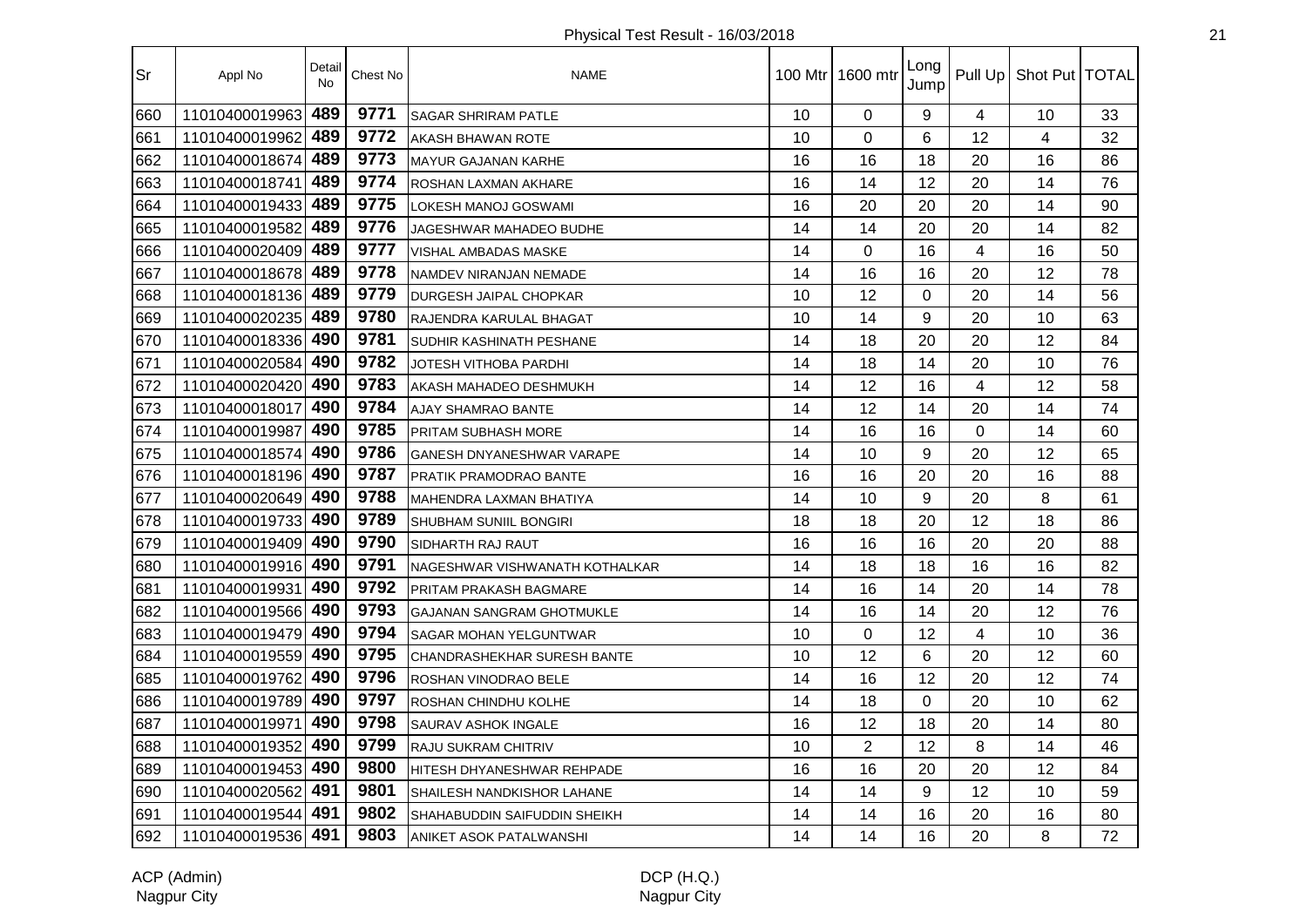| Sr  | Appl No            | Detail<br><b>No</b> | Chest No | <b>NAME</b>                      |                | 100 Mtr   1600 mtr | Long<br>Jump |                | Pull Up   Shot Put   TOTAL |    |
|-----|--------------------|---------------------|----------|----------------------------------|----------------|--------------------|--------------|----------------|----------------------------|----|
| 693 | 11010400018037     | 491                 | 9804     | PRANAY SATISH WANKHADE           | 6              | 10                 | $\Omega$     | 0              | 12                         | 28 |
| 694 | 11010400020094     | 491                 | 9805     | <b>GANESH PRAKASH GHUGE</b>      | 16             | 16                 | 18           | 20             | 18                         | 88 |
| 695 | 11010400020091     | 491                 | 9806     | <b>GAJANAN CHANDRAKANT MUNDE</b> | 16             | 16                 | 20           | 20             | 16                         | 88 |
| 696 | 11010400020092     | 491                 | 9807     | <b>GANESH SHIVRAM DUMPALLU</b>   | 16             | 14                 | 18           | 20             | 16                         | 84 |
| 697 | 11010400020095 491 |                     | 9808     | <b>SANTOSH SANJIV KENDRE</b>     | 14             | 10                 | 18           | 0              | 20                         | 62 |
| 698 | 11010400020099 491 |                     | 9809     | ANKUSH TUKARAM ANEBOINWAD        | 14             | 14                 | 16           | 20             | 14                         | 78 |
| 699 | 11010400020096 491 |                     | 9810     | DEVANAND SHIVRAM DUMPALLU        | 14             | 14                 | 16           | 20             | 14                         | 78 |
| 700 | 11010400020247     | 491                 | 9811     | <b>VAIBHAV SUNIL ANADE</b>       | 14             | 14                 | 16           | 20             | 12                         | 76 |
| 701 | 11010400020250 491 |                     | 9812     | MAYUR NANDKISHORRAO KADU         | 14             | 16                 | 18           | 12             | 12                         | 72 |
| 702 | 11010400020523     | 491                 | 9813     | <b>SURAJ SHANKARRAO MORE</b>     | 10             | 14                 | 9            | 16             | 16                         | 65 |
| 703 | 11010400018695     | 491                 | 9814     | SHUBHAM AMBADAS MAHALE           | 10             | 10                 | 18           | 20             | 18                         | 76 |
| 704 | 11010400020167     | 491                 | 9815     | DURGESHWAR ASHOK YADAV           | $\overline{2}$ | $\overline{2}$     | 9            | 8              | 10                         | 31 |
| 705 | 11010400020039     | 491                 | 9816     | SHUBHAM MANOHAR JAMNIK           | 10             | 10                 | 3            | 4              | 12                         | 39 |
| 706 | 11010400018235 491 |                     | 9817     | <b>TANAJI SHALIGRAM SHINDE</b>   | 16             | 14                 | 20           | 20             | 18                         | 88 |
| 707 | 11010400018244     | 491                 | 9818     | <b>KISHOR GANPAT TAGAD</b>       | 14             | 12                 | 16           | 20             | 12                         | 74 |
| 708 | 11010400018218 491 |                     | 9819     | RAVINDRA BABAN KAMBLE            | 10             | 14                 | 12           | 20             | 16                         | 72 |
| 709 | 11010400019475 491 |                     | 9820     | <b>AVINASH SAHEDEO JOSHI</b>     | 10             | 14                 | 6            | 20             | 10                         | 60 |
| 710 | 11010400018046 492 |                     | 9821     | <b>MSAKHIF MSADIK SHEIKH</b>     | 16             | 12                 | 14           | 20             | 20                         | 82 |
| 711 | 11010400018064     | 492                 | 9822     | SHRAWAN NARAYAN BHAGAT           | 16             | 16                 | 18           | 20             | 16                         | 86 |
| 712 | 11010400019727     | 492                 | 9823     | <b>BHASHKAR RAMBHU DHAWALE</b>   | 10             | 10                 | 9            | $\overline{2}$ | 8                          | 39 |
| 713 | 11010400018465     | 492                 | 9824     | SWAPNIL GANGAREDDI ASAWAR        | 16             | 16                 | 18           | 20             | 16                         | 86 |
| 714 | 11010400018464     | 492                 | 9825     | PRASHANT SOMANNAJI RASAMWAR      | 14             | 16                 | 12           | 16             | 16                         | 74 |
| 715 | 11010400018463 492 |                     | 9826     | YOGESH GANPATRAO BACCHEWAR       | 14             | 14                 | 14           | 12             | 12                         | 66 |
| 716 | 11010400019876 492 |                     | 9827     | AKASH RAVINDRA MANKAR            | 10             | $\Omega$           | 12           | 0              | 12                         | 34 |
| 717 | 11010400020712 492 |                     | 9828     | DHANANJAY ASHOK DUDHANKAR        | $\overline{2}$ | 0                  | $\Omega$     | 0              | 6                          | 8  |
| 718 | 11010400018893 492 |                     | 9829     | VIJENDRA WASUDEO INGLE           | 14             | 10                 | 16           | 20             | 20                         | 80 |
| 719 | 11010400018890 492 |                     | 9830     | MUKESH WASUDEO INGLE             | 14             | 14                 | 16           | 20             | 18                         | 82 |
| 720 | 11010400019750 492 |                     | 9831     | PRAVEEN CHINDABAJII MAHAJAN      | 14             | 12                 | 14           | 20             | 16                         | 76 |
| 721 | 11010400019723     | 492                 | 9832     | ESHWARCHAND ANAND JATAPP         | 16             | 12                 | 16           | 20             | 16                         | 80 |
| 722 | 11010400018342     | 492                 | 9833     | PRAMESH PRAKASH RAUT             | 16             | 16                 | 18           | 20             | 16                         | 86 |
| 723 | 11010400018353     | 492                 | 9834     | AJAY DHEVIDASRAV SATPUTE         | 16             | 14                 | 16           | 20             | 20                         | 86 |
| 724 | 11010400018398 492 |                     | 9835     | <b>SACHIN MAROTI WANKHADE</b>    | 14             | 14                 | 0            | 16             | 12                         | 56 |
| 725 | 11010400019741 492 |                     | 9836     | <b>MANOJ BABULAL THAKARE</b>     | 14             | 14                 | 14           | 20             | 12                         | 74 |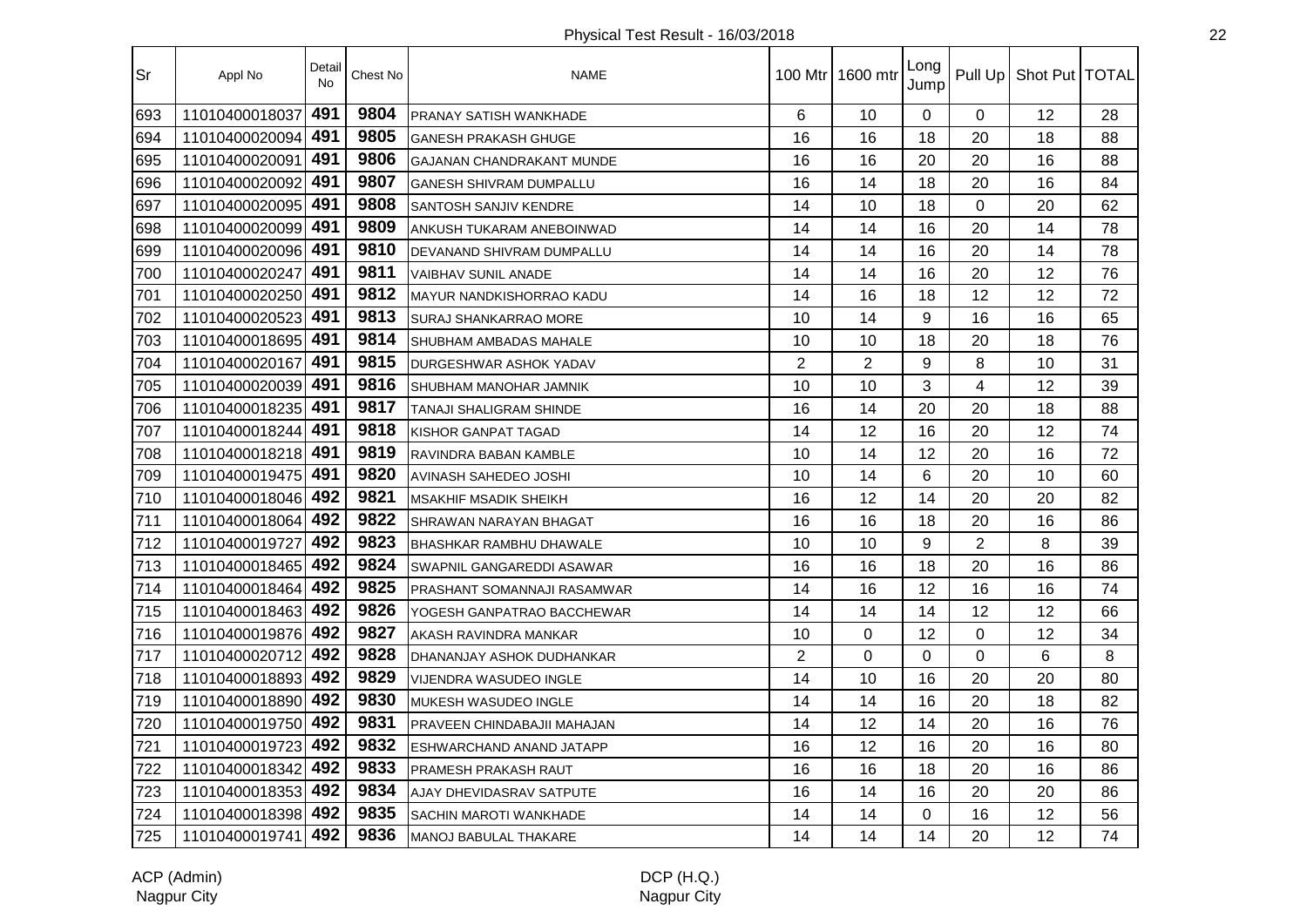| Sr  | Appl No            | Detail<br><b>No</b> | Chest No | <b>NAME</b>                     |                | 100 Mtr   1600 mtr | Long<br>Jump |                | Pull Up   Shot Put   TOTAL |    |
|-----|--------------------|---------------------|----------|---------------------------------|----------------|--------------------|--------------|----------------|----------------------------|----|
| 726 | 11010400020439     | 492                 | 9837     | PRASHANT HARIDAS SINGANJUDE     | 10             | 12                 | 6            | $\overline{2}$ | 8                          | 38 |
| 727 | 11010400018434     | 492                 | 9838     | AJAYKUMAR GOVIND PARIHAR        | 10             | 14                 | 12           | 8              | 14                         | 58 |
| 728 | 11010400018420     | 492                 | 9839     | <b>ANANT VISHNU CHAUDHARI</b>   | 16             | 12                 | 16           | 20             | 16                         | 80 |
| 729 | 11010400020619 492 |                     | 9840     | DILIP ATMARAM SATHAWANE         | 16             | 16                 | 18           | 20             | 12                         | 82 |
| 730 | 11010400018289 493 |                     | 9841     | <b>SWAPNIL SAHEB DHONGE</b>     | 14             | 14                 | 14           | 20             | 12                         | 74 |
| 731 | 11010400018232     | 493                 | 9842     | LAKHAN BHIVALALJI RANE          | 14             | 18                 | 9            | 20             | 16                         | 77 |
| 732 | 11010400019254 493 |                     | 9843     | <b>VILAS SURENDRA DATE</b>      | 10             | 10                 | 6            | 20             | 16                         | 62 |
| 733 | 11010400020111     | 493                 | 9844     | APURVA MILIND GAWALI            | $\overline{2}$ | 0                  | 3            | $\Omega$       | 12                         | 17 |
| 734 | 11010400019437     | 493                 | 9845     | PRAVIN PANDHARI CHAPRE          | $\overline{2}$ | 0                  | 9            | 4              | 8                          | 23 |
| 735 | 11010400020021     | 493                 | 9846     | ABHIJIT PREMLALSINGH THAKUR     | 10             | $\overline{2}$     | 9            | 16             | 14                         | 51 |
| 736 | 11010400018867     | 493                 | 9847     | FAIZ NAZEER MUHAMMAD            | 14             | 14                 | 0            | 20             | 18                         | 66 |
| 737 | 11010400019570     | 493                 | 9848     | SAURABH SURENDRA TIWARI         | 10             | 0                  | 9            | $\overline{2}$ | 14                         | 35 |
| 738 | 11010400019982     | 493                 | 9849     | ASHISH SHIVLAL JAISWAL          | 10             | 16                 | 14           | 20             | 16                         | 76 |
| 739 | 11010400020283 493 |                     | 9850     | <b>SHUBHAM KHEMRAJ KATRE</b>    | $\Omega$       | $\Omega$           | 6            | $\Omega$       | 6                          | 12 |
| 740 | 11010400019594     | 493                 | 9851     | SAIFODDIN KUTUBUDDIN KHATIB     | 16             | 14                 | 18           | 16             | 16                         | 80 |
| 741 | 11010400019348 493 |                     | 9852     | <b>SAURABH RAMDAS GAURKAR</b>   | 10             | 12                 | 14           | 20             | 14                         | 70 |
| 742 | 11010400018952     | 493                 | 9853     | RUSHIKESH MANOHARRAO VIRKHADE   | 10             | 12                 | 3            | 20             | 14                         | 59 |
| 743 | 11010400018041     | 493                 | 9854     | NITIN RAMESHRAO RAUT            | 14             | 14                 | 16           | 20             | 16                         | 80 |
| 744 | 11010400018144     | 493                 | 9855     | <b>SAGAR ASHOK NEVARE</b>       | 14             | 14                 | 20           | 20             | 18                         | 86 |
| 745 | 11010400020321     | 493                 | 9856     | SWAPNIL CHINDHUJI SONWANE       | 14             | 12                 | 12           | 20             | 12                         | 70 |
| 746 | 11010400019901     | 493                 | 9857     | <b>VIKKY MANOHARJI KAWALE</b>   | 6              | $\overline{2}$     | 14           | 12             | 14                         | 48 |
| 747 | 11010400020500 493 |                     | 9858     | <b>GAURAO MADHUKAR WANKHEDE</b> | 6              | 0                  | 3            | 4              | 8                          | 21 |
| 748 | 11010400019192 493 |                     | 9859     | <b>SUMIT DNYANESHWAR PHALKE</b> | 16             | 14                 | 18           | 20             | 20                         | 88 |
| 749 | 11010400019214     | 493                 | 9860     | <b>SHYAM RAMESH AKHARE</b>      | 14             | 16                 | 16           | 20             | 16                         | 82 |
| 750 | 11010400019805     | 494                 | 9861     | VAIBHAV NARAYANRAO CHAHAKAR     | 16             | 14                 | 16           | 20             | 18                         | 84 |
| 751 | 11010400020012     | 494                 | 9862     | VISHAL RAMRAO BOBADE            | 10             | 0                  | 3            | $\mathbf 0$    | 14                         | 27 |
| 752 | 11010400019169 494 |                     | 9863     | DHIRAJ PYARELALJI KAMBALE       | 16             | 16                 | 12           | 20             | 16                         | 80 |
| 753 | 11010400019077     | 494                 | 9864     | KUNDAN NARESH MATALE            | 14             | 12                 | 9            | 20             | 8                          | 63 |
| 754 | 11010400019456     | 494                 | 9865     | ATUL MADHUKAR PAKADE            | 14             | 12                 | 14           | 12             | 16                         | 68 |
| 755 | 11010400020443     | 494                 | 9866     | SANKET ARUNRAOJI BHOYAR         | 14             | 14                 | 16           | 16             | 14                         | 74 |
| 756 | 11010400020482     | 494                 | 9867     | ASHISH SHISHUPAL KAWALE         | 16             | 14                 | 16           | 20             | 14                         | 80 |
| 757 | 11010400020462 494 |                     | 9868     | PAWANKUMAR BHAGWANJI DURBUDE    | 14             | 10                 | 12           | 20             | 14                         | 70 |
| 758 | 11010400020456 494 |                     | 9869     | <b>VIVEK ARUNRAO ADHAL</b>      | 14             | 10                 | 16           | 4              | 16                         | 60 |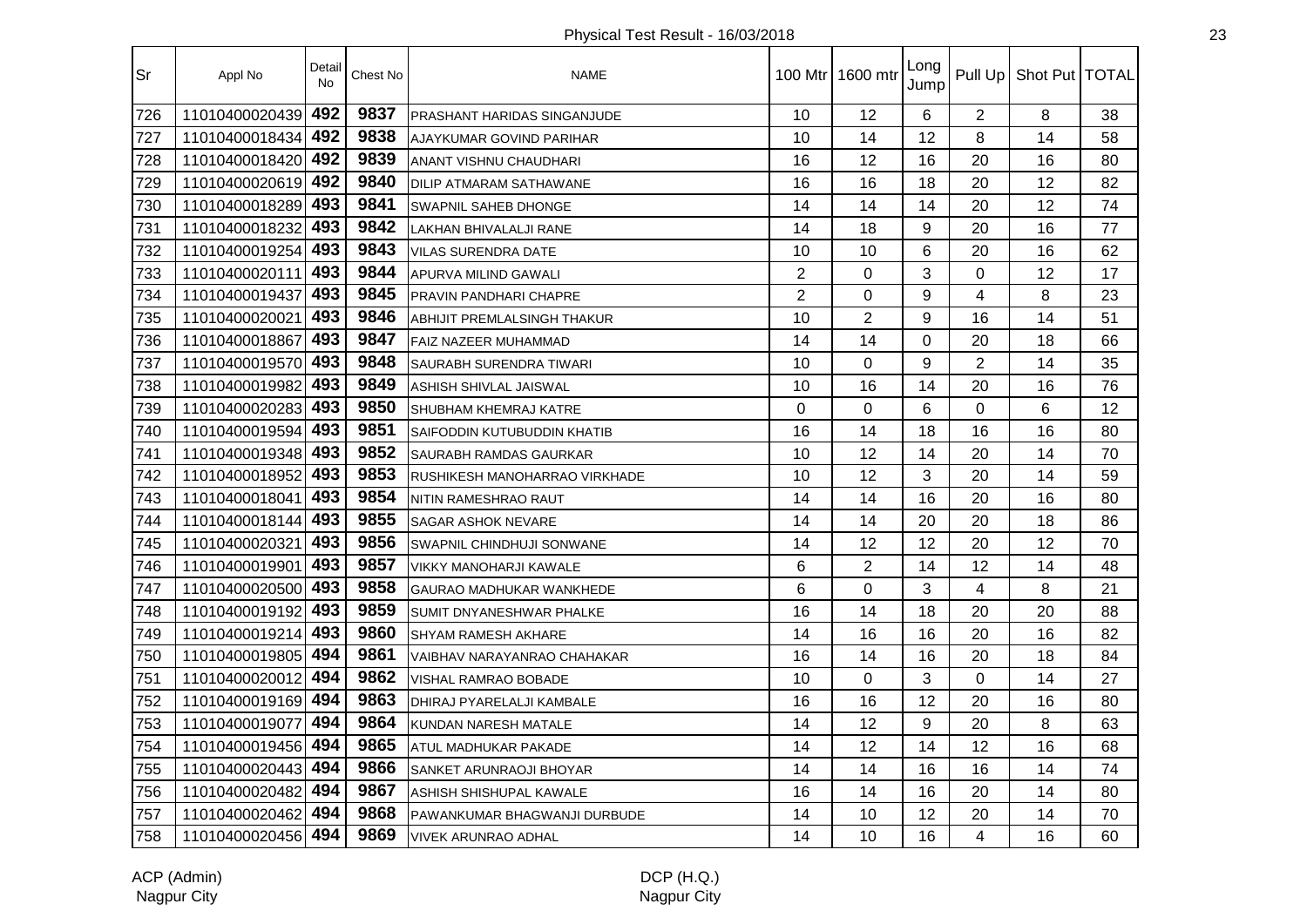| Sr  | Appl No            | Detail<br>No | Chest No | <b>NAME</b>                           |                | 100 Mtr 1600 mtr | Long<br>Jump |          | Pull Up   Shot Put   TOTAL |    |
|-----|--------------------|--------------|----------|---------------------------------------|----------------|------------------|--------------|----------|----------------------------|----|
| 759 | 11010400020470     | 494          | 9870     | RAHUL SHALIKRAMJI KADU                | 14             | 14               | 16           | 12       | 20                         | 76 |
| 760 | 11010400019277     | 494          | 9871     | PRAJWAL VIJAY KALE                    | 14             | 16               | 18           | 20       | 12                         | 80 |
| 761 | 11010400020088     | 494          | 9872     | <b>BHUSHAN SHALIK ASHTANKAR</b>       | 14             | 6                | 9            | 20       | 0                          | 49 |
| 762 | 11010400019764     | 494          | 9873     | ABHISHEK ASHOK RAMTEKE                | 10             | 0                | 3            | 0        | 10                         | 23 |
| 763 | 11010400019331     | 494          | 9874     | SHUBHAM RAMDEV YADAO                  | 16             | 14               | 20           | 20       | 20                         | 90 |
| 764 | 11010400019350 494 |              | 9875     | RAJESH GANESH NAWALKAR                | 18             | 16               | 18           | 20       | 20                         | 92 |
| 765 | 11010400018500 494 |              | 9876     | <b>BHUPENDRA GUNESHWAR RAHANGDALE</b> | 16             | 14               | 16           | 20       | 14                         | 80 |
| 766 | 11010400020403 494 |              | 9877     | PRAVIN DAMBAJI RAUT                   | 16             | 12               | 16           | 16       | 16                         | 76 |
| 767 | 11010400019426     | 494          | 9878     | SACHIN VILASRAO NAKSHANE              | $\Omega$       | 0                | 9            | 12       | 10                         | 31 |
| 768 | 11010400020141     | 494          | 9879     | YOGESH RAMDASJI SAHARE                | 10             | 0                | 12           | 16       | 14                         | 52 |
| 769 | 11010400020384     | 494          | 9880     | AKSHAY TANAJI LADKE                   | 16             | 16               | 20           | 20       | 16                         | 88 |
| 770 | 11010400019402     | 495          | 9881     | AKASH HARIHAR TIDKE                   | 16             | 14               | 16           | 20       | 16                         | 82 |
| 771 | 11010400019480 495 |              | 9882     | ARVIND JAYPAL AAGASE                  | 16             | 16               | 16           | 20       | 12                         | 80 |
| 772 | 11010400019587     | 495          | 9883     | SATISH RAMRAOJI GURNULE               | 6              | 14               | 6            | 8        | 12                         | 46 |
| 773 | 11010400019242     | 495          | 9884     | ARVIND GAJANAN WANKHADE               | 16             | 12               | 16           | 20       | 14                         | 78 |
| 774 | 11010400019650 495 |              | 9885     | PRITESH SURESH WAHANE                 | 10             | $\mathbf 0$      | 16           | 8        | 12                         | 46 |
| 775 | 11010400018122     | 495          | 9886     | SAGAR SHYAMLAL BARETI                 | 6              | 6                | 6            | 20       | 16                         | 54 |
| 776 | 11010400018107     | 495          | 9887     | <b>VISHAL ASHOK GAWALI</b>            | 10             | 12               | 9            | 20       | 16                         | 67 |
| 777 | 11010400018145     | 495          | 9888     | VISHNU KRUSHNAMURTI ALE               | 14             | 14               | 9            | 20       | 16                         | 73 |
| 778 | 11010400019498     | 495          | 9889     | PRAVIN SHIVAJI WAGH                   | 14             | 14               | 9            | 16       | 10                         | 63 |
| 779 | 11010400020079     | 495          | 9890     | <b>NIKHIL SUNIL BHANGALE</b>          | $\mathbf 0$    | $\mathbf 0$      | 9            | 16       | 14                         | 39 |
| 780 | 11010400020487     | 495          | 9891     | MILIND PRABHAKAR KAMBLE               | 16             | 14               | 16           | 20       | 14                         | 80 |
| 781 | 11010400018175 495 |              | 9892     | AVINASH NARAYANRAO TAYWADE            | 16             | 12               | 20           | 20       | 14                         | 82 |
| 782 | 11010400020503 495 |              | 9893     | <b>VAIBHAV SHRIKRUSHNA RITHE</b>      | 16             | 14               | 18           | 20       | 18                         | 86 |
| 783 | 11010400020052 495 |              | 9894     | PRASHANT SEVAKRAM DAMLE               | 10             | 10               | 14           | 12       | 16                         | 62 |
| 784 | 11010400020212 495 |              | 9895     | PRASHANT PRAKASHRAO POTEKAR           | $\overline{2}$ | $\mathbf 0$      | 9            | 0        | 18                         | 29 |
| 785 | 11010400020133 495 |              | 9896     | ASHISHKUMAR RAMUJI TAYWADE            | 6              | 6                | 6            | 20       | 8                          | 46 |
| 786 | 11010400019452     | 495          | 9897     | PRAMOD MANGAL JAWANJAR                | 14             | 14               | 16           | 8        | 12                         | 64 |
| 787 | 11010400019455     | 495          | 9898     | RAVINDRA MANOHAR MASURKAR             | 16             | 16               | 12           | 20       | 10                         | 74 |
| 788 | 11010400020608     | 495          | 9899     | PANKAJ PREMNATH KHANDARE              | 14             | $\mathbf 0$      | 14           | 12       | 14                         | 54 |
| 789 | 11010400020593 495 |              | 9900     | AKSHAY ABHIMANYU INGLE                | 10             | 14               | 12           | 20       | 12                         | 68 |
| 790 | 11010400018333 496 |              | 9901     | DEVENDRA HARICHANDJI BOPCHE           | 14             | 14               | 14           | 20       | 10                         | 72 |
| 791 | 11010400020618 496 |              | 9902     | GAURAV RAJESH LANJEWAR                | 10             | 6                | 9            | $\Omega$ | 16                         | 41 |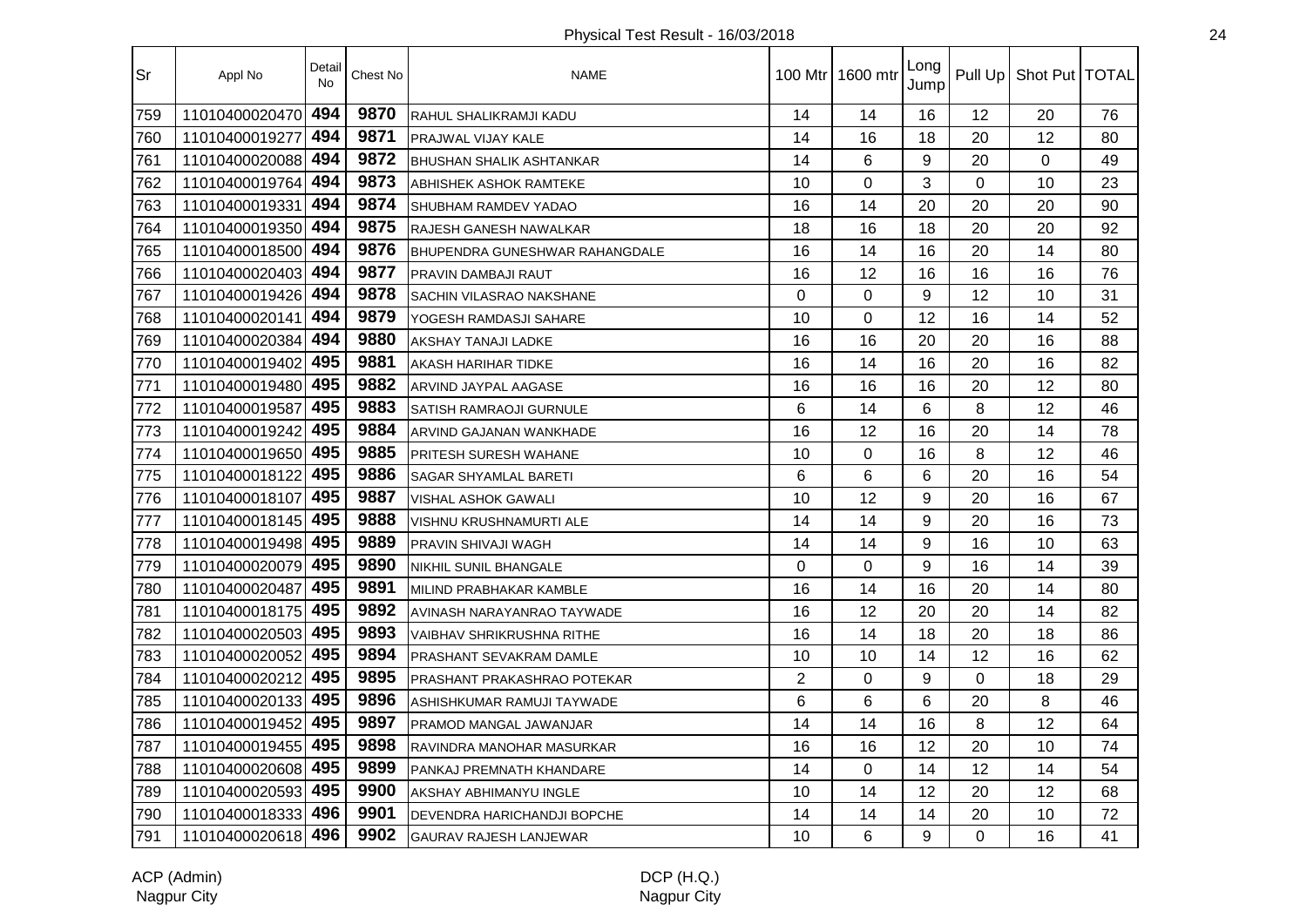| Sr  | Appl No            | Detail<br>No | Chest No | <b>NAME</b>                        |                | 100 Mtr   1600 mtr | Long<br>Jump |                | Pull Up   Shot Put   TOTAL |    |
|-----|--------------------|--------------|----------|------------------------------------|----------------|--------------------|--------------|----------------|----------------------------|----|
| 792 | 11010400019139     | 496          | 9903     | SUNRAJ UDDHAVJ BAWANKULE           | 14             | 10                 | 12           | 12             | 12                         | 60 |
| 793 | 11010400019504     | 496          | 9904     | <b>ABHIJEET ANIL YADAV</b>         | 16             | 10                 | 9            | 20             | 12                         | 67 |
| 794 | 11010400018905     | 496          | 9905     | GULAB MALAYYA GANDHAM              | 10             | 14                 | 9            | 20             | 10                         | 63 |
| 795 | 11010400019784     | 496          | 9906     | ARJUN MARUTI CHAVAN                | 16             | 12                 | 16           | 20             | 12                         | 76 |
| 796 | 11010400020171     | 496          | 9907     | SHUBHAM BHAURAO PAULZAGADE         | 14             | 12                 | 14           | 20             | 12                         | 72 |
| 797 | 11010400019238 496 |              | 9908     | SANDESH DIGAMBAR BENDE             | 14             | 10                 | 3            | $\overline{4}$ | 14                         | 45 |
| 798 | 11010400019022     | 496          | 9909     | <b>SURAJ VINOD SHAMBHARKAR</b>     | 14             | 14                 | $\mathbf 0$  | 20             | 6                          | 54 |
| 799 | 11010400020537     | 496          | 9910     | CHETAN GURUDAS THAKRE              | 14             | 12                 | 9            | 12             | 14                         | 61 |
| 800 | 11010400019921     | 496          | 9911     | ANIKET VASUDEO CHATUR              | $\overline{2}$ | 0                  | 6            | $\Omega$       | 12                         | 20 |
| 801 | 11010400019356     | 496          | 9912     | <b>TUSHAR HIRALALJI BELE</b>       | 14             | 14                 | 12           | 20             | 12                         | 72 |
| 802 | 11010400018903     | 496          | 9913     | RAJENDRA ISHWARRAOJI CHAUDHARI     | 16             | 18                 | 18           | 20             | 14                         | 86 |
| 803 | 11010400019355     | 496          | 9914     | ASHISH RAMESH MARASKOLHE           | 14             | 10                 | 9            | 8              | 12                         | 53 |
| 804 | 11010400019312     | 496          | 9915     | DEWEN VASANTRAO TARONE             | 14             | 12                 | 16           | 20             | 12                         | 74 |
| 805 | 11010400020315 496 |              | 9916     | NIKHIL MADHUKARJI CHANDANKHEDE     | 14             | $\overline{2}$     | 12           | 20             | 14                         | 62 |
| 806 | 11010400019101     | 496          | 9917     | PANDURANG BALAJI DEVKATE           | 16             | 16                 | 20           | 20             | 18                         | 90 |
| 807 | 11010400019073 496 |              | 9918     | <b>VIKAS DATTA HUDE</b>            | 14             | 16                 | 16           | 20             | $\overline{0}$             | 66 |
| 808 | 11010400019087     | 496          | 9919     | DNYANESHWAR SIDHESHWARRAO GULBHILE | 10             | 14                 | 14           | 20             | 16                         | 74 |
| 809 | 11010400019133     | 496          | 9920     | <b>MAHADEV DATTATRYA GHODKE</b>    | 16             | 16                 | 18           | 20             | 20                         | 90 |
| 810 | 11010400019323     | 497          | 9921     | SACHIN DAGA SONAWANE               | 10             | 12                 | 12           | 0              | $\overline{4}$             | 38 |
| 811 | 11010400018002     | 497          | 9922     | AVINASH MAROTI SALGAR              | 14             | 16                 | 20           | 20             | 16                         | 86 |
| 812 | 11010400018452     | 497          | 9923     | PRATIK SANJAYRAO SHRIRAO           | 16             | 16                 | 18           | 20             | 14                         | 84 |
| 813 | 11010400018469 497 |              | 9924     | AMOL KESHAV DHARME                 | 18             | 18                 | 20           | 20             | 16                         | 92 |
| 814 | 11010400018433 497 |              | 9925     | NIKHIL ASHOKRAO RAUT               | 16             | 12                 | 18           | 20             | 14                         | 80 |
| 815 | 11010400020466 497 |              | 9926     | PRAVIN SHESHRAO PANCHBUDHE         | 14             | 18                 | 14           | 20             | 12                         | 78 |
| 816 | 11010400018711     | 497          | 9927     | <b>SURAJ DILIP RAUT</b>            | 16             | 6                  | 12           | 20             | 8                          | 62 |
| 817 | 11010400018535     | 497          | 9928     | SURAJ SURESHJI GULHANE             | 16             | 16                 | 18           | 20             | 14                         | 84 |
| 818 | 11010400020200 497 |              | 9929     | ATUL PUNESH GAIKWAD                | 6              | 0                  | 9            | $\overline{2}$ | 8                          | 25 |
| 819 | 11010400019076 497 |              | 9930     | CHANDAN DILIPRAO RAIBOLE           | 16             | 16                 | 16           | 20             | 16                         | 84 |
| 820 | 11010400018010     | 497          | 9931     | RAJKUMAR RAJARAMJI DOYE            | 16             | 20                 | 20           | 20             | 20                         | 96 |
| 821 | 11010400019395     | 497          | 9932     | ANIL KESHAVRAO MASKE               | 16             | 12                 | 16           | 16             | 12                         | 72 |
| 822 | 11010400019638 497 |              | 9933     | SHUBHAM PRAKASH MAHALLE            | 14             | 10                 | 9            | 20             | 8                          | 61 |
| 823 | 11010400018896 497 |              | 9934     | <b>SANTOSH NARAYAN SODGIR</b>      | 16             | 16                 | 20           | 20             | 18                         | 90 |
| 824 | 11010400018916 497 |              | 9935     | SHIVSHANKAR RAMDAS BAKRE           | 16             | 16                 | 18           | 20             | 18                         | 88 |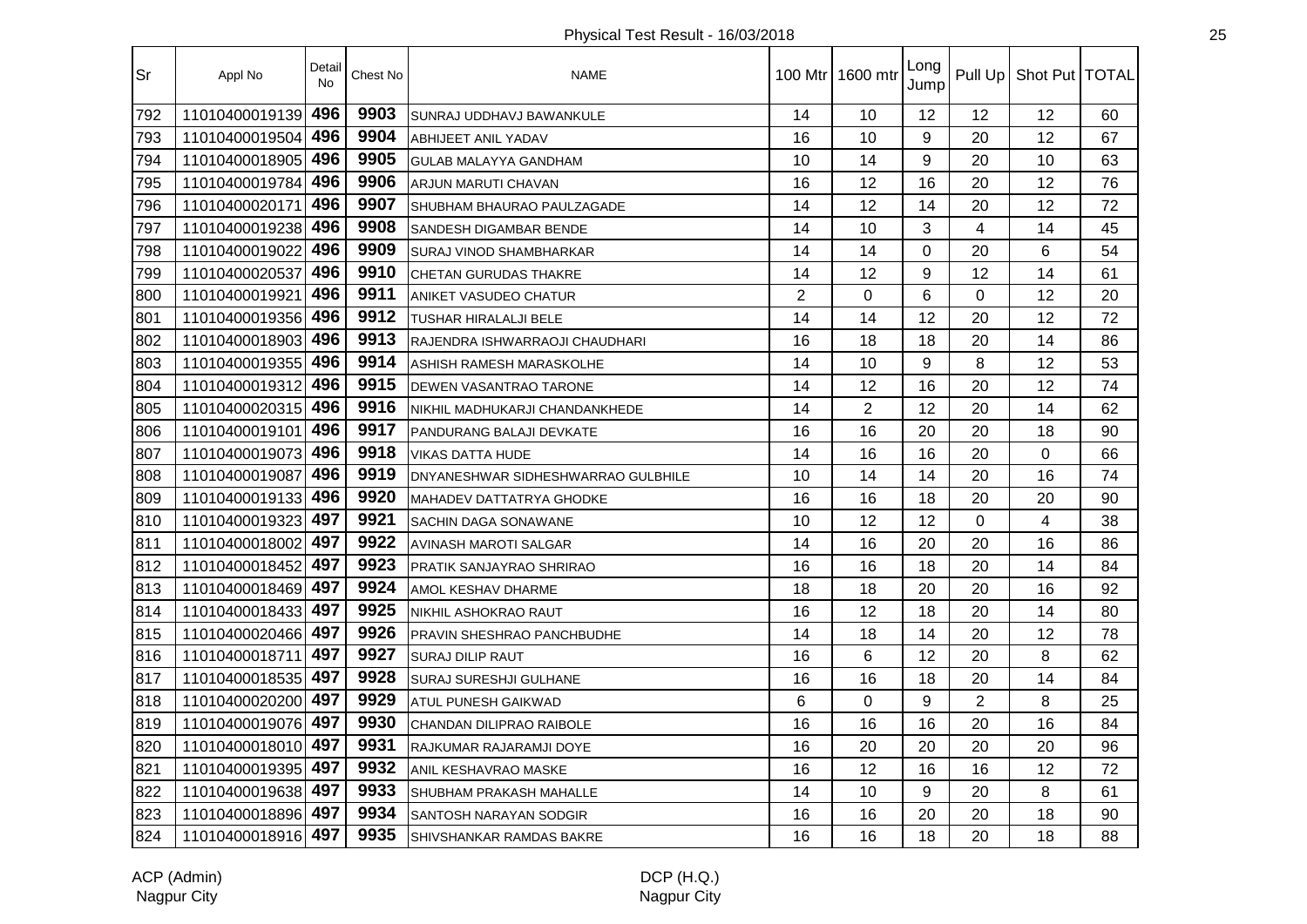| Sr  | Appl No            | Detail<br><b>No</b> | Chest No | <b>NAME</b>                        |                | 100 Mtr 1600 mtr | Long<br>Jump |                | Pull Up   Shot Put   TOTAL |    |
|-----|--------------------|---------------------|----------|------------------------------------|----------------|------------------|--------------|----------------|----------------------------|----|
| 825 | 11010400018906     | 497                 | 9936     | DEVANAND VISHWANATH HATAGALE       | 16             | 16               | 20           | 20             | 20                         | 92 |
| 826 | 11010400018899     | 497                 | 9937     | GAJANAN VASANTA BHENDEKAR          | 16             | 16               | 20           | 20             | 18                         | 90 |
| 827 | 11010400018344     | 497                 | 9938     | ONKAR VIJAY MANWAR                 | 14             | 16               | 16           | 16             | 14                         | 76 |
| 828 | 11010400019410     | 497                 | 9939     | NILESH KAILAS SHINDE               | 10             | 10               | 14           | 20             | 10                         | 64 |
| 829 | 11010400018035 497 |                     | 9940     | PRAFUL BHIMRAOJI MESHRAM           | 14             | $\Omega$         | 9            | 16             | 20                         | 59 |
| 830 | 11010400020506 498 |                     | 9941     | <b>DIKSHIT BABARAO CHAUDHARI</b>   | 14             | 14               | 16           | 20             | 8                          | 72 |
| 831 | 11010400020432     | 498                 | 9942     | <b>SAGAR SURESH GODE</b>           | 14             | 14               | 12           | 20             | 12                         | 72 |
| 832 | 11010400020125 498 |                     | 9943     | SUMEDH RAJENDRA GAJBHIYE           | $\overline{2}$ | $\Omega$         | $\Omega$     | 0              | 8                          | 10 |
| 833 | 11010400019718 498 |                     | 9944     | SURAJ NANDLAL BHOYAR               | 10             | 6                | 6            | 4              | 8                          | 34 |
| 834 | 11010400018878 498 |                     | 9945     | AKASH TRYAMBAKRAO SHIRBHATE        | 14             | 16               | 18           | 20             | 18                         | 86 |
| 835 | 11010400020297     | 498                 | 9946     | AKASH MAHADEO BUNDELE              | 10             | 12               | 14           | $\overline{2}$ | 18                         | 56 |
| 836 | 11010400020445 498 |                     | 9947     | <b>SAGAR SUNIL KURIL</b>           | 14             | 18               | 18           | 20             | 16                         | 86 |
| 837 | 11010400020308     | 498                 | 9948     | ANKIT SURESHRAO TAYADE             | 16             | 16               | 20           | 20             | 16                         | 88 |
| 838 | 11010400020310 498 |                     | 9949     | ANUP TRYAMBAK REKHATE              | 14             | 14               | 20           | 20             | 16                         | 84 |
| 839 | 11010400020306 498 |                     | 9950     | MUKESH ASHOKRAO SHELKE             | 14             | 12               | 18           | 20             | 16                         | 80 |
| 840 | 11010400020122     | 498                 | 9951     | SHUBHAM UTTAMSING CHANDEL          | 6              | 10               | 9            | 16             | 12                         | 53 |
| 841 | 11010400019399     | 498                 | 9952     | <b>SURAJ TULSIRAM BHONDEKAR</b>    | 10             | 6                | 9            | 20             | 16                         | 61 |
| 842 | 11010400020298     | 498                 | 9953     | RAHUL PRABHAKAR PATIL              | 6              | 0                | 9            | 0              | 6                          | 21 |
| 843 | 11010400020672     | 498                 | 9954     | AMAR RAMESH INGOLE                 | 14             | 16               | 16           | 20             | 16                         | 82 |
| 844 | 11010400019400     | 498                 | 9955     | SURAJ ARVIND MANDAVKAR             | 14             | 16               | 14           | 20             | 12                         | 76 |
| 845 | 11010400018324     | 498                 | 9956     | <b>SNEHAJEET PRABHAKAR BANSODE</b> | 10             | 10               | 14           | 16             | 12                         | 62 |
| 846 | 11010400018323     | 498                 | 9957     | <b>PRASHANT GAJANAN KALOKHE</b>    | 10             | $\Omega$         | 20           | 12             | 10                         | 52 |
| 847 | 11010400019002 498 |                     | 9958     | ABHIJIT SUBHASH BONDARKAR          | 16             | 16               | 16           | 20             | 12                         | 80 |
| 848 | 11010400018971     | 498                 | 9959     | MANGESH PUNDALIKRAO BAKHAL         | 16             | 16               | 20           | 20             | 14                         | 86 |
| 849 | 11010400019079 498 |                     | 9960     | KASIFKHAN SIKANDARKHAN PATHAN      | 16             | 10               | 18           | 20             | 14                         | 78 |
| 850 | 11010400019483     | 499                 | 9961     | AKASH KISHORRAO GHONGADE           | 14             | 14               | 14           | 20             | 12                         | 74 |
| 851 | 11010400019888 499 |                     | 9962     | ANAND BRIJMOHAN YADAV              | 16             | $\overline{2}$   | 16           | 12             | 16                         | 62 |
| 852 | 11010400018944     | 499                 | 9963     | SAMIR SANTOSH SHENDE               | 16             | 14               | 16           | 20             | 12                         | 78 |
| 853 | 11010400018845     | 499                 | 9964     | PAPPU JANARDHANJI SHENDE           | 14             | 16               | 14           | 20             | 0                          | 64 |
| 854 | 11010400020073     | 499                 | 9965     | AMOL SHIVAJI SANGAONKAR            | 10             | 10               | 12           | 20             | 14                         | 66 |
| 855 | 11010400020281     | 499                 | 9966     | AMOL JANARDHAN MASKE               | 14             | 10               | 12           | 20             | 18                         | 74 |
| 856 | 11010400017989 499 |                     | 9967     | SANJAY DILIP RATHOD                | 14             | 14               | 12           | 20             | 18                         | 78 |
| 857 | 11010400019428 499 |                     | 9968     | <b>ASHWIN RATIRAM SALAM</b>        | 16             | 14               | 16           | 20             | 12                         | 78 |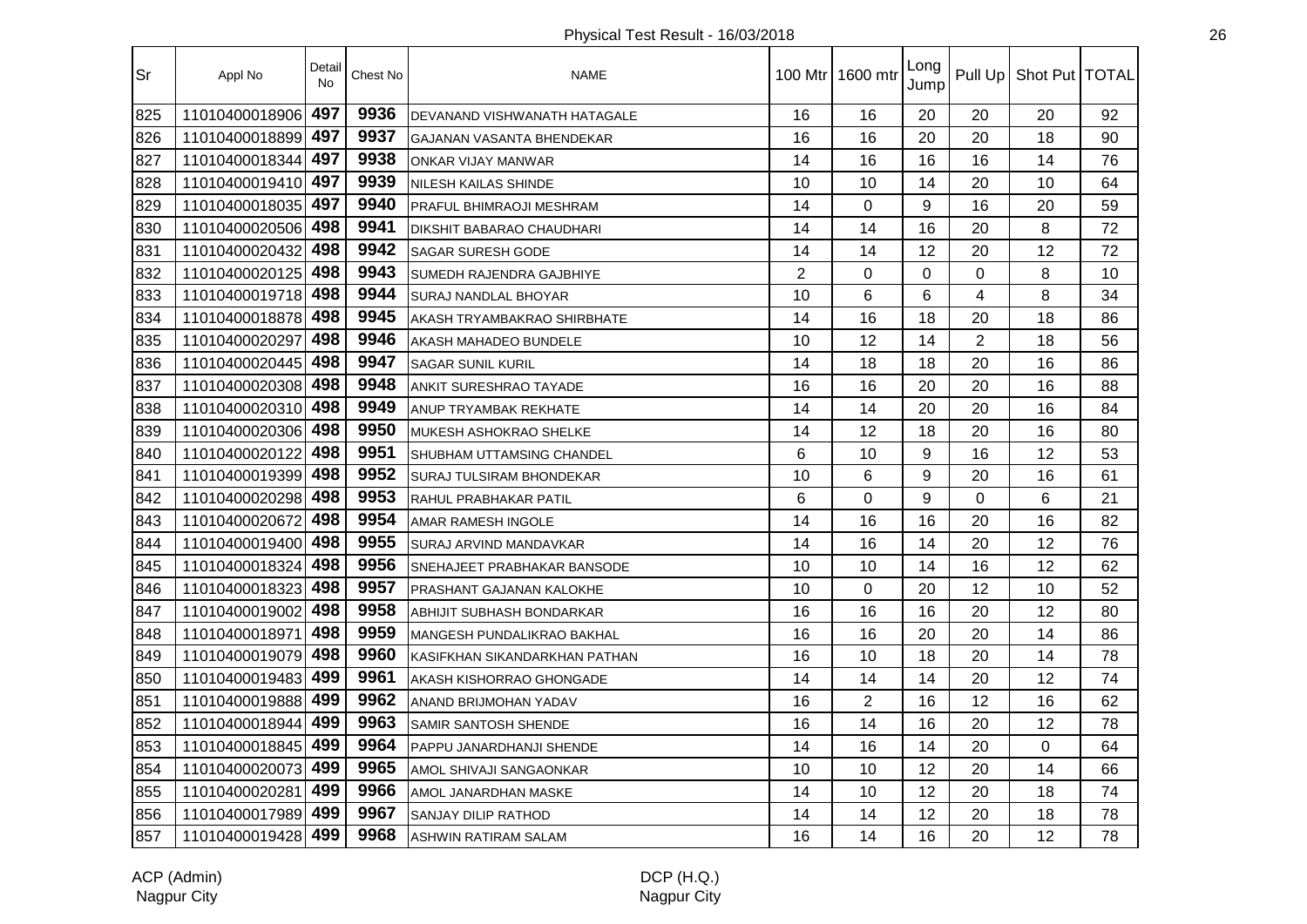| Sr  | Appl No            | Detail<br>No | Chest No | <b>NAME</b>                       | 100 Mtr I | 1600 mtr | Long<br>Jump | Pull Up        | Shot Put   TOTAL |    |
|-----|--------------------|--------------|----------|-----------------------------------|-----------|----------|--------------|----------------|------------------|----|
| 858 | 11010400019386     | 499          | 9969     | VIKRAM VIJAY SABALE               | 16        | 12       | 16           | 20             | 18               | 82 |
| 859 | 11010400019421     | 499          | 9970     | <b>MANGESH MANSINGHJI BRAMHAN</b> | 16        | 18       | 20           | 20             | 16               | 90 |
| 860 | 11010400019186     | 499          | 9971     | ANIL JAGANNATH KONDE              | 14        | 14       | 16           | 20             | 14               | 78 |
| 861 | 11010400019160 499 |              | 9972     | <b>CHANDRAKANT RAOSAHEB MUNDE</b> | 16        | 18       | 18           | 20             | 16               | 88 |
| 862 | 11010400020272     | 499          | 9973     | ANIL SHALIKRAMJI CHAVHAN          | 14        | 10       | 16           | 20             | 16               | 76 |
| 863 | 11010400020270 499 |              | 9974     | <b>SUMIT ARUN RAUT</b>            | 14        | 10       | 14           | 12             | 20               | 70 |
| 864 | 11010400019414     | 499          | 9975     | <b>NARESH ZUMUK SAHU</b>          | 10        | 10       | 9            | 20             | 12               | 61 |
| 865 | 11010400019469     | 499          | 9976     | TRISHUL MANGESH LAROKAR           | 10        | 12       | 16           | 20             | 12               | 70 |
| 866 | 11010400019721     | 499          | 9977     | <b>RUSHIKESH NITIN WAKODE</b>     | 6         | 6        | $\Omega$     | $\Omega$       | 12               | 24 |
| 867 | 11010400020057     | 499          | 9978     | SANGAM YASHWANT POTRAJE           | 14        | 12       | 12           | 20             | 14               | 72 |
| 868 | 11010400020031     | 499          | 9979     | AMAR KESARI BUNDELE               | 14        | 6        | 14           | 20             | 18               | 72 |
| 869 | 11010400020473     | 499          | 9980     | <b>SHUBHAM RAMESH SONULE</b>      | 16        | 18       | 14           | 20             | 14               | 82 |
| 870 | 11010400020497     | 500          | 9981     | <b>DILIP VASANTARAO RATHOD</b>    | 16        | 18       | 20           | 20             | 18               | 92 |
| 871 | 11010400020393     | 500          | 9982     | DATTA MAROTI DHUTE                | 16        | 14       | 20           | 20             | 20               | 90 |
| 872 | 11010400019074     | 500          | 9983     | <b>SONU GHANSHAM SARVE</b>        | 10        | 10       | 12           | $\Omega$       | 14               | 46 |
| 873 | 11010400020185 500 |              | 9984     | <b>SURAJ MANOHAR YERKADE</b>      | 14        | 14       | 16           | 20             | 12               | 76 |
| 874 | 11010400020144     | 500          | 9985     | <b>KAPIL RAJESH RAMTEKE</b>       | 16        | 14       | 16           | 20             | 14               | 80 |
| 875 | 11010400018799     | 500          | 9986     | YOGESH VIJAYRAO SHEREKAR          | 16        | 16       | 12           | 20             | 14               | 78 |
| 876 | 11010400018559     | 500          | 9987     | JAVEDKHAN RABBILKHAN PATHAN       | 14        | 16       | 16           | 20             | 14               | 80 |
| 877 | 11010400018546     | 500          | 9988     | <b>SACHIN PURUSHOTTAM KAPGATE</b> | 14        | 16       | 14           | 20             | 12               | 76 |
| 878 | 11010400020199     | 500          | 9989     | ROSHAN SHANKARRAO WANKHEDE        | 14        | 14       | 6            | 20             | 12               | 66 |
| 879 | 11010400018247     | 500          | 9990     | SANDESH GULAB DESALE              | 16        | 14       | 12           | 20             | 12               | 74 |
| 880 | 11010400019958 500 |              | 9991     | <b>DINESH RAMESH NAIK</b>         | 16        | 14       | 16           | 16             | 14               | 76 |
| 881 | 11010400020329     | 500          | 9992     | NIKHIL PANDURANG KAPALE           | 16        | 18       | 18           | 20             | 16               | 88 |
| 882 | 11010400020328 500 |              | 9993     | <b>SAGAR ARUN ZATALE</b>          | 16        | 14       | 20           | 20             | 20               | 90 |
| 883 | 11010400019951     | 500          | 9994     | NANDKISHOR GHANSHYAM YEDE         | 14        | 16       | 12           | 16             | 18               | 76 |
| 884 | 11010400020491     | 500          | 9995     | ATUL VITTHALBHAU KAWANPURE        | 14        | 16       | 16           | 20             | 16               | 82 |
| 885 | 11010400019560     | 500          | 9996     | <b>MITHUN SHRIHARI GAIKWAD</b>    | $\Omega$  | 0        | 6            | $\Omega$       | 10               | 16 |
| 886 | 11010400018160     | 500          | 9997     | SWAPNIL PRAKASHRAO RATHOD         | 16        | 16       | 18           | 20             | 16               | 86 |
| 887 | 11010400020449     | 500          | 9998     | RAJESH BHAGWANJI LANJEWAR         | 14        | 12       | 14           | 20             | 14               | 74 |
| 888 | 11010400018140     | 500          | 9999     | SUNIL PRAMOD BUTE                 | 10        | 6        | 12           | $\overline{2}$ | 10               | 40 |
| 889 | 11010400020252     | 500          | 10000    | <b>PRAFUL RAMESH LONARWAR</b>     | 16        | 18       | 18           | 20             | 12               | 84 |
| 890 | 11010400018480 501 |              | 10001    | <b>VICKEY YADAV PRADEEP</b>       | 16        | 12       | 16           | 20             | 14               | 78 |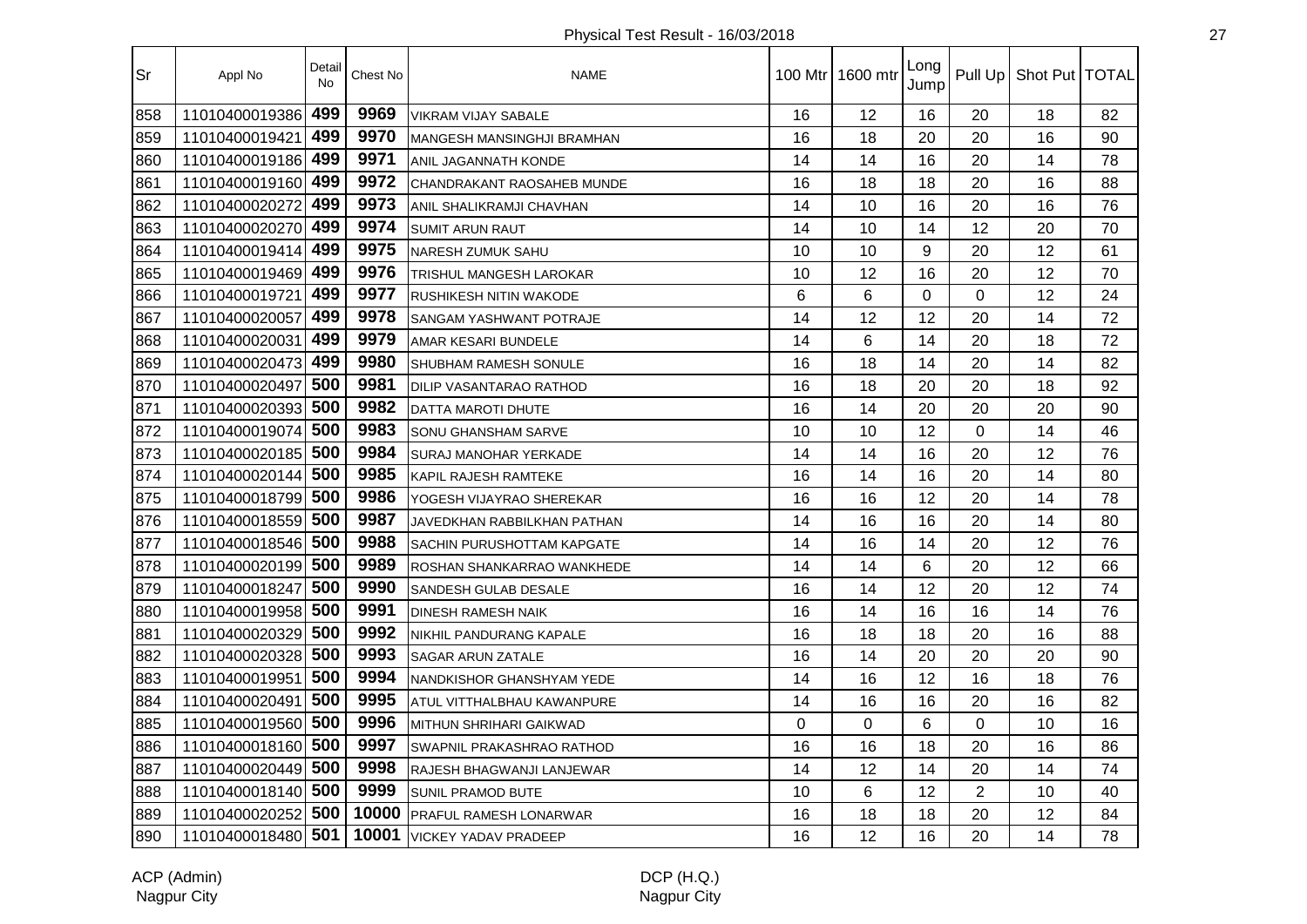| Sr  | Appl No            | Detail<br><b>No</b> | Chest No | <b>NAME</b>                                |                | 100 Mtr 1600 mtr | Long<br>Jump |                | Pull Up   Shot Put   TOTAL |    |
|-----|--------------------|---------------------|----------|--------------------------------------------|----------------|------------------|--------------|----------------|----------------------------|----|
| 891 | 11010400018320     | 501                 | 10002    | SHAILENDRAKUMAR GHANSURE RAMPRASAD         | 16             | 16               | 16           | 20             | 14                         | 82 |
| 892 | 11010400018475     | 501                 | 10003    | RAHUL LAXMICHAND CHAUDHARI                 | 18             | 16               | 20           | 20             | 20                         | 94 |
| 893 | 11010400018209 501 |                     | 10004    | PRAKASH KAMLSINGH URMALE                   | 16             | 16               | 16           | 20             | 14                         | 82 |
| 894 | 11010400018460     | 501                 | 10005    | KHUSHAL GANPATRAO WAGHMARE                 | 10             | $\overline{2}$   | 9            | 0              | 18                         | 39 |
| 895 | 11010400020529 501 |                     | 10006    | <b>AMIT PRABHAKAR GALBALE</b>              | 14             | $\Omega$         | 9            | 20             | 10                         | 53 |
| 896 | 11010400018121     | 501                 | 10007    | <b>PRAMOD SHRIRAM MUNDE</b>                | 18             | 18               | 20           | 20             | 18                         | 94 |
| 897 | 11010400019370 501 |                     | 10008    | CHETAN PURUSHOTTAM PAWAR                   | 14             | 14               | 12           | $\overline{2}$ | 10                         | 52 |
| 898 | 11010400020524 501 |                     | 10009    | <b>IINDRAPAL D THAKRE</b>                  | 16             | 16               | 14           | 20             | 14                         | 80 |
| 899 | 11010400020516 501 |                     | 10010    | SANKET RAJENDRA MANDALWAR                  | 14             | 14               | 14           | 20             | 12                         | 74 |
| 900 | 11010400019293 501 |                     | 10011    | SANDIP RAMESHWAR BANDEBUCHE                | 14             | 16               | 9            | 20             | 12                         | 71 |
| 901 | 11010400020401     | 501                 | 10012    | RUSHIKESH DHANRAJRAO MURHEKAR              | 10             | $\mathbf 0$      | 3            | 4              | 10                         | 27 |
| 902 | 11010400019291     | 501                 | 10013    | CHANDRASHEKHAR NANDLAL HEMANE              | 16             | 16               | 20           | $\overline{4}$ | 14                         | 70 |
| 903 | 11010400019752     | 501                 | 10014    | <b>PRAJWAL DILIP AMBHORE</b>               | 14             | 14               | 9            | 0              | 8                          | 45 |
| 904 | 11010400018439 501 |                     | 10015    | <b>GANGADHAR DHUPAJI WANI</b>              | 14             | 18               | 18           | 20             | 20                         | 90 |
| 905 | 11010400020293 501 |                     | 10016    | <b>ATUL ASHOK KUKADE</b>                   | 10             | 12               | 6            | 8              | 12                         | 48 |
| 906 | 11010400018877     | 501                 | 10017    | NIKHIL LILADHAR SAVARKAR                   | 14             | 12               | 14           | 20             | 0                          | 60 |
| 907 | 11010400020557     | 501                 | 10018    | NASIM ISA CHAUS                            | 10             | 12               | 6            | 8              | 12                         | 48 |
| 908 | 11010400018139 501 |                     | 10019    | <b>RAJESH RAMESH JADHAV</b>                | 14             | 16               | 16           | 20             | 14                         | 80 |
| 909 | 11010400018167     | 501                 | 10020    | NITIN BHAGAVANT KHARE                      | 16             | 14               | 16           | 20             | 16                         | 82 |
| 910 | 11010400019125 502 |                     | 10021    | <b>HARSHAL BALURAO HAGE</b>                | 14             | 14               | 16           | 20             | 20                         | 84 |
| 911 | 11010400019094 502 |                     | 10022    | IMOHAMMAD NAIM MOHAMMAD RAFIULLAH MOHAMMDA | 14             | 14               | 14           | 20             | 14                         | 76 |
| 912 | 11010400019669 502 |                     | 10023    | <b>VAIBHAV ARVIND SAKHARE</b>              | $\overline{2}$ | $\Omega$         | 6            | $\Omega$       | 10                         | 18 |
| 913 | 11010400018133 502 |                     | 10024    | <b>ISACHIN RAVINDRA NANHE</b>              | 16             | 14               | 16           | 20             | 14                         | 80 |
| 914 | 11010400018516 502 |                     | 10025    | <b>GOPAL RAMBHAU KURWADE</b>               | 10             | 12               | 6            | 20             | 12                         | 60 |
| 915 | 11010400018739 502 |                     | 10026    | RAVINDRA GOWARDHAN NEWARE                  | 16             | 12               | 20           | 20             | 16                         | 84 |
| 916 | 11010400018765 502 |                     | 10027    | RAMCHANDRA SANTOSH RAUT                    | 14             | 18               | 16           | 20             | 16                         | 84 |
| 917 | 11010400017969 502 |                     | 10028    | <b>DILESHWAR GANESH SAHU</b>               | 10             | 0                | 6            | 12             | 10                         | 38 |
| 918 | 11010400018791     | 502                 | 10029    | MANOJ RAVINDRA THERE                       | 16             | 14               | 6            | 20             | 12                         | 68 |
| 919 | 11010400020625     | 502                 | 10030    | <b>GITESH DHARMAJI BARSAGADE</b>           | 16             | 14               | 18           | 20             | 16                         | 84 |
| 920 | 11010400020183 502 |                     | 10031    | <b>RISHAB RAJESH KANOJIYA</b>              | 10             | $\overline{2}$   | 6            | 8              | 10                         | 36 |
| 921 | 11010400018788 502 |                     | 10032    | <b>SALINDAR MUKUNDRAOJI RANGARI</b>        | 14             | 6                | 0            | 20             | 12                         | 52 |
| 922 | 11010400018533 502 |                     | 10033    | <b>GAJANAN GANESH WAGHMARE</b>             | 10             | 0                | 9            | 8              | 16                         | 43 |
| 923 | 11010400020624 502 |                     |          | 10034 MADHAV BABARAO PANDURNE              | 14             | 14               | 16           | 20             | 10                         | 74 |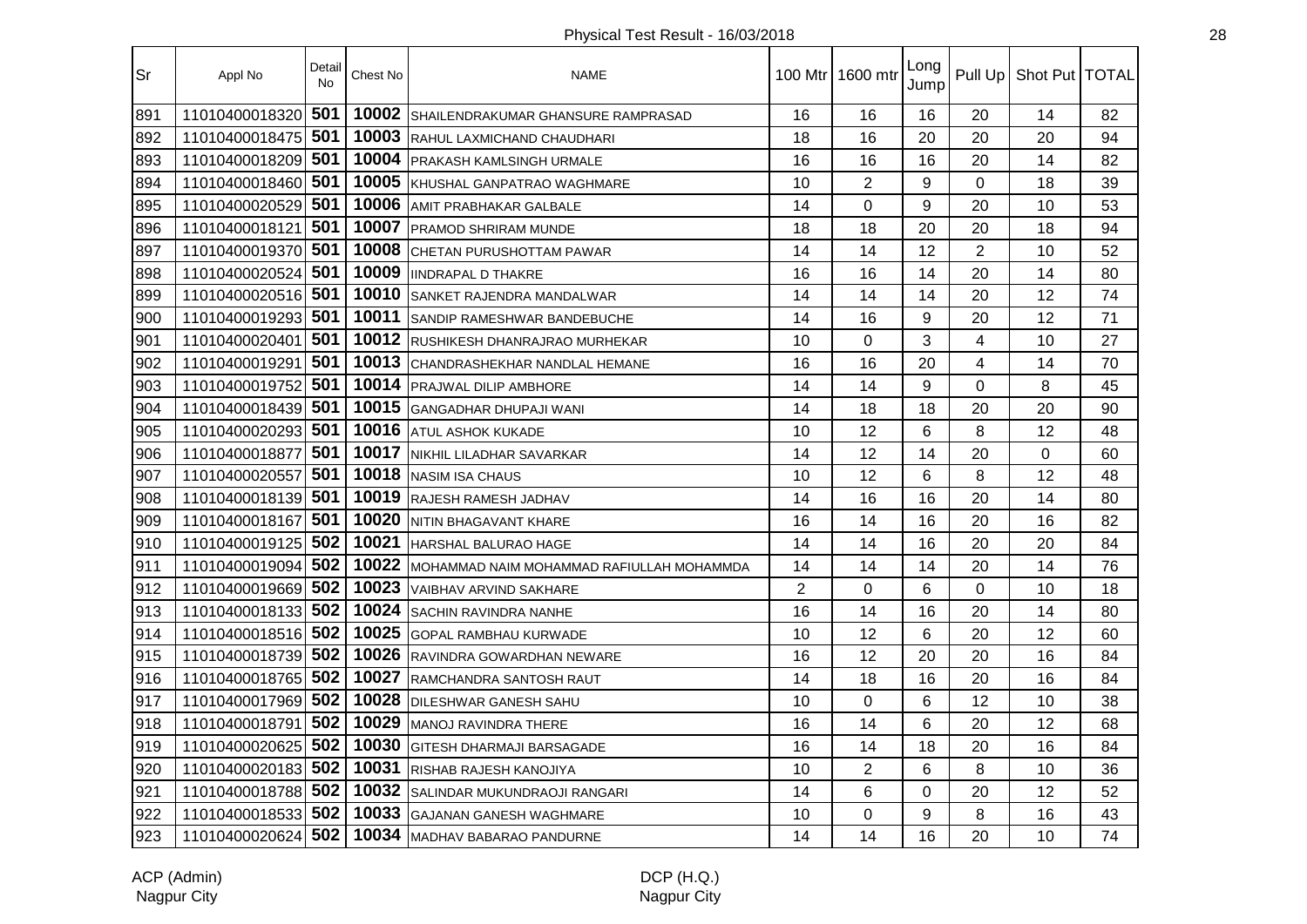| Sr  | Appl No            | Detail<br>No | Chest No | <b>NAME</b>                       | 100 Mtr I | 1600 mtr       | Long<br>Jump | Pull Up     | Shot Put   TOTAL |    |
|-----|--------------------|--------------|----------|-----------------------------------|-----------|----------------|--------------|-------------|------------------|----|
| 924 | 11010400020118     | 502          | 10035    | <b>ROHIT GOVIND DHURATE</b>       | 16        | 12             | 16           | 20          | 20               | 84 |
| 925 | 11010400017981     | 502          | 10036    | <b>PRATAP PANDIT CHAVAN</b>       | 16        | 14             | 12           | 8           | 14               | 64 |
| 926 | 11010400019328     | 502          | 10037    | NITESHKUMAR RAJENDRA WALDE        | 6         | 0              | 6            | 0           | 10               | 22 |
| 927 | 11010400020046     | 502          | 10038    | <b>IDNYANESHWAR VASUDEO KALE</b>  | 14        | 16             | 16           | 20          | 0                | 66 |
| 928 | 11010400018738 502 |              | 10039    | <b>DILDAR BHIMRAOJI RAMTEKE</b>   | 16        | 18             | 20           | 20          | 10               | 84 |
| 929 | 11010400020077     | 502          | 10040    | <b>BADAL BANDU CHOTPAGAR</b>      | 6         | 0              | 6            | $\mathbf 0$ | 14               | 26 |
| 930 | 11010400020314     | 503          | 10041    | PRAFUL PRALHAD INGALE             | 14        | 12             | 16           | 20          | 18               | 80 |
| 931 | 11010400020222     | 503          | 10042    | <b>PUNESH BABUSING RATHOD</b>     | 14        | 16             | 18           | 20          | 16               | 84 |
| 932 | 11010400019605     | 503          | 10043    | <b>SAURABH SURESHRAO BODKHE</b>   | 10        | 10             | 6            | $\Omega$    | 10               | 36 |
| 933 | 11010400017977     | 503          | 10044    | <b>SHUBHAM SUBHASH DAFE</b>       | 18        | 14             | 20           | 20          | 16               | 88 |
| 934 | 11010400020555     | 503          | 10045    | MAYUR SUBHASH RAUT                | 10        | 6              | 12           | 4           | 10               | 42 |
| 935 | 11010400019944     | 503          | 10046    | <b>GAURAV DILIP PACHGHARE</b>     | 14        | 12             | 14           | 20          | 12               | 72 |
| 936 | 11010400019964     | 503          | 10047    | <b>VIKRANT BALWANT SAHARE</b>     | 10        | 0              | 12           | 20          | 16               | 58 |
| 937 | 11010400019853     | 503          | 10048    | <b>VAIBHAV RAJENDRA TELGOTE</b>   | 14        | 12             | 14           | 12          | 16               | 68 |
| 938 | 11010400018158 503 |              | 10049    | KRUSHNA RAMBHAU KHOTEL            | 16        | 10             | 18           | 20          | 18               | 82 |
| 939 | 11010400018173 503 |              |          | 10050 PRASHANT GUNIRAM KHOTELE    | 16        | 16             | 20           | 20          | 16               | 88 |
| 940 | 11010400018898     | 503          | 10051    | NAYAN PRALHADRAO ISAL             | 16        | 16             | 20           | 20          | 10               | 82 |
| 941 | 11010400018894     | 503          | 10052    | <b>RHUSHIKESH JAGDEESH KADAGE</b> | 14        | 12             | $\Omega$     | 20          | 18               | 64 |
| 942 | 11010400018880     | 503          | 10053    | <b>INIKHIL JAGDISH KADAGE</b>     | 16        | 16             | 20           | 20          | 18               | 90 |
| 943 | 11010400018400     | 503          | 10054    | <b>VIJAY SHESHRAO RAUT</b>        | 16        | 16             | 18           | 20          | 18               | 88 |
| 944 | 11010400018408     | 503          | 10055    | PAWAN MAHADEO SAHARE              | 16        | 16             | 16           | 20          | 20               | 88 |
| 945 | 11010400018487     | 503          | 10056    | PANKAJ GAJANAN SHELKE             | 10        | 10             | 16           | 8           | 14               | 58 |
| 946 | 11010400018486 503 |              | 10057    | SATISH SURESHRAO KALWAGHE         | 10        | 10             | 9            | $\mathbf 0$ | 14               | 43 |
| 947 | 11010400018940 503 |              | 10058    | <b>PAVAN VIJAY KAWALE</b>         | 18        | 14             | 18           | 20          | 18               | 88 |
| 948 | 11010400020265 503 |              | 10059    | <b>SWAPNIL YOGIRAJ SHENDE</b>     | 16        | 18             | 14           | 20          | 12               | 80 |
| 949 | 11010400019586     | 503          | 10060    | <b>SURESH DEORAOJI KHANDARE</b>   | 16        | 12             | 20           | 20          | 16               | 84 |
| 950 | 11010400019794     | 504          | 10061    | AVINASH KAWADU NANNAWARE          | 10        | 14             | 9            | 16          | 14               | 63 |
| 951 | 11010400019904     | 504          | 10062    | <b>ONKAR MADHUKAR TARALE</b>      | 10        | 10             | 9            | 20          | 16               | 65 |
| 952 | 11010400019622     | 504          | 10063    | <b>LITESH REVAJI FATE</b>         | 16        | 16             | 18           | 20          | 20               | 90 |
| 953 | 11010400020165     | 504          | 10064    | <b>HANSRAJ SANTOSH GEDAM</b>      | 6         | $\overline{2}$ | 3            | 0           | 8                | 19 |
| 954 | 11010400019412     | 504          | 10065    | <b>ANKIT SURESHRAO THAKRE</b>     | 14        | 14             | 16           | 20          | 10               | 74 |
| 955 | 11010400019776 504 |              | 10066    | <b>ULHAS ARUN SHENDE</b>          | 16        | 14             | 18           | 20          | 14               | 82 |
| 956 | 11010400020703     | 504          | 10067    | BHARAT BHAURAO MUNGHATE           | 6         | $\overline{2}$ | 6            | $\Omega$    | 10               | 24 |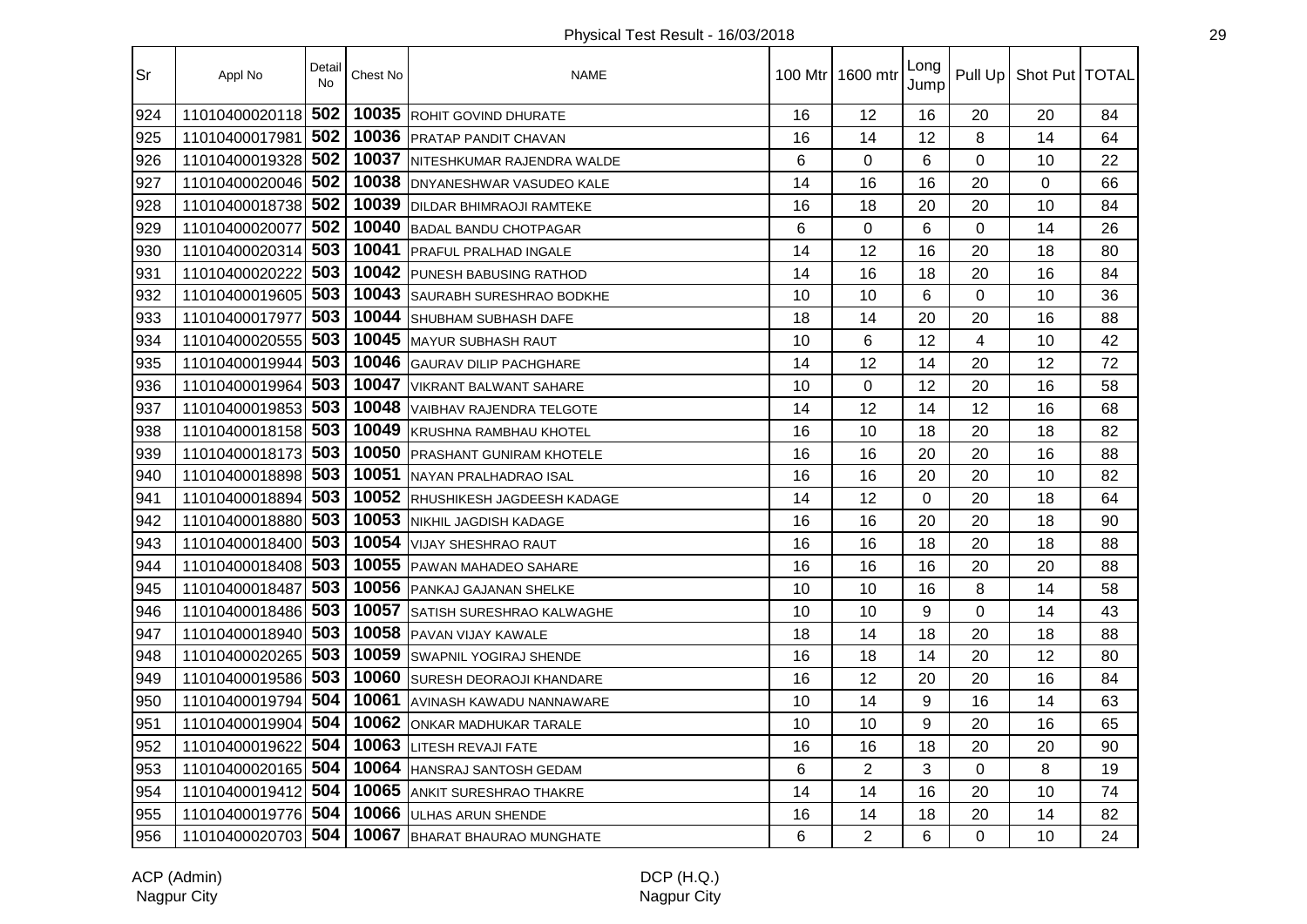| Sr  | Appl No            | Detail<br><b>No</b> | Chest No | <b>NAME</b>                          |    | 100 Mtr   1600 mtr | Long<br>Jump |                | Pull Up   Shot Put   TOTAL |    |
|-----|--------------------|---------------------|----------|--------------------------------------|----|--------------------|--------------|----------------|----------------------------|----|
| 957 | 11010400019471     | 504                 | 10068    | AMOL MADHUKAR MULLEWAR               | 14 | 14                 | 16           | 20             | 14                         | 78 |
| 958 | 11010400020590     | 504                 | 10069    | AKSHAY SANJAYRAO AWASARMOL           | 6  | 10                 | 9            | 20             | 12                         | 57 |
| 959 | 11010400020586     | 504                 | 10070    | <b>BHUSHAN RAJIV AWASARMOL</b>       | 14 | 16                 | 14           | 20             | 10                         | 74 |
| 960 | 11010400020294     | 504                 | 10071    | NILESH KISHORRAO BHAMORE             | 10 | 0                  | 6            | 20             | 12                         | 48 |
| 961 | 11010400019826 504 |                     | 10072    | LOKESH YASHWANT GOKHALE              | 10 | $\overline{2}$     | $\Omega$     | 20             | 6                          | 38 |
| 962 | 11010400019120 504 |                     | 10073    | <b>HRISHIKESH NAMDEV CHAVHAN</b>     | 18 | 16                 | 20           | 20             | 20                         | 94 |
| 963 | 11010400019106 504 |                     | 10074    | <b>PRATIK ANANDRAO DHABEKAR</b>      | 16 | 18                 | 18           | 20             | 18                         | 90 |
| 964 | 11010400019086 504 |                     | 10075    | HARIDAS KISAN NEHARE                 | 16 | 14                 | 14           | 20             | 20                         | 84 |
| 965 | 11010400020351     | 504                 | 10076    | <b>TRUSHAK WAMAN MANGATE</b>         | 16 | 12                 | 18           | 8              | 18                         | 72 |
| 966 | 11010400020357     | 504                 | 10077    | ASHISH VASANT SHINGADE               | 14 | 14                 | 14           | 20             | 12                         | 74 |
| 967 | 11010400020623     | 504                 | 10078    | KABIR JANARDHAN LADE                 | 0  | $\overline{2}$     | 6            | 20             | 8                          | 36 |
| 968 | 11010400019556     | 504                 | 10079    | <b>KAMLESH SUBHASH PATLE</b>         | 10 | 6                  | 12           | $\overline{2}$ | 6                          | 36 |
| 969 | 11010400020134     | 504                 | 10080    | <b>PRANAY RAJENDRAJI SAMARTH</b>     | 10 | 12                 | 12           | 4              | 8                          | 46 |
| 970 | 11010400019807     | 505                 | 10081    | <b>HEMLAL RADHELAL PAL</b>           | 10 | 6                  | 3            | 20             | 12                         | 51 |
| 971 | 11010400018866 505 |                     | 10082    | <b>GANESH RAJESH LOKHANDE</b>        | 14 | 14                 | 18           | 20             | 14                         | 80 |
| 972 | 11010400020674     | 505                 | 10083    | <b>ABHIJEET YASHWANT INGOLE</b>      | 10 | $\overline{2}$     | 9            | $\Omega$       | 16                         | 37 |
| 973 | 11010400020677     | 505                 | 10084    | <b>SHUBHAM GUNAJI NAGPURE</b>        | 14 | 12                 | 16           | 12             | 10                         | 64 |
| 974 | 11010400020684     | 505                 | 10085    | <b>ISAGAR DEEPCHAND OGARE</b>        | 14 | 12                 | 16           | 12             | 10                         | 64 |
| 975 | 11010400020592     | 505                 | 10086    | NIRAJ ANIL MANDADE                   | 16 | 16                 | 20           | 20             | 20                         | 92 |
| 976 | 11010400018664     | 505                 | 10087    | <b>I</b> SHUBHAM BHAURAO INGLE       | 10 | 14                 | 9            | 20             | 10                         | 63 |
| 977 | 11010400020268     | 505                 | 10088    | <b>TIRTHAN SEWAKRAM AMBULE</b>       | 18 | 18                 | 20           | 20             | 18                         | 94 |
| 978 | 11010400020340     | 505                 | 10089    | NITEEN BHAIYALAL DHOMNE              | 16 | 12                 | 14           | 20             | 14                         | 76 |
| 979 | 11010400020254     | 505                 | 10090    | <b>NITESH NAMDEO BARAIKAR</b>        | 10 | 14                 | 12           | 20             | 8                          | 64 |
| 980 | 11010400018851     | 505                 | 10091    | ANIKET NANAJI HALMARE                | 16 | 16                 | 14           | 12             | 20                         | 78 |
| 981 | 11010400018841     | 505                 | 10092    | <b>PRAJYOT VINOD RAGHORTE</b>        | 18 | 16                 | 20           | 20             | 16                         | 90 |
| 982 | 11010400018807     | 505                 | 10093    | <b>ANIKET SANJAY GIRHEPUNJE</b>      | 18 | 18                 | 16           | 20             | 14                         | 86 |
| 983 | 11010400018472     | 505                 | 10094    | ASHISH SANJAY GIRHEPUNJE             | 16 | 18                 | 16           | 16             | 16                         | 82 |
| 984 | 11010400018882     | 505                 | 10095    | <b>PRASHANT CHANDRABHAN BHIOGADE</b> | 16 | 16                 | 20           | 12             | 20                         | 84 |
| 985 | 11010400018838     | 505                 | 10096    | CHETAN PRALHAD ZALKE                 | 16 | 16                 | 14           | 20             | 18                         | 84 |
| 986 | 11010400018833     | 505                 | 10097    | <b>GAUTAM MOHAN THULKAR</b>          | 0  | $\mathbf 0$        | 0            | 20             | 16                         | 36 |
| 987 | 11010400018810     | 505                 | 10098    | <b>SACHIN SHIVRAM WAGHARE</b>        | 16 | 18                 | 20           | 20             | 16                         | 90 |
| 988 | 11010400018104     | 505                 | 10099    | <b>AMARDIP MANOHAR TAYDE</b>         | 14 | 10                 | 6            | 20             | 12                         | 62 |
| 989 | 11010400019698 505 |                     | 10100    | SHUBHAM GAJANAN RAUT                 | 6  | 0                  | $\Omega$     | 12             | 10                         | 28 |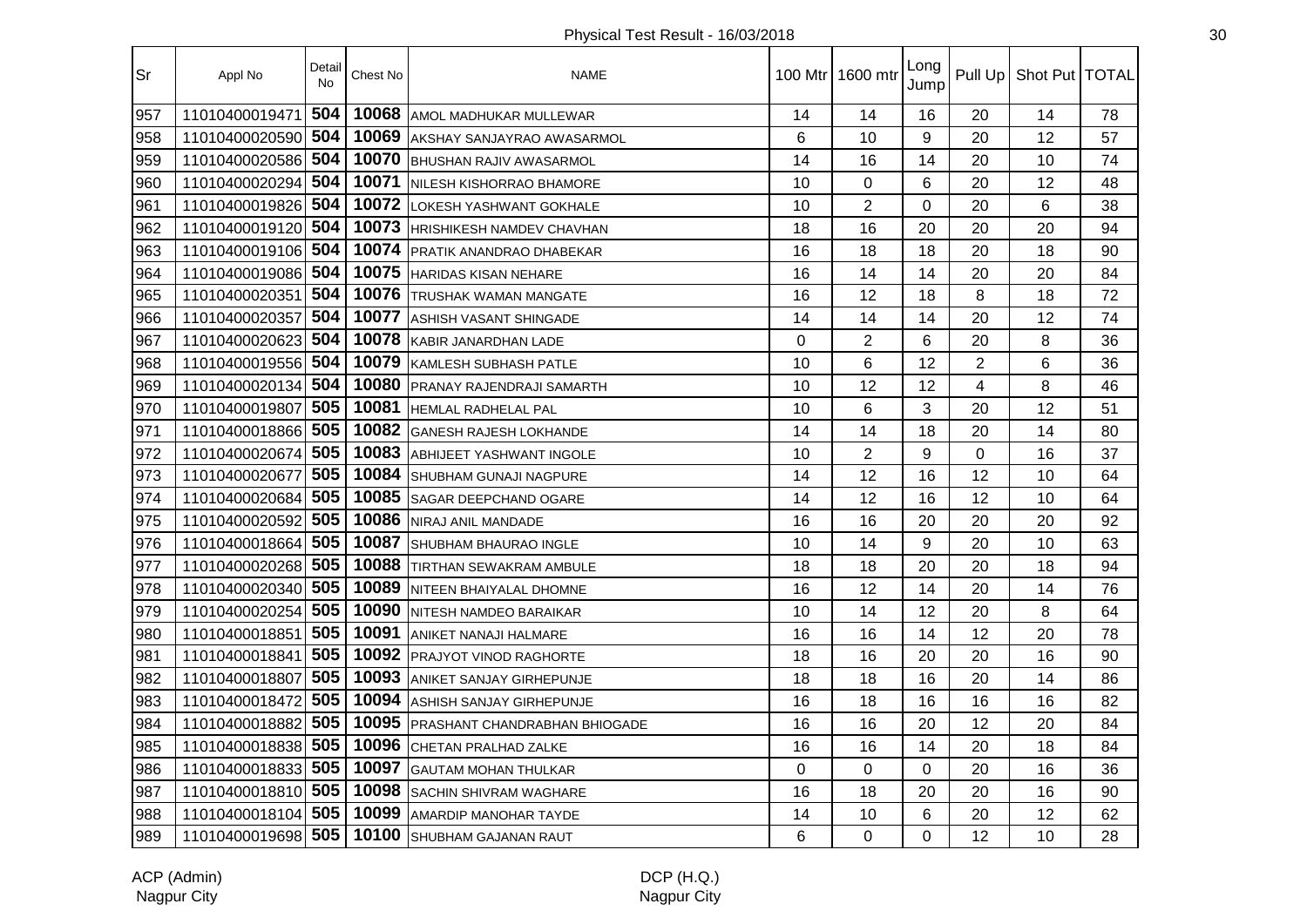| Sr   | Appl No            | Detail<br><b>No</b> | Chest No | <b>NAME</b>                         |    | 100 Mtr 1600 mtr | Long<br>Jump |                | Pull Up   Shot Put   TOTAL |    |
|------|--------------------|---------------------|----------|-------------------------------------|----|------------------|--------------|----------------|----------------------------|----|
| 990  | 11010400019554     | 506                 | 10101    | <b>DIVYANK SURESHRAO TANTARPALE</b> | 14 | 14               | 14           | 8              | 10                         | 60 |
| 991  | 11010400020437     | 506                 | 10102    | <b>IRENAEUS BABLU FRANCIS</b>       | 6  | $\mathbf 0$      | 6            | 8              | 8                          | 28 |
| 992  | 11010400020220     | 506                 | 10103    | <b>SACHIN NAMDEV SHIRAME</b>        | 10 | 10               | 14           | 20             | 10                         | 64 |
| 993  | 11010400017978     | 506                 | 10104    | <b>VAZZIR AHMAD KHAN</b>            | 10 | $\mathbf 0$      | 6            | 20             | 12                         | 48 |
| 994  | 11010400020116 506 |                     | 10105    | <b>PRAVIN NARENDRA NANDANKAR</b>    | 16 | 16               | 20           | 20             | 16                         | 88 |
| 995  | 11010400019408 506 |                     | 10106    | JAVED ALTAF KURESHI                 | 6  | 6                | 6            | 8              | $\Omega$                   | 26 |
| 996  | 11010400019078 506 |                     | 10107    | <b>VISHAL PUNDLIK GIRADKAR</b>      | 14 | 14               | 12           | 20             | 14                         | 74 |
| 997  | 11010400018639 506 |                     | 10108    | KAILASH PRABHUJI KHOTELE            | 16 | 14               | 18           | 20             | 18                         | 86 |
| 998  | 11010400020528 506 |                     | 10109    | AKASH BHASHKAR LANDAGE              | 10 | $\Omega$         | 14           | 20             | 18                         | 62 |
| 999  | 11010400019218 506 |                     | 10110    | <b>ANIL BHAULAL BHAGAT</b>          | 14 | 16               | 18           | 20             | 16                         | 84 |
| 1000 | 11010400019777     | 506                 | 10111    | <b>TUSHAR SHESHRAO MANDLIK</b>      | 6  | $\Omega$         | $\Omega$     | $\Omega$       | 10                         | 16 |
| 1001 | 11010400019728 506 |                     | 10112    | <b>AMIT KESHORAO DEKATE</b>         | 14 | 6                | 12           | 12             | 12                         | 56 |
| 1002 | 11010400019246 506 |                     | 10113    | PRASHANT GAUTAM DUPARE              | 16 | 18               | 16           | 20             | 16                         | 86 |
| 1003 | 11010400018720 506 |                     | 10114    | <b>IYASHWANT GELIRAM PATLE</b>      | 16 | 18               | 20           | 20             | 16                         | 90 |
| 1004 | 11010400018553 506 |                     | 10115    | <b>MANOJ RAMDAS GAIDHANE</b>        | 14 | 16               | 18           | 20             | 16                         | 84 |
| 1005 | 11010400020542     | 506                 | 10116    | <b>CHUDAMAN DILIPJI THAKARE</b>     | 14 | 16               | 18           | 20             | 20                         | 88 |
| 1006 | 11010400020535     | 506                 | 10117    | <b>SUMIT BARSUJI BONDRE</b>         | 14 | 12               | 14           | 8              | 10                         | 58 |
| 1007 | 11010400018263     | 506                 | 10118    | HUMESHWAR SHAMRAO SELOKAR           | 18 | 20               | 20           | 20             | 14                         | 92 |
| 1008 | 11010400018856     | 506                 | 10119    | <b>IRAMDAYAL MANGAR ISHWARKAR</b>   | 14 | 14               | 12           | 20             | 10                         | 70 |
| 1009 | 11010400020331     | 506                 | 10120    | <b>SHARAD RAMESH DOIFODE</b>        | 14 | $\overline{2}$   | 6            | 20             | 8                          | 50 |
| 1010 | 11010400020498     | 507                 | 10121    | NARENDRA NAGOJI DHAWALE             | 16 | 16               | 20           | 20             | 14                         | 86 |
| 1011 | 11010400019975     | 507                 | 10122    | NASIR NISAR SHEKH                   | 10 | 18               | 9            | 20             | 10                         | 67 |
| 1012 | 11010400018297     | 507                 | 10123    | AMOL SANJAY WASATKAR                | 14 | 16               | 16           | 20             | 12                         | 78 |
| 1013 | 11010400018300 507 |                     | 10124    | KISHOR VIJAY GAIKWAD                | 16 | 12               | 16           | 20             | 20                         | 84 |
| 1014 | 11010400018225 507 |                     | 10125    | <b>VISHWAMBAR PUNJAJI TURAKE</b>    | 16 | 16               | 20           | 20             | 16                         | 88 |
| 1015 | 11010400019019 507 |                     | 10126    | MAHESH WAMANRAO NASARE              | 10 | 6                | 14           | 20             | 14                         | 64 |
| 1016 | 11010400019014 507 |                     | 10127    | <b>ROSHAN SHANTARAM LENDE</b>       | 16 | 16               | 16           | 20             | 16                         | 84 |
| 1017 | 11010400019936 507 |                     | 10128    | ASHISH MANOHARRAO NITNAVARE         | 14 | 12               | 16           | 20             | 16                         | 78 |
| 1018 | 11010400018059     | 507                 | 10129    | <b>SAGAR RAMESH AMBHORE</b>         | 14 | 14               | $\Omega$     | 8              | 14                         | 50 |
| 1019 | 11010400018062     | 507                 | 10130    | RAHUL NANDU WANKHADE                | 0  | 6                | $\Omega$     | $\overline{2}$ | 0                          | 8  |
| 1020 | 11010400018587     | 507                 | 10131    | <b>PRAKASH SHESHRAOJI MASKE</b>     | 2  | 12               | $\Omega$     | 20             | 16                         | 50 |
| 1021 | 11010400018549 507 |                     | 10132    | <b>NITIN MANOHAR SHENDE</b>         | 18 | 12               | 20           | 20             | 20                         | 90 |
| 1022 | 11010400020264     | 507                 | 10133    | <b>VINOD DILIPJI SARVE</b>          | 18 | 18               | 20           | 20             | 20                         | 96 |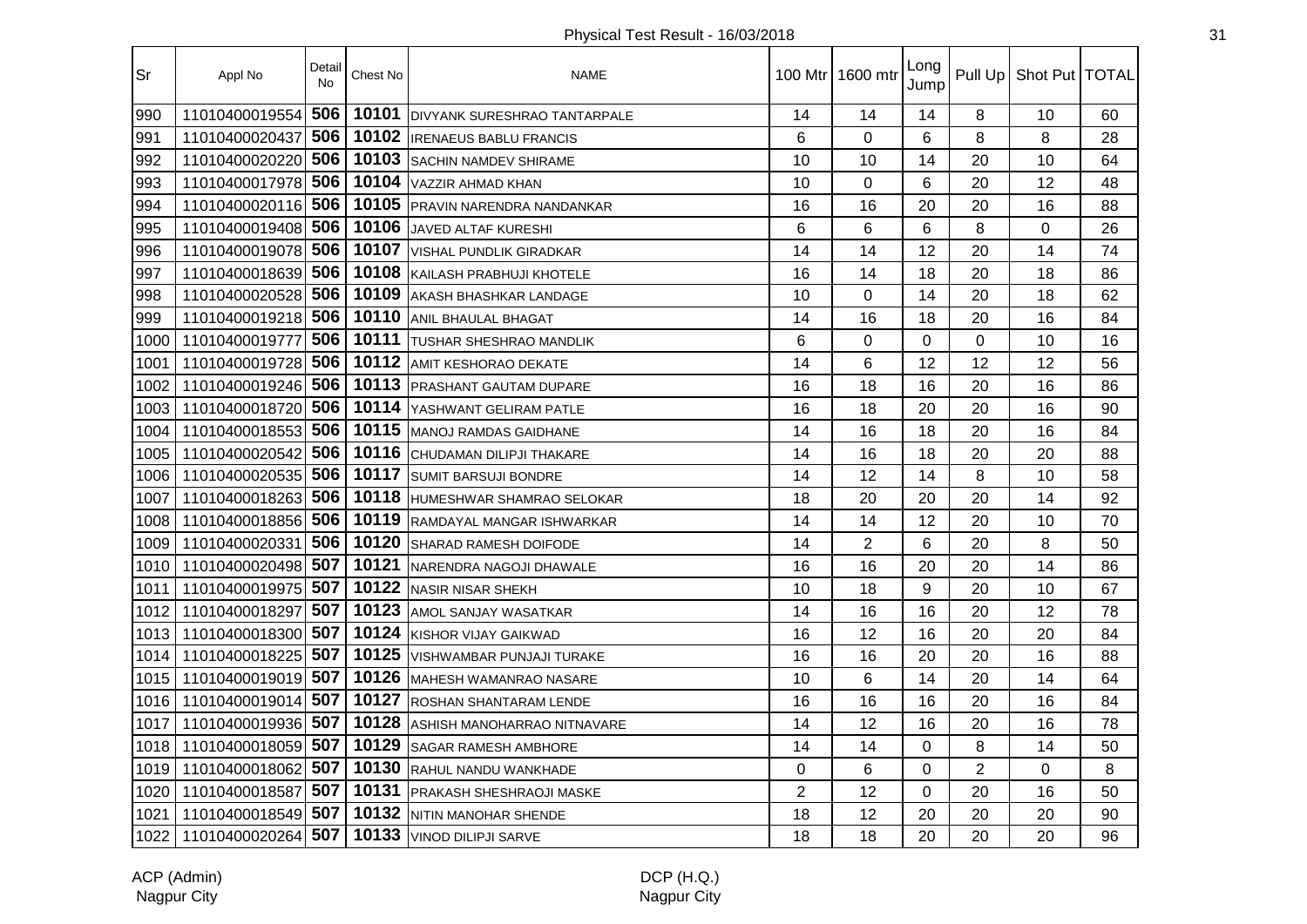| Sr   | Appl No            | Detail<br><b>No</b> | Chest No | <b>NAME</b>                          | 100 Mtr I | 1600 mtr       | Long<br>Jump | Pull Up     | Shot Put   TOTAL |    |
|------|--------------------|---------------------|----------|--------------------------------------|-----------|----------------|--------------|-------------|------------------|----|
| 1023 | 11010400018528     | 507                 | 10134    | GURUDEEPSINGH SHERSINGH BACHHIL      | 16        | 12             | 14           | 20          | 20               | 82 |
| 1024 | 11010400018513     | 507                 | 10135    | <b>IPRANAL CHAITANYASHWAR BAGADE</b> | 16        | 14             | 0            | 20          | 14               | 64 |
| 1025 | 11010400019795     | 507                 | 10136    | <b>SANJAY BHAGWANJI NIMBARTE</b>     | 14        | 0              | 12           | 20          | 16               | 62 |
| 1026 | 11010400019664     | 507                 | 10137    | ASHISH RAMBHAU ADMANE                | 14        | 16             | 12           | $\mathbf 0$ | 14               | 56 |
| 1027 | 11010400019674     | 507                 | 10138    | RAJJAT BHASHKAR UKEY                 | 14        | $\overline{2}$ | 12           | 16          | 8                | 52 |
| 1028 | 11010400018993     | 507                 | 10139    | <b>PARAG DAMODHAR LADEKAR</b>        | 14        | 6              | 14           | 20          | 18               | 72 |
| 1029 | 11010400019968 507 |                     | 10140    | NIRAJKUMAR KAILASH SHRIVASTAV        | 14        | 14             | 14           | 20          | 14               | 76 |
| 1030 | 11010400019464     | 508                 | 10141    | <b>GURUDEV GYANIRAM BAWANTHADE</b>   | 10        | 12             | 12           | 20          | 14               | 68 |
| 1031 | 11010400018589     | 508                 | 10142    | ABHILASH PRADIPSINH JAYWAR           | 6         | 10             | 12           | 20          | 10               | 58 |
| 1032 | 11010400019953     | 508                 | 10143    | SWAPNIL SURESHRAO SHENDE             | 14        | $\overline{2}$ | 9            | 4           | 0                | 29 |
| 1033 | 11010400019468     | 508                 | 10144    | RAKESH RAMDAS SONEWANE               | 14        | 14             | 14           | 20          | 12               | 74 |
| 1034 | 11010400019403     | 508                 | 10145    | ROHIT ISHWAR NAGPURE                 | 6         | $\Omega$       | 3            | $\Omega$    | 6                | 15 |
| 1035 | 11010400018688     | 508                 | 10146    | <b>IMAHENDRA SAHADEOJI HARGUDE</b>   | 16        | 16             | 20           | 20          | 18               | 90 |
| 1036 | 11010400018561     | 508                 | 10147    | <b>I</b> HARISH TUKARAMJI MARBATE    | 18        | 18             | 20           | 20          | 18               | 94 |
| 1037 | 11010400018746     | 508                 | 10148    | <b>SHARAD DILIP SATHAWANE</b>        | 16        | 18             | 14           | 20          | 12               | 80 |
| 1038 | 11010400018227     | 508                 | 10149    | <b>UMESH ANIL GAIKWAD</b>            | 16        | 6              | 16           | $\Omega$    | 18               | 56 |
| 1039 | 11010400018283     | 508                 | 10150    | NILESH WASUDEORAO GURNULE            | 16        | 16             | 18           | 20          | 16               | 86 |
| 1040 | 11010400020231     | 508                 | 10151    | SANTOSH PANDHARINATH NAWATHE         | 16        | 14             | 20           | 20          | 16               | 86 |
| 1041 | 11010400019914     | 508                 | 10152    | ANUJ MANOJ CHANDEL                   | 14        | 12             | 12           | 8           | 18               | 64 |
| 1042 | 11010400019932     | 508                 | 10153    | <b>HARSHAL RAMESHRAO LANGADE</b>     | 10        | 6              | 14           | 12          | 12               | 54 |
| 1043 | 11010400019940     | 508                 | 10154    | SHASHIKANT SHANKARRAO MATE           | 14        | 12             | 12           | 20          | 16               | 74 |
| 1044 | 11010400018348 508 |                     | 10155    | <b>I</b> TAUFIK MEHABUBBHAI MOWAL    | 18        | 10             | 18           | 8           | 20               | 74 |
| 1045 | 11010400018339 508 |                     | 10156    | RAVIKANT CHANDRABHAN TULE            | 14        | 14             | $\Omega$     | 20          | 18               | 66 |
| 1046 | 11010400018388     | 508                 | 10157    | ABHIJEET RAMRAO KOLAMKAR             | 14        | 14             | 16           | 20          | 18               | 82 |
| 1047 | 11010400018367     | 508                 | 10158    | <b>SHAILENDRA PRAKASH KOCHE</b>      | 14        | $\overline{2}$ | 16           | 20          | 16               | 68 |
| 1048 | 11010400018365     | 508                 | 10159    | ABHIMANYU BHAURAO GAIDHANE           | 14        | 14             | 14           | 20          | 18               | 80 |
| 1049 | 11010400020591     | 508                 | 10160    | UMESH BHAGWANRAO ROKADE              | 10        | 14             | 12           | $\Omega$    | 10               | 46 |
| 1050 | 11010400018295     | 509                 | 10161    | <b>IMRAN KARIM KHAN</b>              | 18        | 16             | 20           | 20          | 18               | 92 |
| 1051 | 11010400018285     | 509                 | 10162    | <b>LAKHAN NARAYAN SAVANT</b>         | 16        | 20             | 20           | 20          | 14               | 90 |
| 1052 | 11010400019200     | 509                 | 10163    | <b>ABHIJIT DONUJI HINGE</b>          | 14        | 10             | 9            | 16          | 14               | 63 |
| 1053 | 11010400019837     | 509                 | 10164    | VRUSHABH KRUSHNAJI BHALAVI           | 14        | $\overline{2}$ | 12           | 20          | 16               | 64 |
| 1054 | 11010400018930 509 |                     | 10165    | <b>ROSHAN BHAURAO WAGHAYE</b>        | 16        | 14             | 20           | 20          | 14               | 84 |
| 1055 | 11010400019729     | 509                 | 10166    | ASHISH SHAMRAO JAGNADE               | 16        | 14             | 20           | 20          | $\Omega$         | 70 |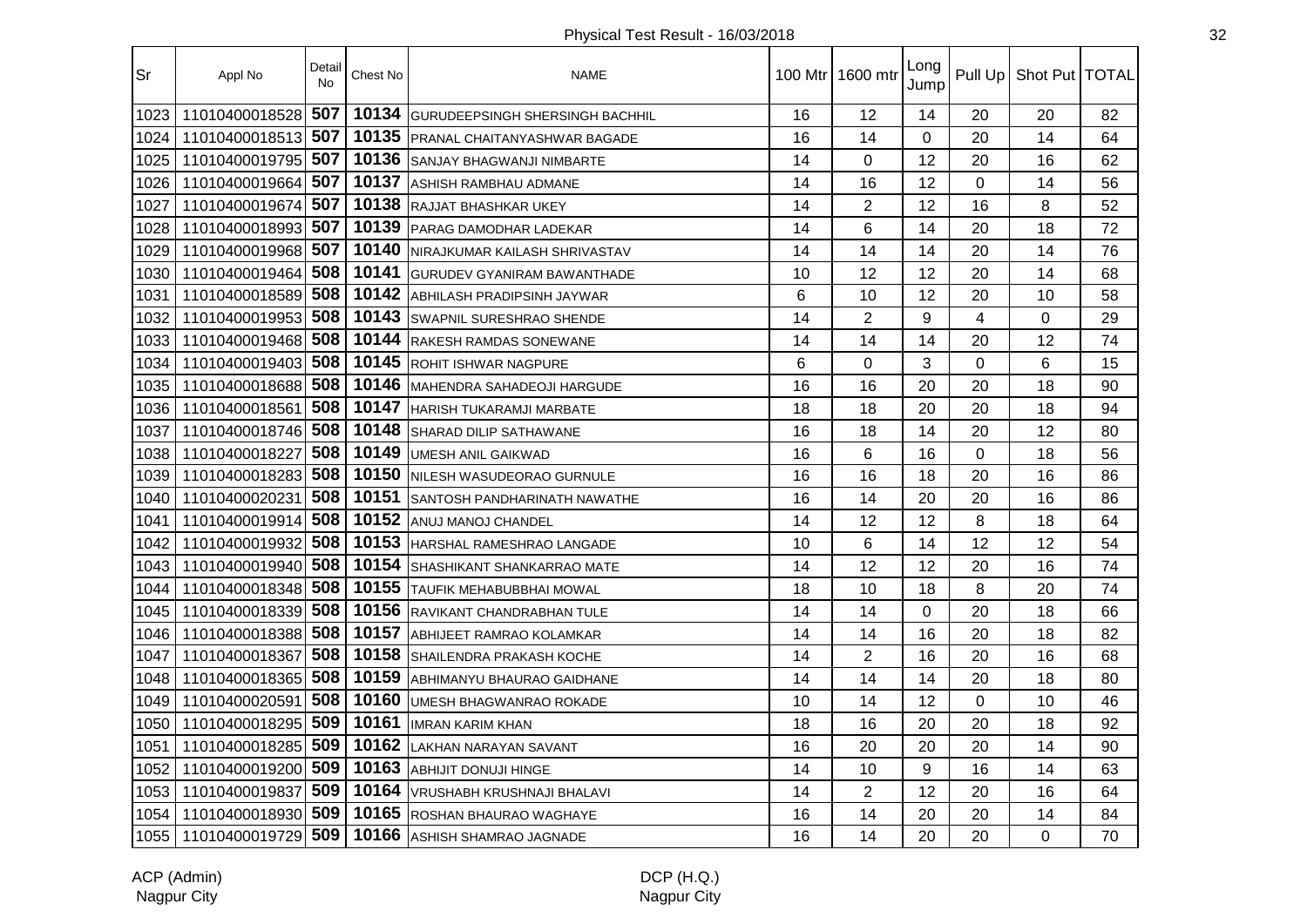| Sr   | Appl No            | Detail<br>No | Chest No | <b>NAME</b>                        | 100 Mtr I      | 1600 mtr       | Long<br>Jump |             | Pull Up   Shot Put   TOTAL |                |
|------|--------------------|--------------|----------|------------------------------------|----------------|----------------|--------------|-------------|----------------------------|----------------|
| 1056 | 11010400020657     | 509          | 10167    | VISHAL DHANIRAM BHAJIPALE          | 16             | 18             | 20           | 20          | 12                         | 86             |
| 1057 | 11010400020697     | 509          | 10168    | BHUMESHWAR DHANIRAM BHAJIPALE      | 16             | 18             | 18           | 20          | 18                         | 90             |
| 1058 | 11010400018659     | 509          | 10169    | <b>PURANKUMAR DASHRATHJI SARVE</b> | 16             | 16             | 20           | 20          | 16                         | 88             |
| 1059 | 11010400018924     | 509          | 10170    | <b>DIPAK DAYARAMJI RAUT</b>        | 16             | 18             | 16           | 20          | 12                         | 82             |
| 1060 | 11010400020188 509 |              | 10171    | <b>SHUBHAM AJAY MADNE</b>          | 16             | 6              | 20           | 20          | 12                         | 74             |
| 1061 | 11010400018337     | 509          | 10172    | <b>RITESH HARISH SARODE</b>        | 14             | 12             | 14           | 16          | 16                         | 72             |
| 1062 | 11010400019023     | 509          | 10173    | AKASH MOHAN WANJARI                | 16             | 12             | 18           | 20          | 14                         | 80             |
| 1063 | 11010400019532     | 509          | 10174    | <b>RUSHIKESH SANJAY KALBANDE</b>   | $\overline{2}$ | 6              | $\mathbf 0$  | 16          | 10                         | 34             |
| 1064 | 11010400019548 509 |              | 10175    | <b>MUKESH BABULAL NEWARE</b>       | 16             | 16             | 18           | 20          | 14                         | 84             |
| 1065 | 11010400018570     | 509          | 10176    | <b>SAGAR ASHOK BHAGAT</b>          | 10             | 6              | 9            | 20          | 10                         | 55             |
| 1066 | 11010400020227     | 509          | 10177    | <b>BHARAT CHAVDAS KOLI</b>         | 10             | 14             | 12           | 20          | 10                         | 66             |
| 1067 | 11010400020507     | 509          | 10178    | RAMCHANDRA RAVINDRA SAPKALE        | 14             | 12             | 9            | 20          | 12                         | 67             |
| 1068 | 11010400019263     | 509          | 10179    | <b>ANKUSH JAGAN DUDHE</b>          | 16             | 14             | 16           | 20          | 20                         | 86             |
| 1069 | 11010400019188     | 509          | 10180    | PAWAN KISANRAO IKHAR               | 16             | 16             | 20           | 20          | 20                         | 92             |
| 1070 | 11010400018857     | 510          | 10181    | SURENDRA MURLIDHAR MOHARKAR        | 16             | 16             | 20           | 20          | 18                         | 90             |
| 1071 | 11010400018827     | 510          | 10182    | AJAY RAMESHJI SHENDE               | 18             | 14             | 18           | 20          | 20                         | 90             |
| 1072 | 11010400018068     | 510          | 10183    | ASHISH DEWRAMJI ZANZAD             | 16             | 16             | 16           | 20          | 14                         | 82             |
| 1073 | 11010400018964     | 510          | 10184    | <b>SHARAD MAROTI LUTE</b>          | 16             | 18             | 18           | 20          | 14                         | 86             |
| 1074 | 11010400019640 510 |              | 10185    | <b>RAHUL ARUN BARABDE</b>          | 14             | 12             | 12           | 16          | 14                         | 68             |
| 1075 | 11010400018986 510 |              | 10186    | <b>ABDULSAMEER ABDUL SAMAD</b>     | 16             | 12             | 14           | 20          | 14                         | 76             |
| 1076 | 11010400018975     | 510          | 10187    | MOHDTAUSEEF MOHD NASIR             | 16             | 14             | 14           | 20          | 18                         | 82             |
| 1077 | 11010400018034 510 |              | 10188    | <b>ROSHAN VASANTA MASAR</b>        | 16             | 18             | 20           | 20          | 12                         | 86             |
| 1078 | 11010400020428 510 |              | 10189    | <b>RUPESH MANOHARRAO BARASKAR</b>  | 14             | 12             | 9            | 20          | 10                         | 65             |
| 1079 | 11010400018949 510 |              | 10190    | <b>SAHIL NATTHUJI CHAHARE</b>      | 14             | 14             | 14           | 12          | 18                         | 72             |
| 1080 | 11010400018627     | 510          | 10191    | <b>SIDDHARTH SHALIK PATHADE</b>    | 6              | $\overline{0}$ | 0            | $\mathbf 0$ | $\mathbf 0$                | $6\phantom{1}$ |
| 1081 | 11010400018566 510 |              | 10192    | MILAN DILIPRAO DANDAGE             | 16             | 16             | 16           | 20          | 16                         | 84             |
| 1082 | 11010400018462 510 |              | 10193    | <b>AJAY RAMDASRAO NAWALE</b>       | 16             | 16             | 18           | 20          | 14                         | 84             |
| 1083 | 11010400018455     | 510          | 10194    | AMARDIP DIILIPRAO DANDAGE          | 16             | 14             | 16           | 20          | 18                         | 84             |
| 1084 | 11010400020642     | 510          | 10195    | <b>BHUSHAN NARESH TAWADE</b>       | 14             | 16             | 14           | 20          | 8                          | 72             |
| 1085 | 11010400020197     | 510          | 10196    | <b>BHUSHAN SHESHRAO ANTURKAR</b>   | 14             | 0              | 14           | 12          | 16                         | 56             |
| 1086 | 11010400019441 510 |              | 10197    | <b>SHEKHAR PRABHAKAR WAHURWAGH</b> | 14             | $\overline{2}$ | 12           | 4           | 10                         | 42             |
| 1087 | 11010400020617     | 510          | 10198    | <b>SHAILESH RAYBHAN MESHRAM</b>    | 16             | 16             | 20           | 20          | 16                         | 88             |
| 1088 | 11010400020615 510 |              |          | 10199 PRATIK SAMBHAJI HANUMANTE    | 16             | 12             | 14           | 20          | 18                         | 80             |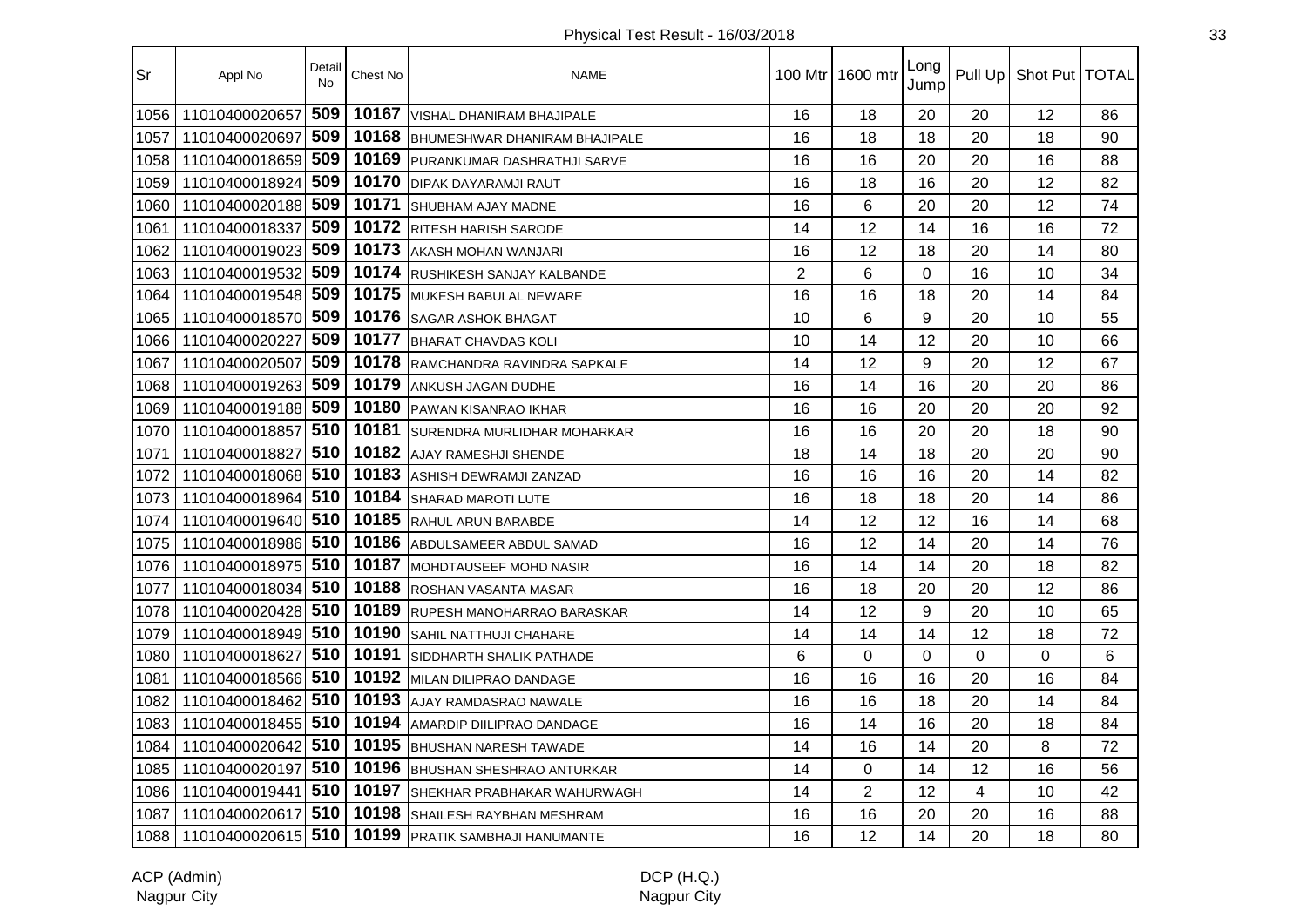| Sr   | Appl No            | Detail<br>No | Chest No | <b>NAME</b>                       |    | 100 Mtr 1600 mtr | Long<br>Jump | Pull Up        | Shot Put   TOTAL |    |
|------|--------------------|--------------|----------|-----------------------------------|----|------------------|--------------|----------------|------------------|----|
| 1089 | 11010400019545     | 510          | 10200    | AKSHAY PANJABRAO KHANDARE         | 10 | 6                | 14           | 20             | 14               | 64 |
| 1090 | 11010400019274     | 511          | 10201    | NANDKISHOR MANOHAR KAWALE         | 14 | 16               | 14           | 20             | 18               | 82 |
| 1091 | 11010400018967     | 511          | 10202    | KISHOR KRUSHNA LANJEWAR           | 16 | 16               | 14           | 20             | 16               | 82 |
| 1092 | 11010400020150 511 |              | 10203    | <b>INITESH DEVIDASJI BHONGADE</b> | 14 | 16               | 0            | 20             | 16               | 66 |
| 1093 | 11010400020359 511 |              | 10204    | <b>SOMNATH VITTHAL SHINDE</b>     | 14 | 16               | 14           | 20             | 16               | 80 |
| 1094 | 11010400019518 511 |              | 10205    | <b>PRAFULLA KISHOR DHARAMKAR</b>  | 6  | 12               | 6            | 12             | 16               | 52 |
| 1095 | 11010400019516 511 |              | 10206    | <b>AMOL RATANRAO PADGHAMOD</b>    | 10 | 12               | 14           | 16             | 18               | 70 |
| 1096 | 11010400018773 511 |              | 10207    | <b>PANJABRAO BHASKAR MURKUT</b>   | 16 | 20               | 20           | 20             | 16               | 92 |
| 1097 | 11010400018780 511 |              | 10208    | <b>AMOL SUDAM KHARDE</b>          | 16 | 20               | 20           | 20             | 20               | 96 |
| 1098 | 11010400018775     | 511          | 10209    | RAVINDRA DATTATRAY TEJANKAR       | 14 | 14               | 16           | 20             | 14               | 78 |
| 1099 | 11010400019913 511 |              | 10210    | <b>LALUPRASAD SUNIL BADGE</b>     | 16 | 10               | 20           | 20             | 16               | 82 |
| 1100 | 11010400019737     | 511          | 10211    | <b>HEMRAJ BHAORAOJI RAUT</b>      | 10 | 12               | 12           | 20             | 14               | 68 |
| 1101 | 11010400018242 511 |              | 10212    | <b>MUKESH HARIDAS INGOLE</b>      | 18 | 16               | 20           | 20             | 16               | 90 |
| 1102 | 11010400019292 511 |              | 10213    | KALAS VIDDHARTH BANSOD            | 14 | 6                | 6            | 20             | 10               | 56 |
| 1103 | 11010400018735 511 |              | 10214    | NANDKISHOR BASWARAJ BHENE         | 14 | 12               | 16           | 20             | 16               | 78 |
| 1104 | 11010400018310 511 |              | 10215    | IRABAJI PRAKASHRAO UBALE          | 18 | 16               | 20           | 20             | 18               | 92 |
| 1105 | 11010400018287     | 511          | 10216    | <b>ANIL JALBAJIRAO TIDKE</b>      | 18 | 18               | 20           | 20             | 18               | 94 |
| 1106 | 11010400018301     | 511          | 10217    | <b>SHIVAJI MADHAVRAO JADHAV</b>   | 18 | 18               | 20           | 20             | 20               | 96 |
| 1107 | 11010400018315 511 |              | 10218    | NAVNATH SUDHAKARRAO KALYANKAR     | 18 | 18               | 20           | 20             | 20               | 96 |
| 1108 | 11010400018328 511 |              | 10219    | GAJANAN DATTRAO DESHMUKH          | 16 | 18               | 18           | 20             | 18               | 90 |
| 1109 | 11010400019199 511 |              | 10220    | PANKAJ YUVRAJ KHANDARE            | 14 | $\overline{2}$   | 18           | 16             | 16               | 66 |
| 1110 | 11010400018876 512 |              | 10221    | OMPRAKASH BHADULAL LILHARE        | 14 | 12               | 16           | 20             | 18               | 80 |
| 1111 | 11010400018929 512 |              | 10222    | DHARMENDRA ROSHAN MANDIYA         | 14 | 10               | 12           | 20             | 14               | 70 |
| 1112 | 11010400020184 512 |              | 10223    | ROHIT KASHI KAWARTI               | 10 | 0                | 6            | $\overline{2}$ | 10               | 28 |
| 1113 | 11010400018973 512 |              | 10224    | KIRAN DNYANABA SOLANKE            | 14 | 14               | 14           | 20             | 18               | 80 |
| 1114 | 11010400019229 512 |              | 10225    | MOHAN NARAYAN VAKHARE             | 14 | 14               | 16           | 20             | 20               | 84 |
| 1115 | 11010400019268 512 |              | 10226    | <b>SANDEEP VILAS MANTE</b>        | 14 | 14               | 0            | 12             | 14               | 54 |
| 1116 | 11010400018682     | 512          | 10227    | VINOD BABURAO KORE                | 10 | 16               | 16           | 20             | 16               | 78 |
| 1117 | 11010400018684 512 |              | 10228    | CHANDRAPAL HIRALAL BAHEKAR        | 14 | 16               | 0            | 20             | 12               | 62 |
| 1118 | 11010400019273 512 |              | 10229    | <b>VIKAS SHAMRAO BORKAR</b>       | 10 | 12               | 9            | 4              | 12               | 47 |
| 1119 | 11010400018586 512 |              | 10230    | <b>AMARSING HARSING CHAVHAN</b>   | 14 | 14               | 16           | 20             | 20               | 84 |
| 1120 | 11010400020243 512 |              | 10231    | MANISH LAXMAN HINGE               | 14 | 12               | 9            | 20             | 6                | 61 |
| 1121 | 11010400018421     | 512          | 10232    | <b>SHEKHAR ASHOK RAUNDAL</b>      | 10 | 16               | 9            | 20             | 10               | 65 |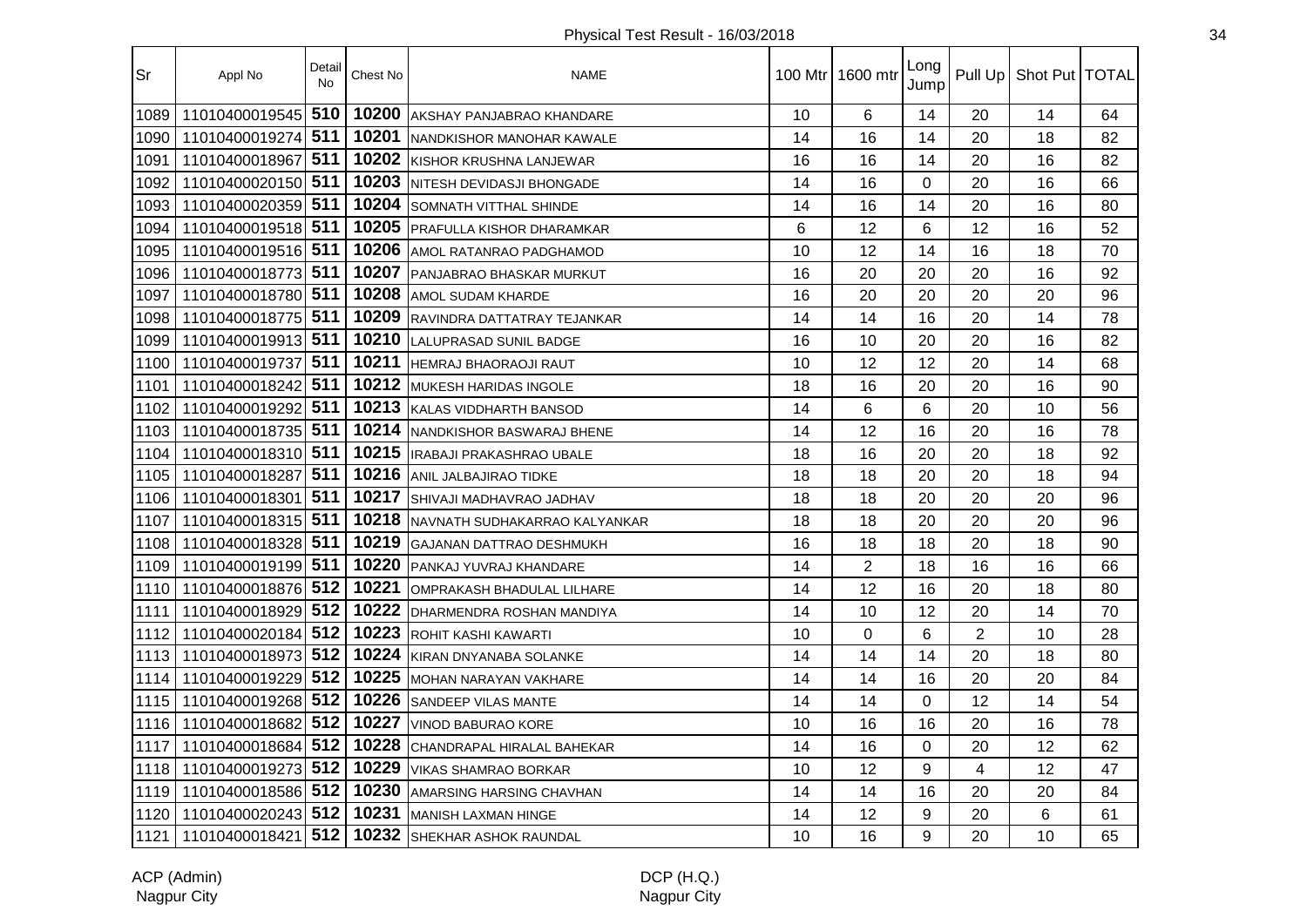| Sr   | Appl No            | Detail<br><b>No</b> | Chest No | <b>NAME</b>                     |    | 100 Mtr 1600 mtr | Long<br>Jump | Pull Up  | Shot Put   TOTAL |    |
|------|--------------------|---------------------|----------|---------------------------------|----|------------------|--------------|----------|------------------|----|
| 1122 | 11010400018425     | 512                 | 10233    | ROHIT NAMDEO SONAWANE           | 14 | 16               | 14           | 20       | 10               | 74 |
| 1123 | 11010400018427     | 512                 | 10234    | <b>SAGAR BAPU KHAIRNAR</b>      | 16 | $\overline{2}$   | 18           | 20       | 14               | 70 |
| 1124 | 11010400018422     | 512                 | 10235    | <b>DURGESH NAMDEO SONAWANE</b>  | 14 | 14               | 9            | 16       | 14               | 67 |
| 1125 | 11010400020369 512 |                     | 10236    | <b>IMANOJ DILIP GADHAVE</b>     | 2  | $\mathbf 0$      | 6            | $\Omega$ | 8                | 16 |
| 1126 | 11010400018331     | 512                 | 10237    | <b>JUNED AFSAR PATHAN</b>       | 16 | 10               | 20           | 20       | 20               | 86 |
| 1127 | 11010400018360 512 |                     | 10238    | IRSHAD RAFIQUE SHEIKH           | 18 | 18               | 20           | 20       | 18               | 94 |
| 1128 | 11010400018340 512 |                     | 10239    | NAUSHAD RAFIQUE SHEIKH          | 18 | 18               | 20           | 20       | 18               | 94 |
| 1129 | 11010400018350 512 |                     | 10240    | MALIK MUMTAZ AHMAD              | 16 | 16               | 18           | 20       | 18               | 88 |
| 1130 | 11010400018992 513 |                     | 10241    | ARVIND KALICHARAN JAGNE         | 10 | $\Omega$         | 9            | 8        | 8                | 35 |
| 1131 | 11010400018355 513 |                     | 10242    | <b>SARFRAJ YUNUS SHEIKH</b>     | 18 | 12               | 20           | 20       | 20               | 90 |
| 1132 | 11010400018655 513 |                     | 10243    | DNYANESHWAR HARIBA WAGHMARE     | 14 | 12               | 12           | 20       | 18               | 76 |
| 1133 | 11010400018714 513 |                     | 10244    | JAGARAM SHANKAR RATHOD          | 16 | 16               | 3            | 20       | 18               | 73 |
| 1134 | 11010400020701 513 |                     | 10245    | RAMESHWAR KARBHARI JAYBHAYE     | 16 | 14               | 20           | 20       | 18               | 88 |
| 1135 | 11010400019663 513 |                     | 10246    | AKASH JAIRAM PAITHE             | 10 | $\overline{2}$   | 12           | 20       | 8                | 52 |
| 1136 | 11010400020575 513 |                     | 10247    | <b>RAMSING SHIVLAL PARDESHI</b> | 10 | $\overline{2}$   | 14           | 20       | 12               | 58 |
| 1137 | 11010400019849 513 |                     | 10248    | <b>GAGAN ANIL GAJBHIYE</b>      | 14 | 10               | 12           | 16       | 16               | 68 |
| 1138 | 11010400019793 513 |                     | 10249    | <b>PRAVIN UTTAMRAO AHAKE</b>    | 10 | 14               | 12           | 20       | 12               | 68 |
| 1139 | 11010400018089 513 |                     | 10250    | <b>BALIRAM GOVINDRAO NAIK</b>   | 10 | $\overline{2}$   | 9            | 20       | 12               | 53 |
| 1140 | 11010400019827     | 513                 | 10251    | <b>INILESH GAJANAN SONAWANE</b> | 16 | 14               | 16           | 20       | 12               | 78 |
| 1141 | 11010400018996 513 |                     | 10252    | <b>IGANESH BHAGWAN SHIRSATH</b> | 16 | 14               | 20           | 20       | 18               | 88 |
| 1142 | 11010400018999 513 |                     | 10253    | <b>BHAUSAHEB NAVNATH PALVE</b>  | 16 | 18               | 16           | 20       | 18               | 88 |
| 1143 | 11010400019577     | 513                 | 10254    | KUNAL DINESH PARIHAR            | 14 | 10               | 12           | 20       | 10               | 66 |
| 1144 | 11010400017988 513 |                     | 10255    | <b>PANKAJ NAMDEV MOHOD</b>      | 16 | 18               | 20           | 20       | 16               | 90 |
| 1145 | 11010400018631     | 513                 | 10256    | JOHARSING LAXMAN SABLE          | 16 | 16               | 16           | 20       | 14               | 82 |
| 1146 | 11010400018580 513 |                     | 10257    | DEVENDRA RAVINDRA JONWAL        | 16 | 16               | $\mathbf 0$  | 20       | 14               | 66 |
| 1147 | 11010400018591     | 513                 | 10258    | <b>RUPESH GANESH THAKUR</b>     | 18 | 16               | 20           | 20       | 18               | 92 |
| 1148 | 11010400018600 513 |                     | 10259    | ICHANDRAKANT MURLIDHAR MEHATRE  | 16 | 14               | 18           | 16       | 20               | 84 |
| 1149 | 11010400018888 513 |                     | 10260    | AKASH NARESHRAO DURBUDE         | 14 | 6                | 12           | 20       | 16               | 68 |
| 1150 | 11010400019248 514 |                     | 10261    | <b>PRAVIN ARUN WASNIK</b>       | 10 | $\overline{2}$   | 9            | 8        | 12               | 41 |
| 1151 | 11010400020330 514 |                     | 10262    | KULDIPAK DHANRAJ BHANDARKAR     | 14 | 16               | 18           | 20       | 14               | 82 |
| 1152 | 11010400020226 514 |                     | 10263    | <b>ATISH BHAURAO PAITHE</b>     | 14 | 14               | 12           | 12       | 14               | 66 |
| 1153 | 11010400018321     | 514                 | 10264    | PRAVIN VASANT GODE              | 14 | 16               | $\Omega$     | 20       | 14               | 64 |
| 1154 | 11010400018837 514 |                     | 10265    | SURENDRA MANIRAM KUMBHARE       | 16 | 14               | 20           | 20       | 16               | 86 |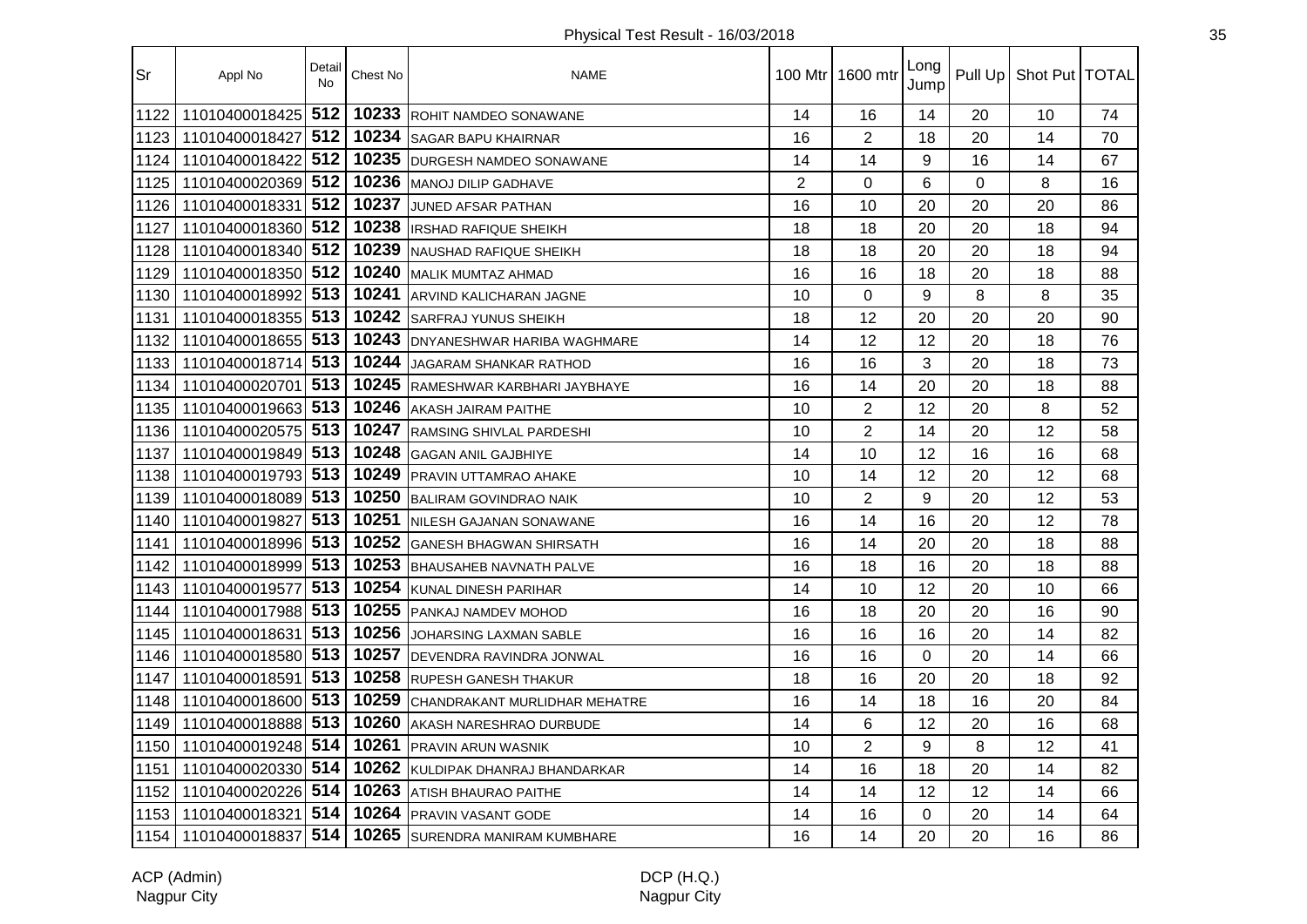| Sr   | Appl No            | Detail<br><b>No</b> | Chest No | <b>NAME</b>                           |                | 100 Mtr   1600 mtr | Long<br>Jump |                | Pull Up   Shot Put   TOTAL |    |
|------|--------------------|---------------------|----------|---------------------------------------|----------------|--------------------|--------------|----------------|----------------------------|----|
| 1155 | 11010400018330     | 514                 | 10266    | <b>KRUNAL ARUNJI SURAMWAR</b>         | $\overline{2}$ | 14                 | 14           | 20             | $\Omega$                   | 50 |
| 1156 | 11010400018296     | 514                 | 10267    | <b>INIKHIL ASHOK SHAHARE</b>          | 16             | 16                 | 20           | 20             | 14                         | 86 |
| 1157 | 11010400018117     | 514                 | 10268    | SUNIL RAJENDRAPRASAD BARI             | 10             | 6                  | 9            | 8              | 8                          | 41 |
| 1158 | 11010400017991     | 514                 | 10269    | VINOD JANARDHAN LONDHEKAR             | 14             | 10                 | 9            | 20             | 12                         | 65 |
| 1159 | 11010400019634     | 514                 | 10270    | <b>ISAGAR DASHRATH WANKHADE</b>       | 10             | 14                 | 12           | 20             | 14                         | 70 |
| 1160 | 11010400020414     | 514                 | 10271    | <b>SUSHIL DHANRAJI WANKHEDE</b>       | 14             | 12                 | 9            | 16             | 10                         | 61 |
| 1161 | 11010400020659 514 |                     | 10272    | <b>PRANAY ANIL MORE</b>               | 16             | 14                 | 16           | 20             | $\overline{0}$             | 66 |
| 1162 | 11010400019172     | 514                 | 10273    | VRINDAVAN SHRIKANTRAO GUDADHE         | 16             | 16                 | 20           | 20             | 18                         | 90 |
| 1163 | 11010400020007     | 514                 | 10274    | KIRAN DAGADU NAGARE                   | 16             | 14                 | 20           | 20             | 18                         | 88 |
| 1164 | 11010400020004     | 514                 | 10275    | VAIBHAV JAYGAUTAM PAWAR               | 18             | 14                 | 20           | 20             | 20                         | 92 |
| 1165 | 11010400020572     | 514                 | 10276    | <b>PANKAJ ANKUSH KAWALE</b>           | 16             | 12                 | 20           | 20             | 12                         | 80 |
| 1166 | 11010400018440 514 |                     | 10277    | ARVIND SUBHASH JADHAV                 | 16             | 14                 | 16           | 20             | 18                         | 84 |
| 1167 | 11010400018461     | 514                 | 10278    | HANUMAN VILASRAO GHUMNAR              | 16             | 16                 | 20           | 20             | 20                         | 92 |
| 1168 | 11010400018436 514 |                     | 10279    | SANTOSH NANARAO LOHATE                | 16             | 16                 | 18           | 20             | 20                         | 90 |
| 1169 | 11010400018437     | 514                 | 10280    | <b>VISHNU TUKARAM RATHOD</b>          | $\Omega$       | 12                 | 12           | 20             | 18                         | 62 |
| 1170 | 11010400018435 515 |                     | 10281    | DNYANESHWAR BALIRAM VARHAD            | 16             | 16                 | 16           | 20             | 14                         | 82 |
| 1171 | 11010400018208 515 |                     | 10282    | <b>SACHIN GAHINATH MORE</b>           | 16             | 16                 | 20           | 20             | 20                         | 92 |
| 1172 | 11010400018680     | 515                 | 10283    | ROHIT ASHOKRAO KODWATE                | 18             | 14                 | 18           | 20             | 14                         | 84 |
| 1173 | 11010400019732     | 515                 | 10284    | <b>SUNIL BALIRAM CHAVHAN</b>          | 18             | 16                 | 14           | 20             | 16                         | 84 |
| 1174 | 11010400018744     | 515                 | 10285    | <b>SANJAY MANOHAR AGASHE</b>          | 14             | 12                 | 14           | 12             | 14                         | 66 |
| 1175 | 11010400020564     | 515                 | 10286    | <b>AKASH SAMADHAN KHANDERAO</b>       | 14             | 14                 | 16           | 20             | 12                         | 76 |
| 1176 | 11010400018474     | 515                 | 10287    | <b>AJAY DILEEP PATIL</b>              | 14             | 16                 | 16           | 20             | 18                         | 84 |
| 1177 | 11010400019824 515 |                     | 10288    | PANKAJ SARVASAGAR WANDHARE            | 16             | 16                 | 18           | 20             | 18                         | 88 |
| 1178 | 11010400020218 515 |                     | 10289    | JAY DNYANESHWARRAO BALPANDE           | 18             | 16                 | 20           | 20             | 20                         | 94 |
| 1179 | 11010400020181 515 |                     | 10290    | <b>AJAY WASUDEO BARI</b>              | 6              | $\mathbf 0$        | 3            | $\overline{2}$ | 10                         | 21 |
| 1180 | 11010400020644     | 515                 | 10291    | <b>HRUSHIKESH SHRIKRUSHNARAO MATE</b> | 10             | $\mathbf 0$        | 9            | 12             | 12                         | 43 |
| 1181 | 11010400020558 515 |                     | 10292    | ROSHAN SHIVARAM CHAVHAN               | 14             | 6                  | 12           | 4              | 12                         | 48 |
| 1182 | 11010400018241     | 515                 | 10293    | <b>DNYANESHWAR GANGDHAR NAIK</b>      | 16             | 18                 | 18           | 20             | 18                         | 90 |
| 1183 | 11010400018240 515 |                     | 10294    | PARMESHWAR TUKARAM BODEWAD            | 16             | 16                 | 16           | 20             | $\Omega$                   | 68 |
| 1184 | 11010400020338 515 |                     | 10295    | <b>RAMDAS BALIRAM KORE</b>            | 16             | 18                 | 20           | 20             | 14                         | 88 |
| 1185 | 11010400020334 515 |                     | 10296    | SANDIP SHRIKISAN NAGRIKAR             | 14             | 16                 | 16           | 20             | 18                         | 84 |
| 1186 | 11010400019126 515 |                     | 10297    | <b>AKASH GANESH KHANDARE</b>          | 14             | 16                 | 14           | 20             | 14                         | 78 |
| 1187 | 11010400019315 515 |                     | 10298    | <b>VAIBHAV RAMDAS SHEVANE</b>         | 14             | 16                 | 18           | 20             | 14                         | 82 |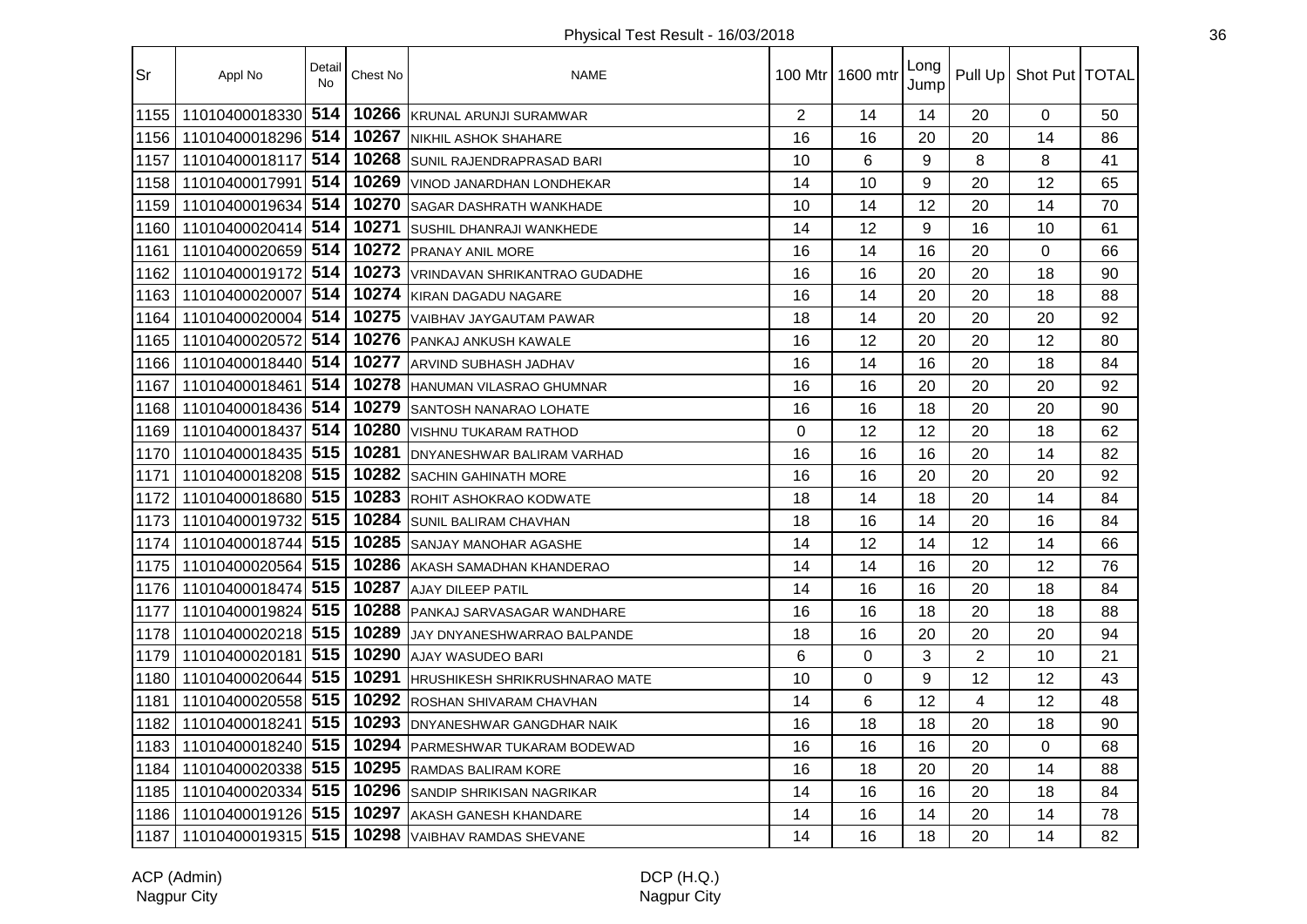| Sr   | Appl No            | Detail<br>No | Chest No | <b>NAME</b>                           | 100 Mtr I      | 1600 mtr | Long<br>Jump |                | Pull Up   Shot Put   TOTAL |    |
|------|--------------------|--------------|----------|---------------------------------------|----------------|----------|--------------|----------------|----------------------------|----|
| 1188 | 11010400019183     | 515          | 10299    | RAVIKANT PRABHAKAR RAUT               | 16             | 12       | 18           | 4              | 16                         | 66 |
| 1189 | 11010400019840 515 |              | 10300    | <b>MSHARIK MSHARIF SHAIKH</b>         | 14             | 14       | 16           | 20             | 10                         | 74 |
| 1190 | 11010400019755 516 |              | 10301    | MEHER MOHANRAO THAKARE                | $\overline{2}$ | 10       | 9            | 12             | 12                         | 45 |
| 1191 | 11010400018931 516 |              | 10302    | <b>IPRAJAL GAJANANRAO THAKRE</b>      | 18             | 20       | 20           | 20             | 14                         | 92 |
| 1192 | 11010400018933 516 |              | 10303    | <b>SACHIN GANPATRAOJI BRAMAHANKAR</b> | 16             | 14       | 16           | 20             | 18                         | 84 |
| 1193 | 11010400018926 516 |              | 10304    | AJAY MADHUKAR TONDRE                  | 18             | 14       | 18           | 20             | 18                         | 88 |
| 1194 | 11010400019989 516 |              | 10305    | LOKESH LAXMANRAOJI VAIDYA             | 16             | 16       | 18           | 20             | 18                         | 88 |
| 1195 | 11010400020155 516 |              | 10306    | ANSHUL VIJAY MANWATKAR                | 14             | 12       | 6            | 12             | 8                          | 52 |
| 1196 | 11010400020286 516 |              | 10307    | <b>ASHWIN JASWANT BISEN</b>           | 14             | 14       | 14           | 20             | 8                          | 70 |
| 1197 | 11010400018917     | 516          | 10308    | ANKIT RAJENDRA MOHALIYA               | 10             | 6        | 9            | 16             | 12                         | 53 |
| 1198 | 11010400018946 516 |              | 10309    | NIKET NAMDEV WAGHMARE                 | 10             | 10       | 9            | 8              | 8                          | 45 |
| 1199 | 11010400019108 516 |              | 10310    | DHANIRAM BHUJBAL YADAV                | 14             | 14       | 16           | 20             | 6                          | 70 |
| 1200 | 11010400018397 516 |              | 10311    | <b>SAGAR NARAYANRAO BORJE</b>         | 16             | 12       | 16           | 20             | 14                         | 78 |
| 1201 | 11010400018703 516 |              | 10312    | SUSHIL DIGAMBARRAO JUGNAKE            | 14             | 12       | 12           | 20             | 16                         | 74 |
| 1202 | 11010400018686 516 |              | 10313    | <b>PRASHANT DIGAMBARRAO JUGNAKE</b>   | 14             | 10       | 16           | 20             | 20                         | 80 |
| 1203 | 11010400018681     | 516          | 10314    | <b>ANKIT GAJANANRAO UIKEY</b>         | 16             | 16       | 20           | 20             | 14                         | 86 |
| 1204 | 11010400020492     | 516          | 10315    | MANISH VIKAS SHENDE                   | 16             | 16       | 16           | 20             | 14                         | 82 |
| 1205 | 11010400018588 516 |              | 10316    | RAKESH RAMCHANDRAJI SATPAISE          | 14             | 16       | 12           | 20             | 14                         | 76 |
| 1206 | 11010400018562     | 516          | 10317    | YOGRAG DHANRAJ RAGHORTE               | 16             | 18       | 18           | 20             | 16                         | 88 |
| 1207 | 11010400019374 516 |              | 10318    | NILESH ARUNRAO DALVI                  | 16             | 14       | 16           | 20             | 14                         | 80 |
| 1208 | 11010400020544 516 |              | 10319    | <b>SACHIN JAGATSINGH DHOLE</b>        | 16             | 16       | 14           | 20             | 10                         | 76 |
| 1209 | 11010400017996 516 |              | 10320    | DHANRAJ RAMDAS PARATE                 | $\mathbf 0$    | 10       | $\Omega$     | 12             | 12                         | 34 |
| 1210 | 11010400018672 517 |              | 10321    | AKSHAY SHALIKJI ZANZAD                | 16             | 16       | 14           | 12             | 14                         | 72 |
| 1211 | 11010400019711     | 517          | 10322    | RAHUL URKUDAJI KHEDKAR                | 16             | 16       | 14           | 0              | 16                         | 62 |
| 1212 | 11010400019714 517 |              | 10323    | AKASH RAMESHJI MESHRAM                | 16             | 14       | 12           | 8              | 16                         | 66 |
| 1213 | 11010400019742 517 |              | 10324    | <b>NITESH KASHINATH BHURE</b>         | 16             | 12       | 16           | $\overline{2}$ | 18                         | 64 |
| 1214 | 11010400019726 517 |              | 10325    | <b>SANJAY SADASHIOJI PAWANKAR</b>     | 14             | 10       | 14           | $\Omega$       | 18                         | 56 |
| 1215 | 11010400018676 517 |              | 10326    | PARVIN DATTATRAY ANDGE                | 16             | 16       | 16           | 20             | 16                         | 84 |
| 1216 | 11010400018677     | 517          | 10327    | <b>BHUSHAN SATISHRAO BULBULE</b>      | 14             | 16       | 16           | 16             | 16                         | 78 |
| 1217 | 11010400019511     | 517          | 10328    | AMARDIP DIGAMBAR SARDAR               | 14             | 12       | 18           | 20             | 16                         | 80 |
| 1218 | 11010400019442 517 |              | 10329    | ATISH DEORAO BHAJBHUJE                | 10             | $\Omega$ | 9            | $\Omega$       | 18                         | 37 |
| 1219 | 11010400019779 517 |              | 10330    | DIPAK MAROTI THAKRE                   | 10             | 16       | 12           | 20             | 8                          | 66 |
| 1220 | 11010400019839 517 |              | 10331    | <b>DNYANESH SEVAK NAGALWADE</b>       | 16             | 16       | 12           | 20             | 20                         | 84 |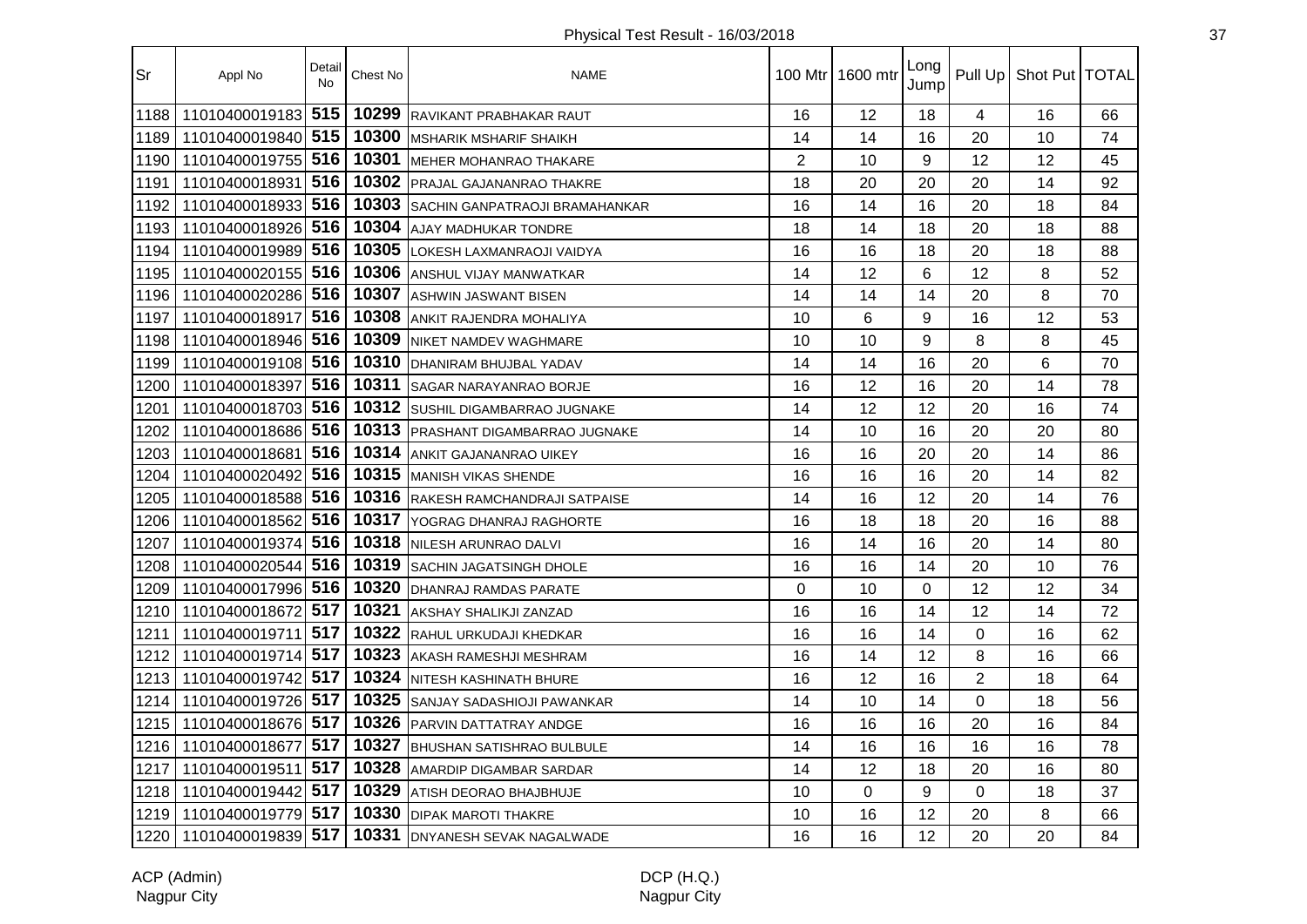| Sr   | Appl No            | Detail<br><b>No</b> | Chest No | <b>NAME</b>                        | 100 Mtr I   | 1600 mtr       | Long<br>Jump | Pull Up     | Shot Put   TOTAL |    |
|------|--------------------|---------------------|----------|------------------------------------|-------------|----------------|--------------|-------------|------------------|----|
| 1221 | 11010400019304     | 517                 | 10332    | ASHISH AMARLAL NEWARE              | 16          | 12             | 18           | 20          | 18               | 84 |
| 1222 | 11010400019297     | 517                 | 10333    | IYOGESH NARAHARI NAGALWADE         | 16          | 16             | 14           | 20          | 14               | 80 |
| 1223 | 11010400019197     | 517                 | 10334    | <b>GITESH BABANRAO CHINCHULKAR</b> | 16          | 16             | 18           | 20          | 18               | 88 |
| 1224 | 11010400018717     | 517                 | 10335    | <b>PRAMOD NIVASRAO GHUGE</b>       | $\mathbf 0$ | 0              | 3            | $\mathbf 0$ | 10               | 13 |
| 1225 | 11010400019061     | 517                 | 10336    | LAXMIKANT BHIMRAOJI WANJARI        | 16          | 16             | 18           | 20          | 18               | 88 |
| 1226 | 11010400019084     | 517                 | 10337    | <b>SACHIN UGRASENJI GANVIR</b>     | 18          | 14             | 20           | 20          | 18               | 90 |
| 1227 | 11010400019759 517 |                     | 10338    | VIKAS PRABHAKARJI POHANKAR         | 14          | 14             | 12           | 20          | 12               | 72 |
| 1228 | 11010400019786 517 |                     | 10339    | <b>TUSHAR VIJAY MESHRAM</b>        | 16          | 16             | 12           | 20          | 8                | 72 |
| 1229 | 11010400019738 517 |                     | 10340    | <b>KRUNAL DURVAS LAKHE</b>         | 14          | 18             | 14           | 20          | 10               | 76 |
| 1230 | 11010400018646 518 |                     | 10341    | <b>VIJAY SHAMRAO KOLHE</b>         | 10          | 10             | 9            | $\mathbf 0$ | 10               | 39 |
| 1231 | 11010400019109 518 |                     | 10342    | <b>PAWAN BHAGWAT KHAKARE</b>       | 6           | $\overline{2}$ | 12           | 8           | 16               | 44 |
| 1232 | 11010400019119 518 |                     | 10343    | <b>VINOD AMBADAS MANE</b>          | 14          | 16             | 0            | 8           | 16               | 54 |
| 1233 | 11010400019334 518 |                     | 10344    | <b>VINOD PRALHAD TABHANE</b>       | 10          | $\overline{2}$ | 9            | 16          | 14               | 51 |
| 1234 | 11010400019017 518 |                     | 10345    | <b>ANIKET PRAKASHJI KAREMORE</b>   | 10          | 12             | 14           | 4           | 10               | 50 |
| 1235 | 11010400017990 518 |                     | 10346    | RAKESH RAJARAM CHAVHAN             | 14          | 12             | 12           | 20          | 16               | 74 |
| 1236 | 11010400019565 518 |                     | 10347    | RAHUL NANDU PAIKRAO                | 16          | 20             | 20           | 20          | 18               | 94 |
| 1237 | 11010400020224 518 |                     | 10348    | RAVINDRA NANDU PAIKRAO             | 10          | 16             | 12           | 20          | 14               | 72 |
| 1238 | 11010400019558 518 |                     | 10349    | <b>GORAKH DEVIDAS DIPKE</b>        | 14          | 18             | 6            | 20          | 16               | 74 |
| 1239 | 11010400020341     | 518                 | 10350    | <b>VICKY CHINDHBAJEE KATHOKE</b>   | 10          | 10             | 9            | 4           | 10               | 43 |
| 1240 | 11010400019635 518 |                     | 10351    | NITEEN DNYANESHWARRAO KALMENGH     | 14          | 14             | 20           | 20          | 18               | 86 |
| 1241 | 11010400019626 518 |                     | 10352    | <b>ASIF ANWARJI SHEIKH</b>         | 14          | 14             | 18           | 20          | 18               | 84 |
| 1242 | 11010400018624 518 |                     | 10353    | <b>ROSHAN MANOHAR DONGRE</b>       | 16          | 16             | 14           | 20          | 16               | 82 |
| 1243 | 11010400018634 518 |                     | 10354    | ROSHAN HARIDASRAOJI CHAKRAPNI      | 14          | 16             | $\Omega$     | 20          | 14               | 64 |
| 1244 | 11010400018830 518 |                     | 10355    | <b>ROHAN NATTHU GAJBHIYE</b>       | 16          | 16             | 20           | 20          | 0                | 72 |
| 1245 | 11010400018592 518 |                     | 10356    | AKSHAY SANJAYJI NARSINGKAR         | 16          | 16             | 14           | 20          | 16               | 82 |
| 1246 | 11010400019519 518 |                     | 10357    | DHIRAJ ANANDRAO THAKRE             | 6           | $\overline{2}$ | 9            | $\mathbf 0$ | 6                | 23 |
| 1247 | 11010400019835 518 |                     | 10358    | <b>ASHISH MADHUKARRAO PARISE</b>   | 6           | 12             | 9            | 8           | 8                | 43 |
| 1248 | 11010400019523 518 |                     | 10359    | AKSHAY SANJAY KOTANGALE            | 16          | 12             | 16           | 20          | 14               | 78 |
| 1249 | 11010400019623 518 |                     | 10360    | <b>BALIRAM ABAJI PATRE</b>         | 16          | 18             | 16           | 20          | 12               | 82 |
| 1250 | 11010400018675 519 |                     | 10361    | PRAVIN JAYSING JADHAO              | 14          | 16             | 6            | 20          | 10               | 66 |
| 1251 | 11010400019349 519 |                     | 10362    | SHRIJIT RAMESH GOTMARE             | 10          | 12             | 12           | 20          | 12               | 66 |
| 1252 | 11010400019250 519 |                     | 10363    | <b>SURESH PARMESHWAR AAJBE</b>     | 14          | 16             | 18           | 20          | 12               | 80 |
| 1253 | 11010400019251     | 519                 | 10364    | VINOD MAROTRAO KHAKARE             | 16          | 10             | 20           | 20          | 20               | 86 |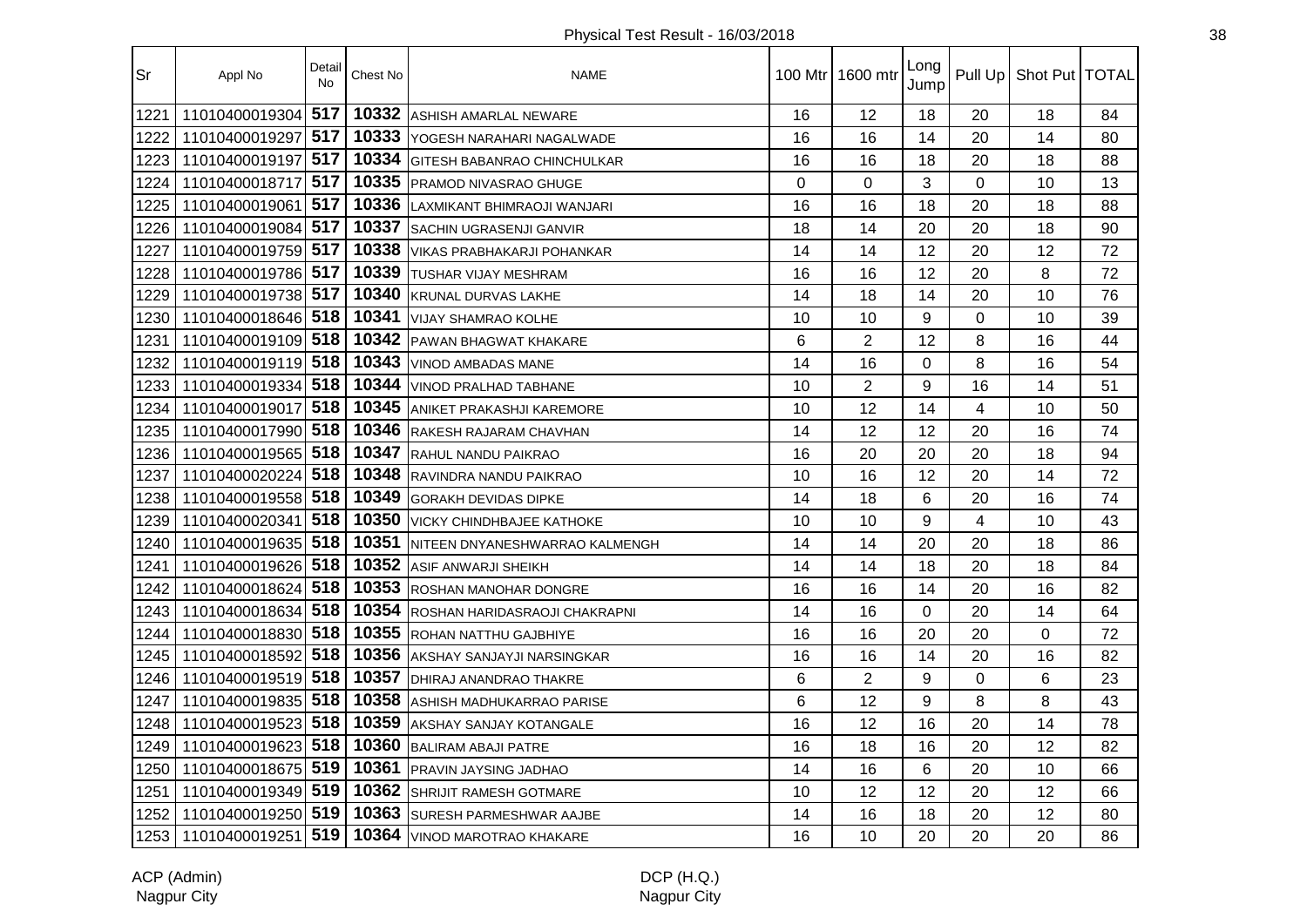| Sr   | Appl No            | Detail<br>No | Chest No | <b>NAME</b>                      |                | 100 Mtr 1600 mtr | Long<br>Jump   |    | Pull Up   Shot Put   TOTAL |    |
|------|--------------------|--------------|----------|----------------------------------|----------------|------------------|----------------|----|----------------------------|----|
| 1254 | 11010400019256     | 519          | 10365    | <b>I</b> GAJANAN NAMDEVRAO AGAM  | 16             | 14               | 16             | 20 | 14                         | 80 |
| 1255 | 11010400019255     | 519          | 10366    | <b>ISURESH POPATRAO MALEKAR</b>  | 14             | 6                | 14             | 20 | 16                         | 70 |
| 1256 | 11010400018977     | 519          | 10367    | VRUSHABH VINODRAO BHAGEWAR       | 14             | 12               | 18             | 16 | 18                         | 78 |
| 1257 | 11010400018875 519 |              | 10368    | <b>KUNAL RAJESH MARODKAR</b>     | 18             | 14               | 20             | 20 | 18                         | 90 |
| 1258 | 11010400018883 519 |              | 10369    | <b>AMIT ISHWAR GUJARE</b>        | 16             | 12               | 20             | 16 | 20                         | 84 |
| 1259 | 11010400018872     | 519          | 10370    | <b>HARISH RAMKISHOR YADAV</b>    | 16             | 12               | $\overline{0}$ | 20 | 20                         | 68 |
| 1260 | 11010400018787     | 519          | 10371    | YOGESH BHASKAR PATIL             | 16             | 16               | 18             | 20 | 12                         | 82 |
| 1261 | 11010400018886 519 |              | 10372    | <b>ADITYA PRAKASH YADAV</b>      | 14             | 14               | 9              | 20 | 18                         | 75 |
| 1262 | 11010400018907     | 519          | 10373    | YAHS JAYSINGH THAKUR             | 14             | 12               | 0              | 20 | 12                         | 58 |
| 1263 | 11010400019641     | 519          | 10374    | PAWAN GANGADHAR GATLEWAR         | 10             | $\mathbf 0$      | 12             | 20 | 14                         | 56 |
| 1264 | 11010400019233 519 |              | 10375    | OMPRAKASH GANPAT BANGDE          | 6              | $\mathbf 0$      | 6              | 0  | 10                         | 22 |
| 1265 | 11010400019766 519 |              | 10376    | <b>SHUBHAM ASHOK MANDHARE</b>    | 18             | 18               | 18             | 20 | 14                         | 88 |
| 1266 | 11010400019206 519 |              | 10377    | <b>ANIKET WASUDEOJI KARNAKE</b>  | 14             | 12               | 20             | 20 | 10                         | 76 |
| 1267 | 11010400019281     | 519          | 10378    | <b>SUNIL NAMDEORAO NAUKARKAR</b> | $\overline{2}$ | 6                | 0              | 16 | 12                         | 36 |
| 1268 | 11010400019491     | 519          | 10379    | <b>VIKAS WAMAN DHABEKAR</b>      | 14             | 14               | 9              | 20 | 10                         | 67 |
| 1269 | 11010400019579 519 |              | 10380    | <b>RAHUL SHATRUGHANRAO RAUT</b>  | 14             | 14               | 20             | 20 | 12                         | 80 |
| 1270 | 11010400019213     | 520          | 10381    | <b>RANJIT SURESH THOMBARE</b>    | 18             | 18               | 20             | 20 | 16                         | 92 |
| 1271 | 11010400019271     | 520          | 10382    | RAKESH RAVINDRA SATHAWANE        | 16             | 16               | 18             | 20 | 16                         | 86 |
| 1272 | 11010400019231     | 520          | 10383    | <b>VINOD BRIJALAL WAGHMARE</b>   | 14             | 18               | 14             | 20 | 18                         | 84 |
| 1273 | 11010400019220     | 520          | 10384    | <b>DILIP SANTOSH VAIDYA</b>      | 16             | 18               | 16             | 12 | 18                         | 80 |
| 1274 | 11010400019235     | 520          | 10385    | MAYUR DADARAM DORLE              | 16             | 18               | 16             | 16 | 0                          | 66 |
| 1275 | 11010400019226     | 520          | 10386    | <b>CHETAN VASANTA GONDHULE</b>   | 16             | 18               | 16             | 20 | 14                         | 84 |
| 1276 | 11010400019364     | 520          | 10387    | <b>VICKY DILIP WAGHAMRE</b>      | 16             | 14               | 16             | 16 | $\Omega$                   | 62 |
| 1277 | 11010400018053 520 |              | 10388    | MAHESH GHANSHAM DHARMSARE        | 14             | 16               | 14             | 20 | 16                         | 80 |
| 1278 | 11010400018048 520 |              | 10389    | <b>SACHIN SANJAYRAO DAHAKE</b>   | 14             | 16               | 14             | 12 | 18                         | 74 |
| 1279 | 11010400018199 520 |              | 10390    | KISHOR HIRALAL NAKHATE           | 16             | 16               | 16             | 20 | 14                         | 82 |
| 1280 | 11010400019683 520 |              | 10391    | RAJAT SUDHAKARRAO BALPANDE       | 14             | 12               | 14             | 20 | 10                         | 70 |
| 1281 | 11010400019699     | 520          | 10392    | <b>GANESH MAROTRAO JAIPURKAR</b> | 14             | 16               | 18             | 20 | 18                         | 86 |
| 1282 | 11010400019798     | 520          | 10393    | <b>BHUSHAN MANIKRAO KALODE</b>   | 16             | 16               | 18             | 20 | 14                         | 84 |
| 1283 | 11010400020574     | 520          | 10394    | <b>RAVINDRA AJAB RAUT</b>        | 10             | 10               | 9              | 20 | 16                         | 65 |
| 1284 | 11010400020259     | 520          | 10395    | MUKUNDAR MAHADEOJI LILHARE       | 16             | 18               | 20             | 20 | 16                         | 90 |
| 1285 | 11010400018617     | 520          | 10396    | KARTIK DULSING TURI              | 14             | 14               | 16             | 20 | 12                         | 76 |
| 1286 | 11010400018430 520 |              | 10397    | RAVINDRA RAJU JADHAO             | 14             | 16               | 20             | 20 | 16                         | 86 |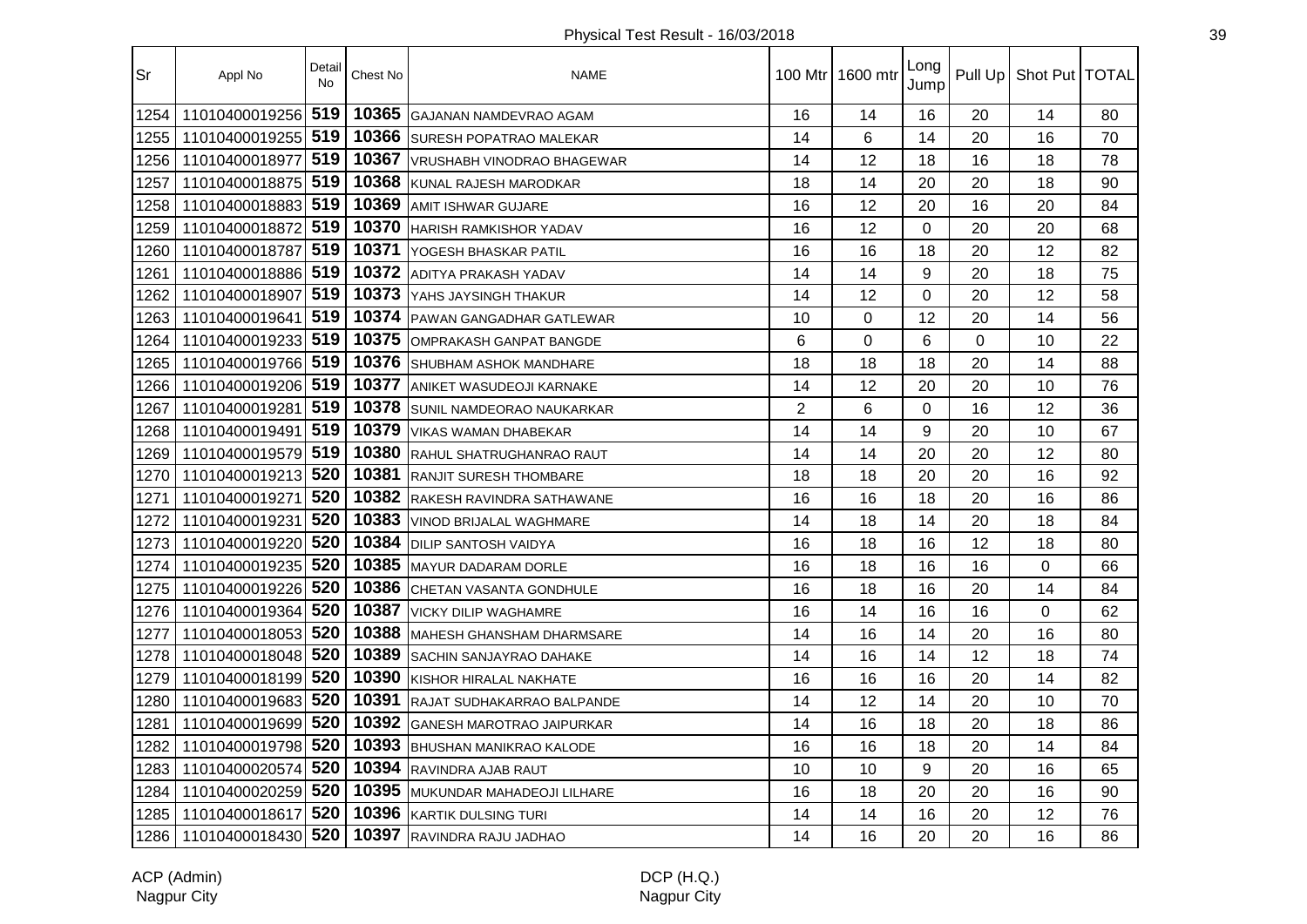| Sr   | Appl No            | Detail<br><b>No</b> | Chest No | <b>NAME</b>                         | 100 Mtr I | 1600 mtr       | Long<br>Jump | Pull Up        | Shot Put   TOTAL |    |
|------|--------------------|---------------------|----------|-------------------------------------|-----------|----------------|--------------|----------------|------------------|----|
| 1287 | 11010400018266     | 520                 | 10398    | <b>SAKET JAYANT SATHE</b>           | 10        | 6              | 16           | 20             | 12               | 64 |
| 1288 | 11010400018228     | 520                 | 10399    | <b>PAVAN SUBHASH BHATGARE</b>       | 6         | 6              | 9            | 16             | 14               | 51 |
| 1289 | 11010400019103 520 |                     | 10400    | <b>PRAKASH SANTOSH AREKAR</b>       | 16        | 18             | 16           | 20             | 16               | 86 |
| 1290 | 11010400018621     | 521                 | 10401    | <b>VIKAS PRABHAKAR PATIL</b>        | 18        | 20             | 20           | 20             | 18               | 96 |
| 1291 | 11010400018638 521 |                     | 10402    | <b>BABULAL MADHUKAR CHAVHAN</b>     | 16        | 20             | 20           | 20             | 18               | 94 |
| 1292 | 11010400018598 521 |                     | 10403    | YOURAJ RAMESH RATHOD                | 18        | 18             | 20           | 20             | 20               | 96 |
| 1293 | 11010400018613 521 |                     | 10404    | <b>ANIL SUBHASH PAWAR</b>           | 18        | 14             | 20           | 16             | 20               | 88 |
| 1294 | 11010400019121     | 521                 | 10405    | <b>SAGAR PREMSING CHAVAHN</b>       | 18        | 16             | 20           | 20             | 20               | 94 |
| 1295 | 11010400019132 521 |                     | 10406    | PRATIK NARENDRA JADHAO              | 14        | 14             | 16           | 20             | 16               | 80 |
| 1296 | 11010400019118 521 |                     | 10407    | PANDIT GOVIND RATHOD                | 16        | 16             | 20           | 20             | 16               | 88 |
| 1297 | 11010400019129     | 521                 | 10408    | NIRANJAN VIJAY CHAVHAN              | 16        | 14             | 18           | 20             | 20               | 88 |
| 1298 | 11010400019122 521 |                     | 10409    | <b>BALU VASRAM ADE</b>              | 16        | 16             | 20           | 20             | 20               | 92 |
| 1299 | 11010400019189 521 |                     | 10410    | <b>NITESH JAGDISH BARVE</b>         | 14        | 14             | 14           | 20             | 10               | 72 |
| 1300 | 11010400019458 521 |                     | 10411    | KRITESH VIDYASAGAR DUBEY            | $\Omega$  | 0              | $\Omega$     | $\overline{2}$ | 12               | 14 |
| 1301 | 11010400018338     | 521                 | 10412    | AMOL MOTILAL CHAVHAN                | 14        | 10             | 18           | 20             | 18               | 80 |
| 1302 | 11010400018346 521 |                     | 10413    | <b>GOPICHAND TUKARAM CHAVHAN</b>    | 16        | 16             | 20           | 20             | 20               | 92 |
| 1303 | 11010400018221     | 521                 | 10414    | <b>GOVIND RAMESHRAO IDHATE</b>      | 16        | 16             | 20           | 20             | 20               | 92 |
| 1304 | 11010400019564     | 521                 | 10415    | AJINKAY VINOD TIWARI                | 16        | 16             | 20           | 12             | 8                | 72 |
| 1305 | 11010400019085     | 521                 | 10416    | YOGESH SHALIKRAM CHAUDHARI          | 14        | 18             | 18           | 20             | 12               | 82 |
| 1306 | 11010400019221     | 521                 | 10417    | <b>DINESH MADANLAL KATRE</b>        | 16        | 18             | 16           | 20             | 14               | 84 |
| 1307 | 11010400019089 521 |                     | 10418    | <b>VIVEK DNYANESHWARRAO KORE</b>    | 16        | 12             | 0            | 20             | 12               | 60 |
| 1308 | 11010400019436 521 |                     | 10419    | <b>BHUSHAN VASANTRAO KSHIRSAGAR</b> | 10        | 6              | 9            | 12             | 8                | 45 |
| 1309 | 11010400019423 521 |                     | 10420    | <b>SUSHIL NILAMSING PARASAR</b>     | 16        | 10             | 20           | 16             | 12               | 74 |
| 1310 | 11010400019465 522 |                     | 10421    | AMIT UMENDRA DARWADE                | 14        | 10             | 9            | 20             | 14               | 67 |
| 1311 | 11010400019644     | 522                 | 10422    | <b>BALU FULSING PAWAR</b>           | 16        | 16             | 16           | 20             | 20               | 88 |
| 1312 | 11010400019049 522 |                     | 10423    | PAWAN DIGMBER RATHOD                | 16        | 16             | 18           | 20             | 16               | 86 |
| 1313 | 11010400019038 522 |                     | 10424    | <b>RAVI FULSING RATHOD</b>          | 16        | 18             | $\Omega$     | 20             | 16               | 70 |
| 1314 | 11010400019298 522 |                     | 10425    | RAVINDRA VASANTA PANDIT             | 14        | 18             | 14           | 20             | 16               | 82 |
| 1315 | 11010400019979     | 522                 | 10426    | HARISHCHANDRA WASUDEO KSHIRSAGAR    | 14        | 16             | 16           | 20             | 12               | 78 |
| 1316 | 11010400017998 522 |                     | 10427    | SAJAN PARDESHIMANGAL CHOUDHARY      | 16        | 6              | 18           | 8              | 20               | 68 |
| 1317 | 11010400019216 522 |                     | 10428    | ROSHAN PRABHU LILHARE               | 6         | $\Omega$       | 9            | $\overline{2}$ | 10               | 27 |
| 1318 | 11010400019222     | 522                 | 10429    | <b>ASHISH DEVRAM BIRANWARE</b>      | 16        | 18             | 20           | 20             | 16               | 90 |
| 1319 | 11010400019611     | 522                 | 10430    | <b>INIVRUTTI KAILASRAO TARARE</b>   | 10        | $\overline{2}$ | 6            | 20             | 10               | 48 |